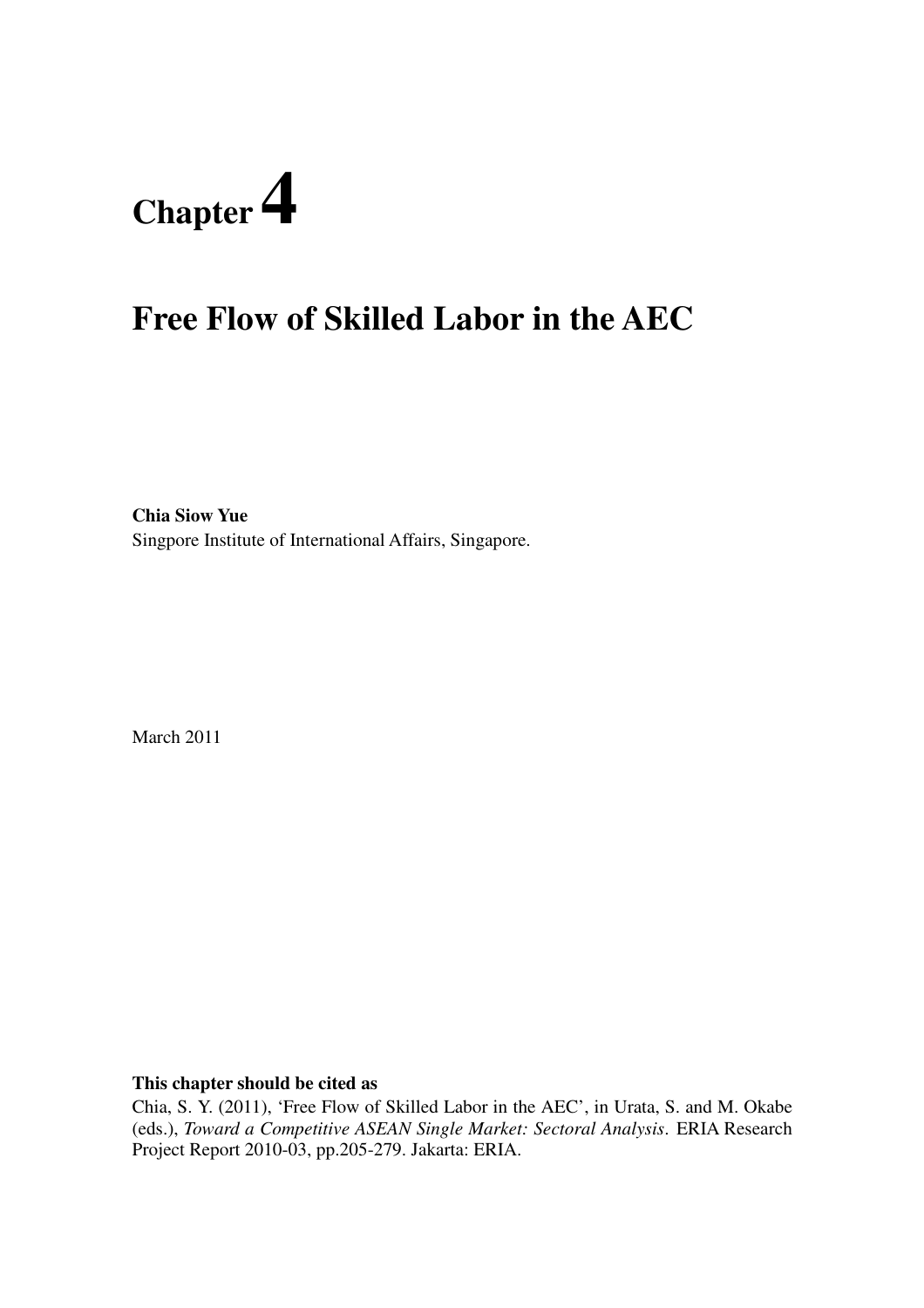#### **CHAPTER 4**

#### **Free Flow of Skilled Labor in the ASEAN Economic Community**

#### **Chia Siow Yue**

Singapore Institute of International Affairs

*Skilled labor mobility is essential for effective implementation of services liberalization and FDI liberalization as well as a goal in itself for deeper economic integration in the AEC. Currently Singapore is the main recipient, while the Philippines and Malaysia are the main suppliers. However, as ASEAN countries move up the technology ladder, demand for skills will increase. Foreign talent is needed to augment the domestic pool, as well as to create the competitive synergy for domestic talents. Strategic actions on the free flow of skilled labor outlined in the AEC Blueprint include --- facilitate the issuance of visas and employment passes; mutual recognition arrangements (MRAs) for major professional services; core concordance of services skills and qualifications; and enhance cooperation among ASEAN universities to increase regional mobility for students and staff.* 

*The MRA is a major instrument for skilled labor mobility in ASEAN. However, recognition of each other's qualifications and experience does not ensure market access. Policies and regulatory frameworks that constrain and impede skilled labor mobility include--- requirements and procedures for employment visas and employment passes; constitutional provisions reserving jobs for nationals; policies that close or impose numerical caps on foreign professionals and skills in sectors and occupations; economic and labor market tests that constrain employment of foreigners and requiring to have them replaced by locals within a stipulated period; licensing regulations of professional associations; and language proficiency requirements. Countries should cooperate to minimize the impediments. More information exchange and transparency and simplifying visa and employment pass applications would help.1*

The author gratefully acknowledges the questionnaire responses and information on their respective countries supplied by the ERIA network of research institutions from Brunei, Cambodia, Indonesia, Laos, Malaysia, Myanmar, Philippines, Singapore, Thailand and Vietnam.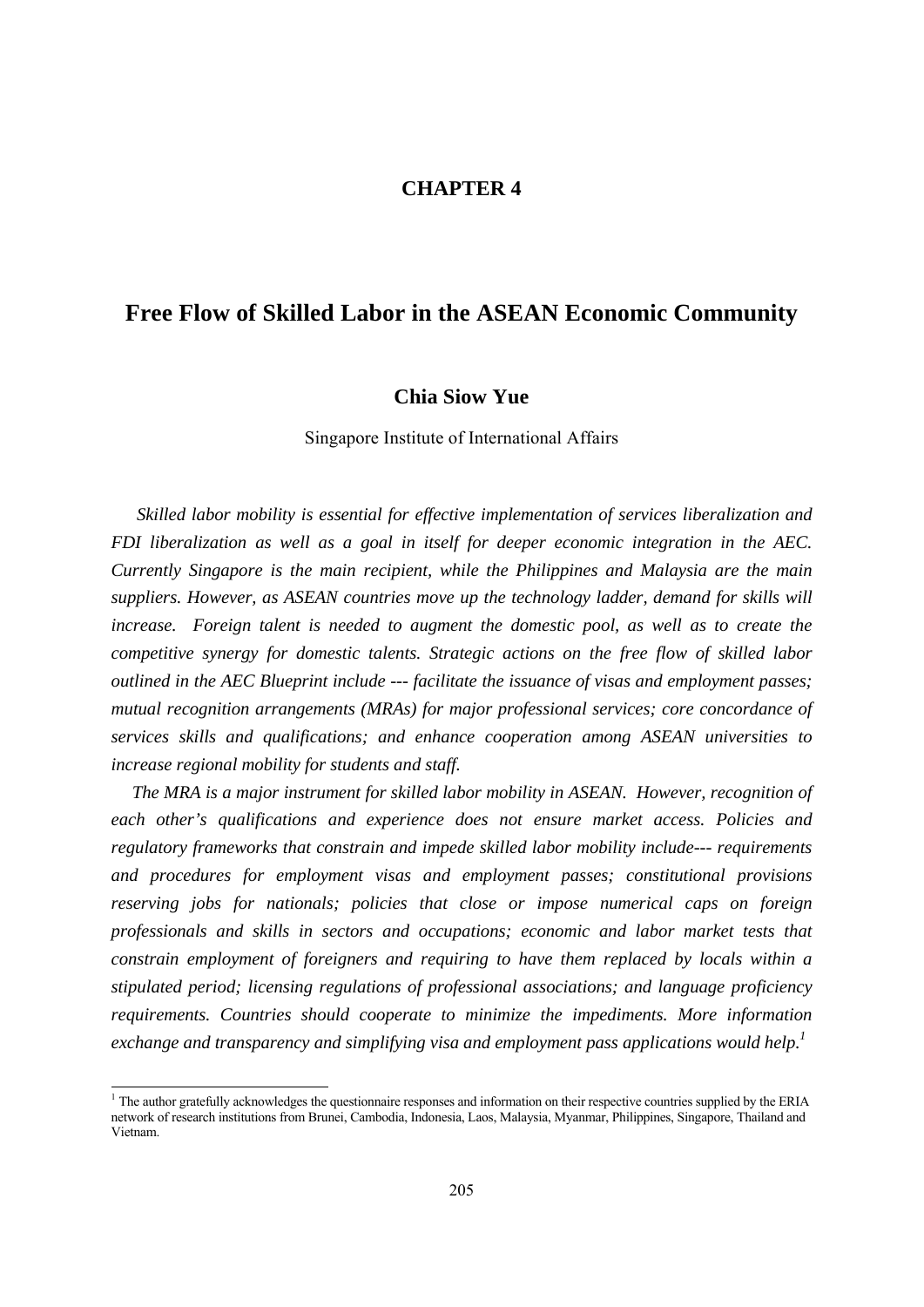#### **1. Introduction**

The AEC Blueprint covers only "free flows of skilled labor" and is silent on flows of unskilled/semi-skilled labor. The free flow of skilled labor has important implications for services trade, FDI and productivity growth. In allowing for movement of skilled labor, according to the prevailing regulations of the receiving country, ASEAN is working to:

- Facilitate the issuance of visas and employment passes for ASEAN professionals and skilled labor who are engaged in cross-border trade and investment related activities.
- Facilitate the free flow of services, particularly, develop core competencies and qualifications for job/occupational and trainers skills required in the priority service sectors by 2009 and in other services sectors by 2015.
- Enhance cooperation among ASEAN University Network (AUN) members to increase mobility for both students and staff within the region.
- Strengthen the research capabilities of each ASEAN Member Country in terms of promoting skills, job placements and developing labor market information networks among ASEAN Member Countries

The time-lines are:

- Complete MRAs for major professional services, including Priority Integration Services (PIS) sectors of e-commerce, healthcare, air travel, tourism and logistics by 2008.
- Develop core competencies (concordance of skills and qualifications) for job/occupational skills required in PIS by 2009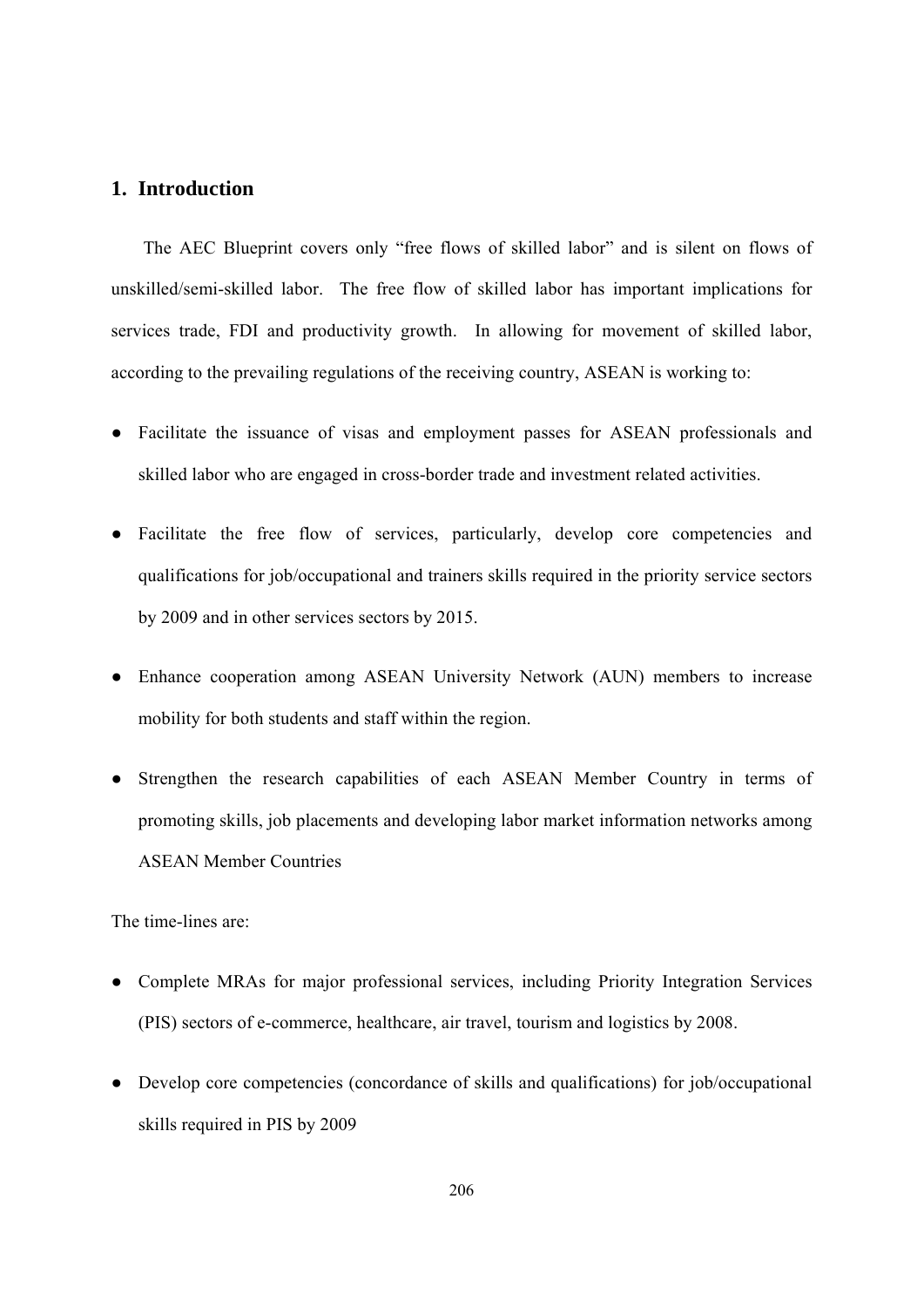● Develop core competencies (concordance of skills and qualifications) for job/occupational skills in all service sectors by 2015.

The AEC provides for market access for ASEAN professionals and skilled manpower. The main action is to implement Mutual Recognition Arrangements (MRAs) for major professional services. However, recognition is not enough to ensure market access. Hence this report focuses on the policies and regulatory frameworks on skilled labor mobility in ASEAN countries, highlighting the various policy and regulatory constraints and impediments. For comparison with the AEC, this report also includes a discussion of movement of natural persons provisions in the WTO and in selected ASEAN and bilateral FTAs.

# **2. Movement of Natural Persons or Skilled Labor Mobility -- Provisions in the WTO and in ASEAN FTAs and the Issue of Brain Drain**

#### **Movement of Natural Persons in the WTO**

Cross-border mobility of unskilled labor is excluded from the WTO agenda, while crossborder mobility of skilled labor is covered under GATS Mode 4 on movement of natural persons (MNP). MNP refers to cross-border mobility of professionals and skilled individuals on a temporary basis either as self-employed individual service providers or as employees of foreign companies supplying services. MNPs cover:

Business visitors: engage in business without seeking employment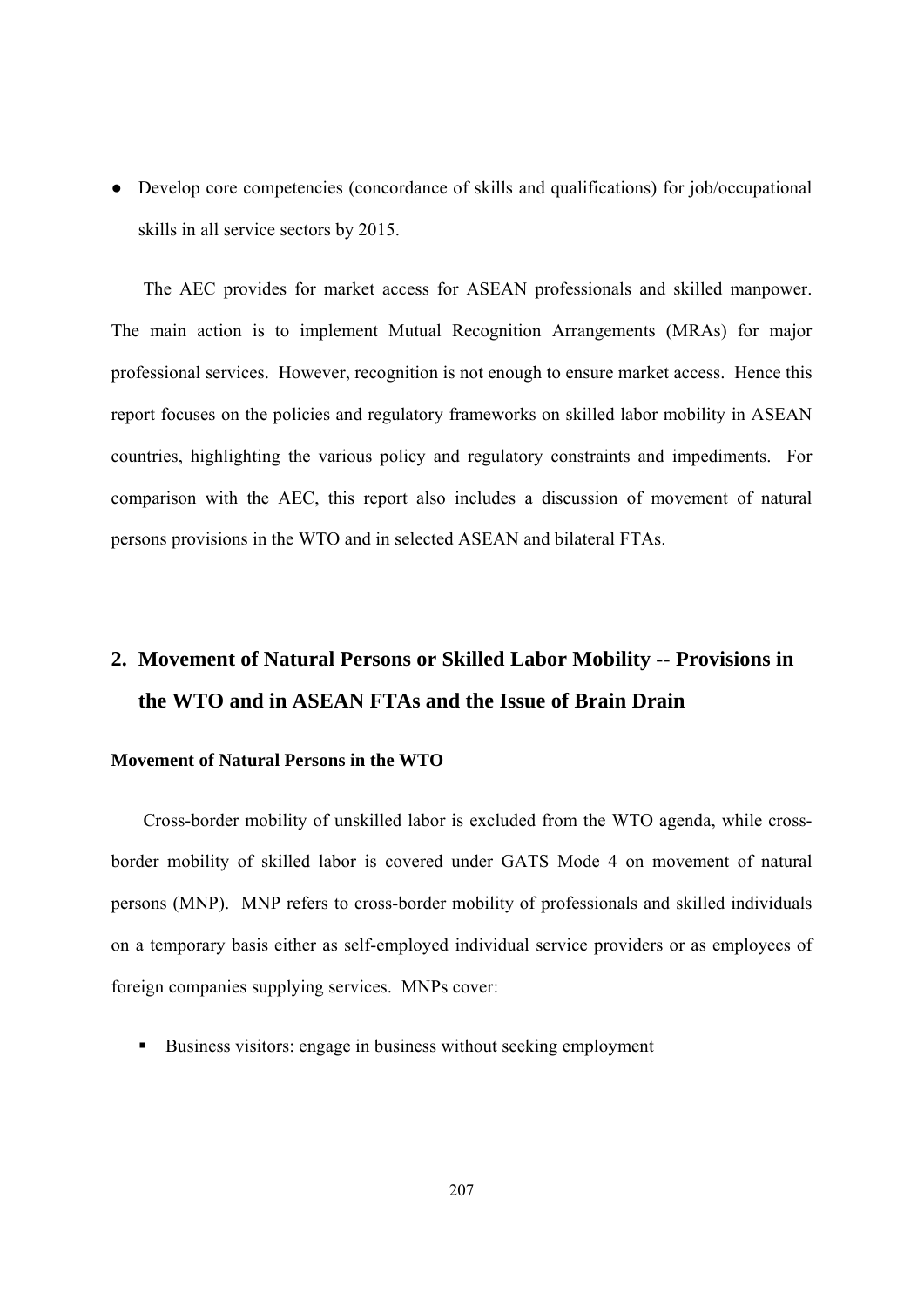- Traders and investors: natural persons carrying out specific trading and investment activities
- Intra-corporate transferees: employees of MNCs that move their staff across borders
- Professionals: include doctors and nurses, lawyers, accountants, engineers, IT personnel and other professions

Barriers to MNP include:

- Restrictive immigration visa requirements and employment passes and work permits, other administrative constraints and processing costs
- Quality assurance: pre-employment requirements, health and security clearance, personal and professional references
- Educational and professional qualifications and regulations and licensing requirements by receiving country professional associations
- National treatment limitations: qualifications and restrictions based on nationality; economic needs test; numerical quotas for each profession; ethnic preferences; and language requirements
- **Measures to discourage and prevent brain drain**

GATS commitments represent the lower bound of the actual degree of liberalization of immigration policy. Most of the existing GATS commitments in Mode 4 pertain to executives,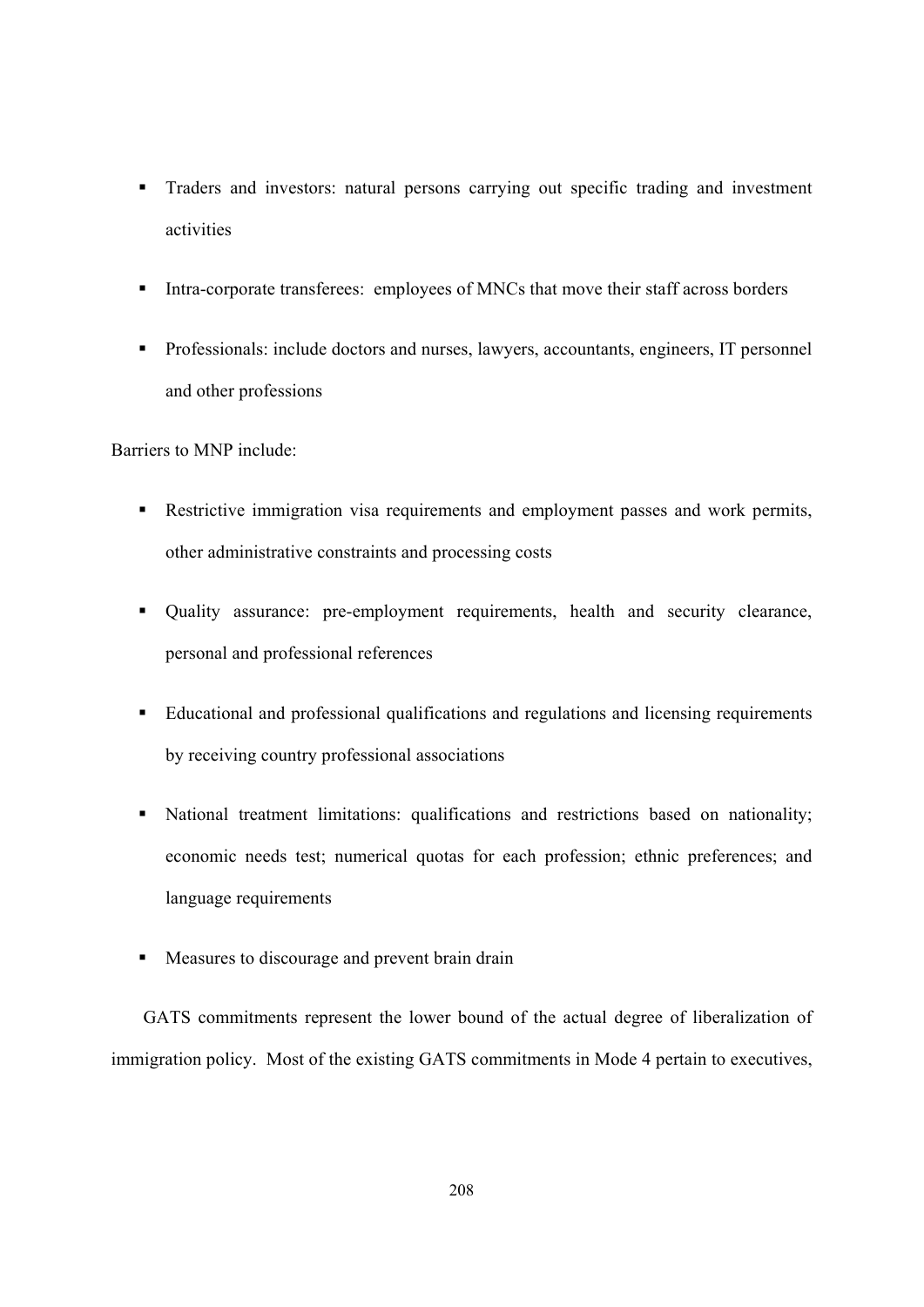managers and professional employees of the foreign companies supplying services through Mode 3.

#### **Movement of Natural Persons in ASEAN's Regional and Bilateral FTAs**

FTAs do not all have provisions to facilitate movement of natural persons (MNP), reflecting the difficulties in addressing them even at the regional and bilateral levels. FTAs tend to replicate GATS in favouring only mobility of highly skilled and professional workers, and closely linking them to investment requirements. Some ASEAN regional and bilateral FTAs deal with issues relating to Movement of Persons in separate chapters. Such FTAs provide the platform for bargaining across issues and the greater probability of achieving results. FTAs that do not provide for full labor or service supplier mobility tend to use GATS type carve-outs and generally exclude permanent migration and access to the labor market and also do not impinge on the sovereign rights of countries to regulate entry and stay of individuals.

#### *ASEAN-Australia-New Zealand FTA (AANZFTA):*

This is the only ASEAN+1 agreement that has been comprehensively completed and implemented to date.

Movement of natural persons (MNP) is contained in Chapter 9 of the Agreement, which complements the chapters on services and investment. It established streamlined and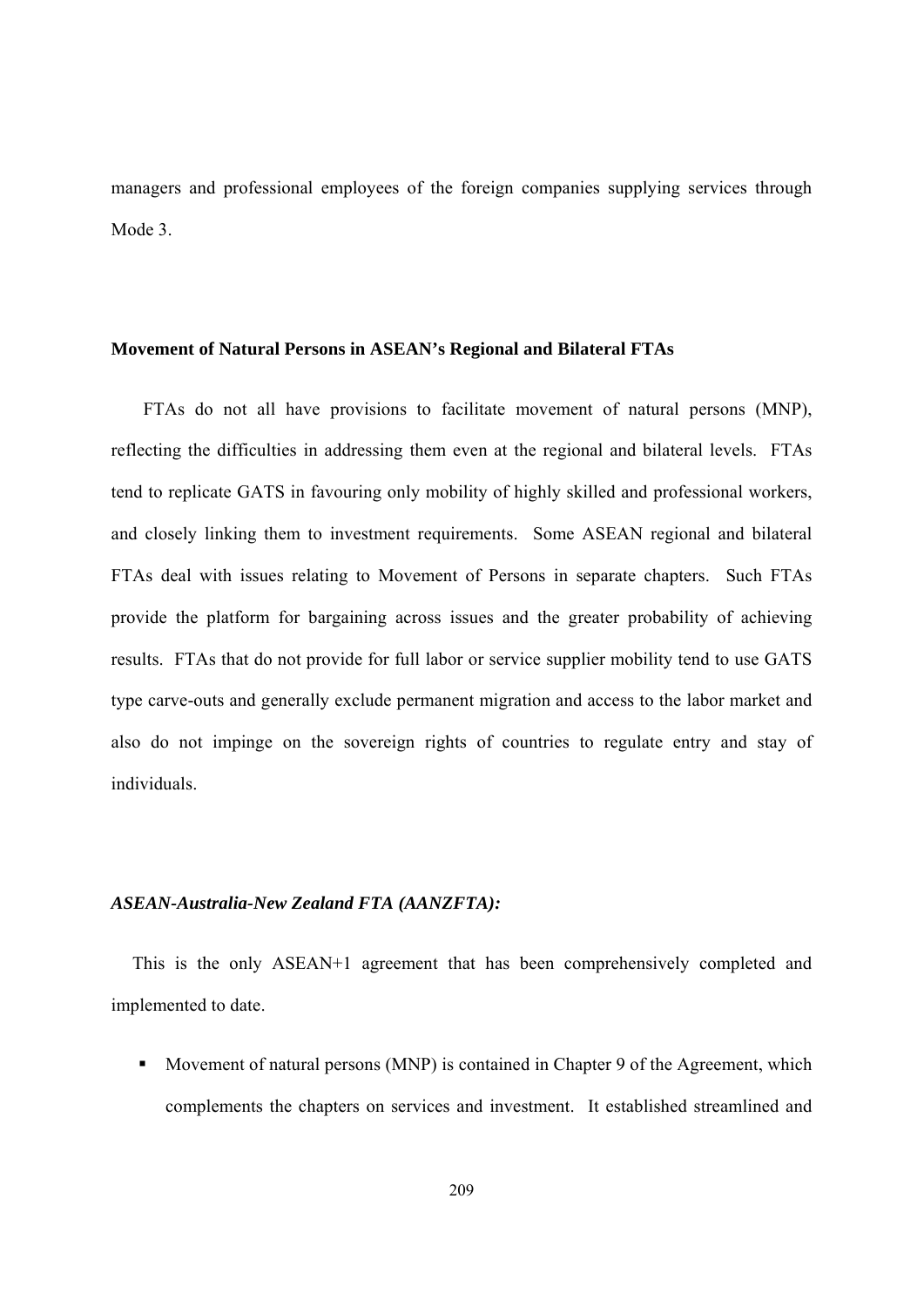transparent procedures for applications of immigration formalities for MNPs. Temporary entry of natural persons include business visitors; installers and servicers; executives of a business headquartered in the FTA partner by establishing a branch or subsidiary or other commercial presence of that business in another FTA partner; intracorporate transferees; and contractual service suppliers. Temporary entry means entry without the intent to establish permanent residence. Such natural persons must follow prescribed application procedures for the immigration formality sought and meet all relevant eligibility requirements for entry to the granting partner country. The chapter does not apply to measures affecting natural persons seeking access to the employment market of FTA partner, nor to measures regulating citizenship, residence, or employment on a permanent basis.

- Nothing in the chapters of movement of natural persons, services and investment, shall prevent an FTA partner from applying measures to regulate entry of natural persons or their temporary stay, including those measures necessary to protect the integrity of and to ensure the orderly movement of natural persons across its borders, provided that such measures are not applied in such a manner as to nullify or impair the benefits accruing to another FTA partner under the chapter or to unduly impair or delay trade in services and goods and investment
- Annex 4 of chapter 9 contains the schedule of commitments for the temporary entry and stay of natural persons of the country signatories. These schedules specify the conditions and limitations governing those commitments, including the length of stay for each category of natural persons. The schedules of most ASEAN countries in the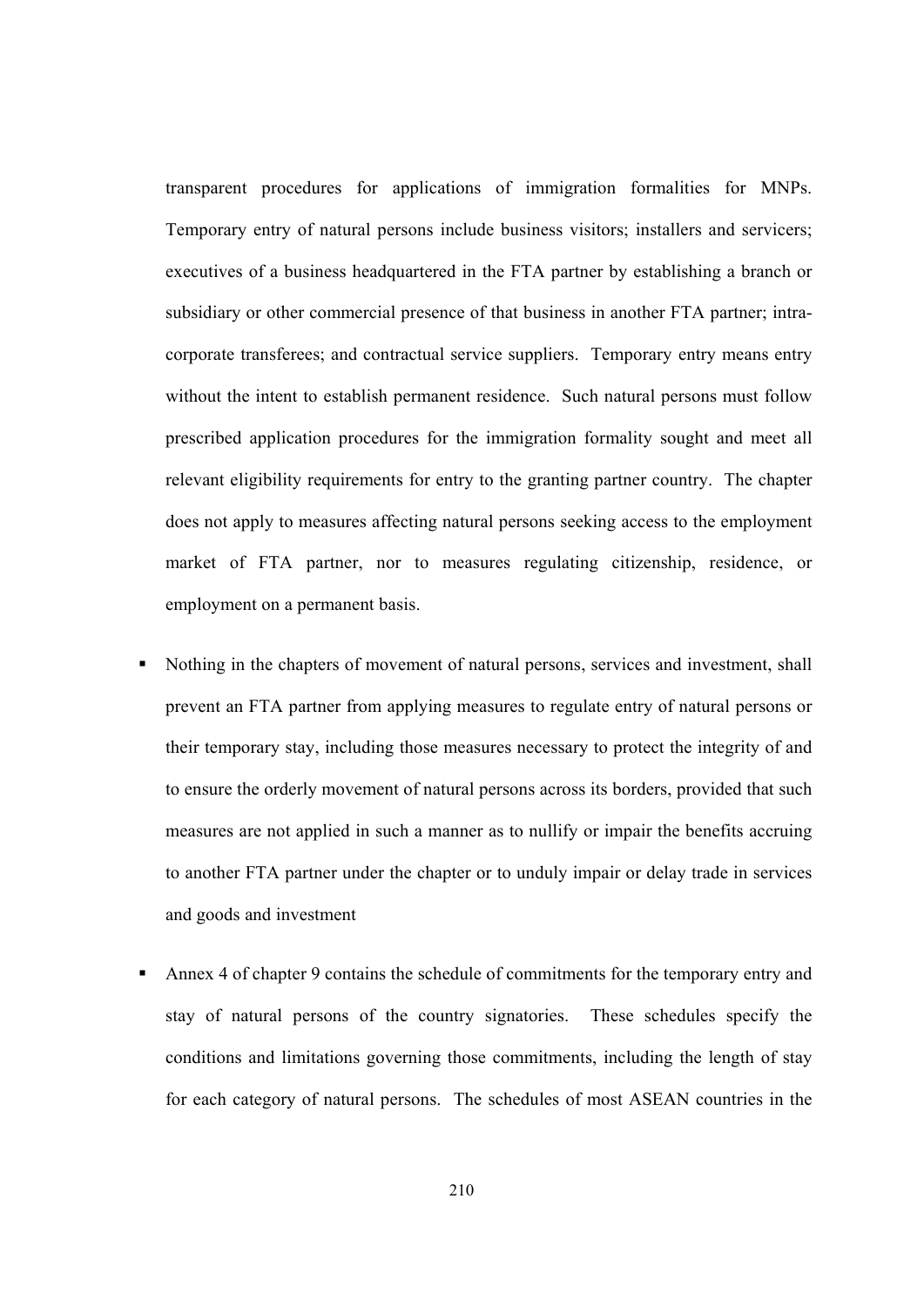AANZFTA improve on their WTO commitments--- with new categories of service suppliers; lengthening of stay for various categories; and increased in number of sectors covered by commitments;

 This FTA also contains regulatory disciplines which help facilitate freer and more efficient movement of Australians seeking to travel to ASEAN countries for temporary business purposes. The disciplines include obligations of FTA partners to process completed applications for temporary entry and stay promptly; notify applicants, on request, about the status or outcome of the application; and ensure that fees for visas and entry permits are reasonable.

#### *Japan's EPAs with ASEAN countries:*

Japan's bilateral EPAs with selected individual ASEAN countries have specific provisions on labor mobility into Japan. The over-arching ASEAN-Japan EPA has no similar provisions, probably reflecting the difficulties of negotiating trade-offs for the diverse ASEAN countries.

**Japan-Singapore EPA** includes the movement of natural persons, specifically for business purposes, that is, business visitors, intra-corporate transferees, and certain categories of investors and professionals. Chapter 9 on Movement of Persons contains specific commitments set out in an Annex for short term visitors and intra-corporate transfers. There are also provisions on a joint committee devoted to mutual recognition of professional qualifications. A separate chapter on mutual recognition effectively takes the form of a bilateral mutual recognition treaty.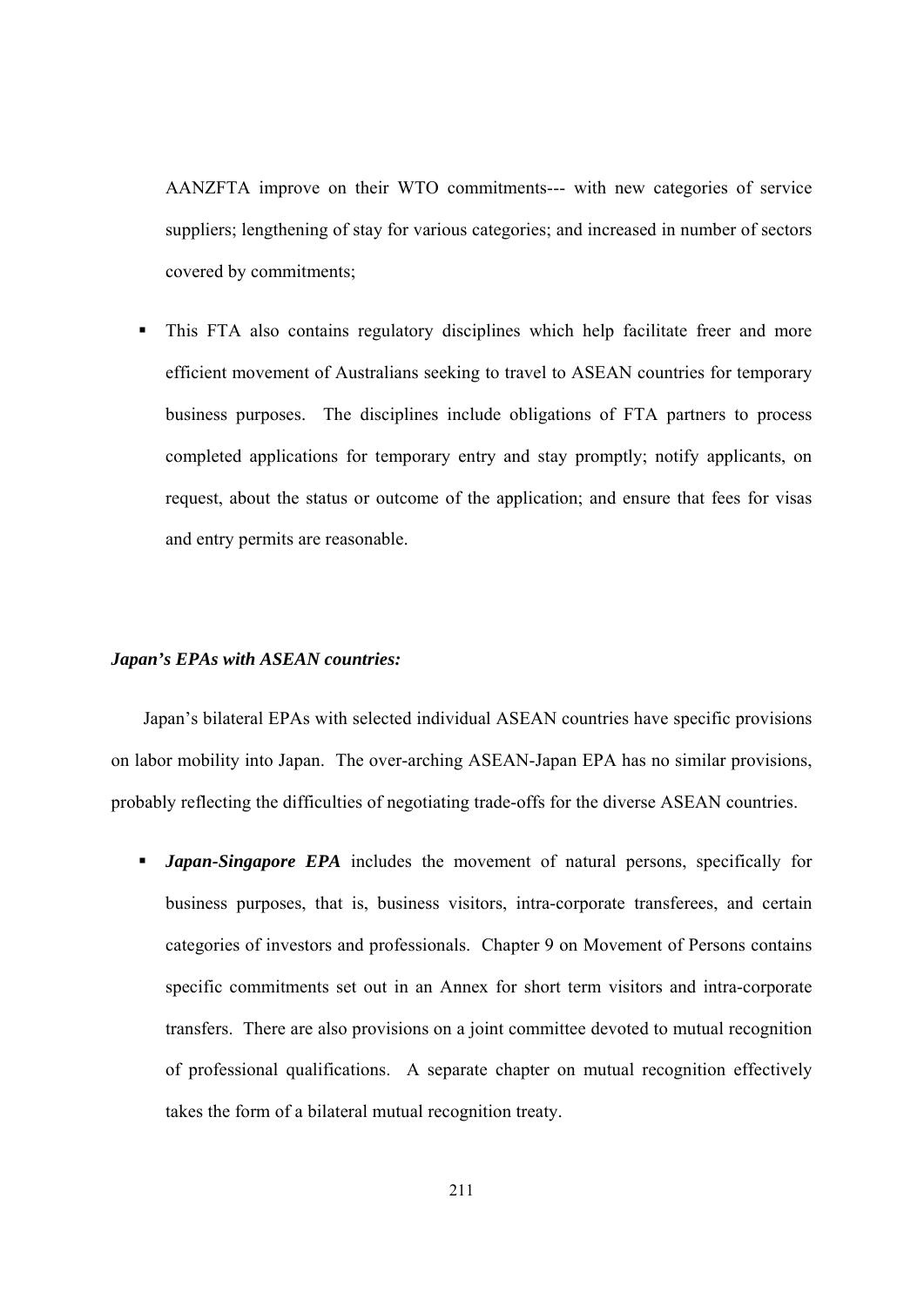**Japan's bilateral EPAs with Philippines, Thailand and Indonesia** include provisions on the movement of natural persons, in particular for entry and employment in Japan of limited numbers of Filipino nurses and caregivers; Thai cooks, care workers, spa therapists and instructors of Thai dance, music and cuisine, language and boxing; and Indonesian healthcare givers. There are no MRAs. In particular, the Japan-Philippines EPA provides for easier entry of qualified Filipino nurses and certified care workers through language training, clear guidelines on exercise of profession/occupation and streamlined processing of application. It was reported that 281 health workers (93 nurses, 190 caregivers) were dispatched to Japan in May 2009 to undergo onsite language and culture training for 6 months before starting to work and acquire necessary knowledge and skills at hospitals or care facilities in Japan. Another group of 10 workers who were exempted from the 6-month Japanese language training because of their language proficiency, were sent on 31 May 2009, while a third batch of 30 qualified Filipino students were sent to study care giving for 2 years on 27 September 2009.

#### *Singapore-US FTA*:

Among the bilateral FTAs signed by ASEAN countries, the most interesting from the perspective of MNP is the Singapore-US FTA. Chapter 11 deals with Movement of Persons and contains 11 pages of text and annexes.

**There are provisions on information exchange, transparency criteria and an agreement** to appoint temporary entry coordinators in each country. It provides for mutual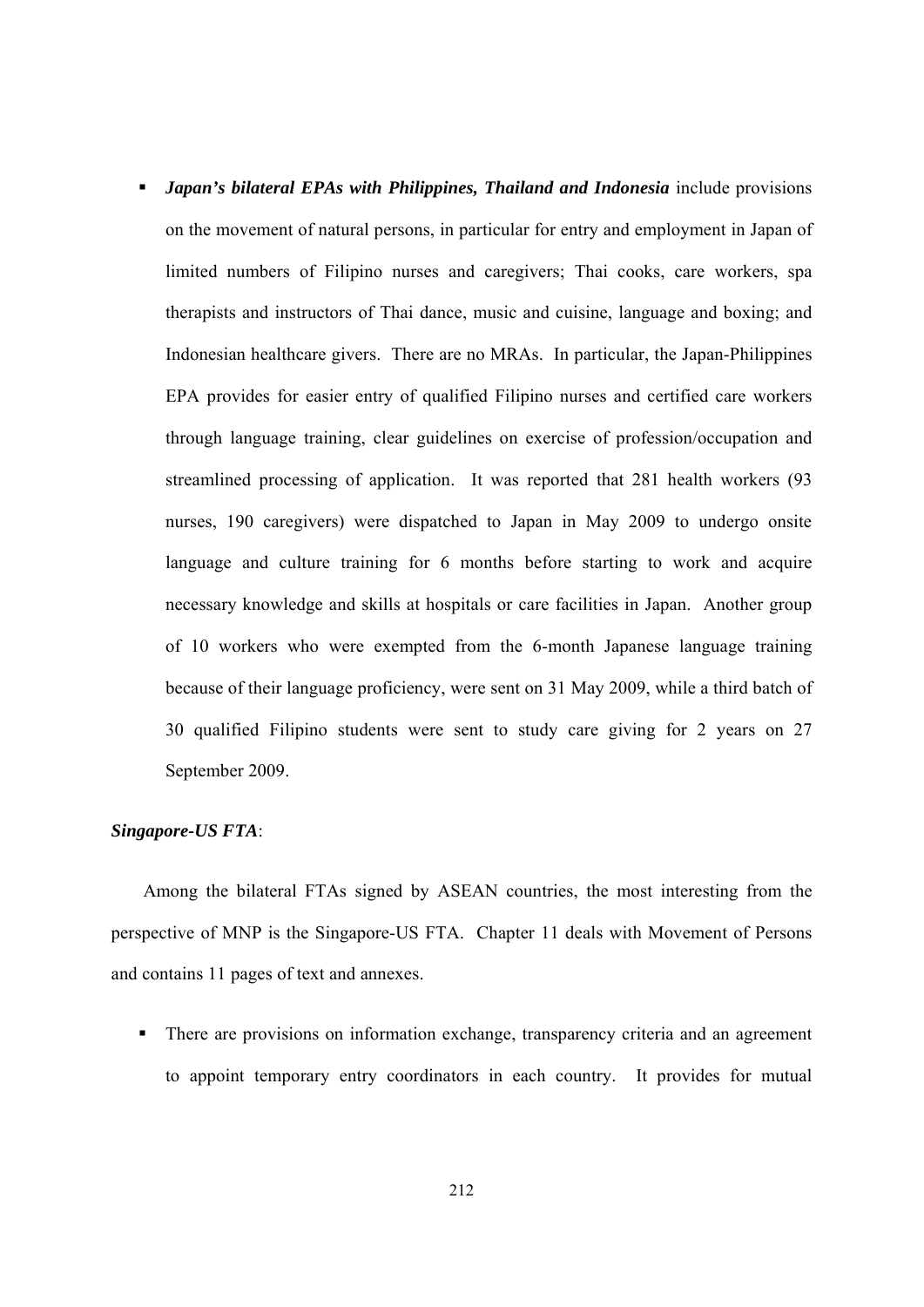consultation on acceptable standards and criteria for licensing and certification of professional service providers.

- For professional services: Singapore will ease conditions on US firms creating joint law ventures to practice Singapore law; recognize degrees earned from 4 US law schools for admission to the Singapore bar; reduce board of director requirements for architectural and engineering firms; phase out capital ownership requirements for land surveying firms; both sides will engage in consultation to develop mutually acceptable standards and criteria for licensing and certification of professional service providers, especially with regard to architects and engineers.
- Annex 11A sets out details of arrangements under 4 section headings, with the following conditions applying to Singapore citizens ---business visitors, 90 days; intracorporate transferees with L1A and L1B visas are allowed up to an initial period of 1-3 years, extendable for a maximum stay period of 7 years; traders with E1 or E2 visa are allowed a 2-year maximum stay period with indefinite extension allowed; professionals with H1B visas are allowed to stay for a maximum period of up to 18 months, with indefinite extension allowed, but subject to an annual numerical cap of 5,400 visas for Singaporeans.
- The issue of recognition is dealt with in Chapter 8 on Services, indicating that recognition of education or experience obtained, or licenses or certificates may be achieved by harmonization and provides general principle as to how such harmonization may be negotiated. An annex to the chapter sets out more details on how professional standards should develop on a mutually acceptable basis in more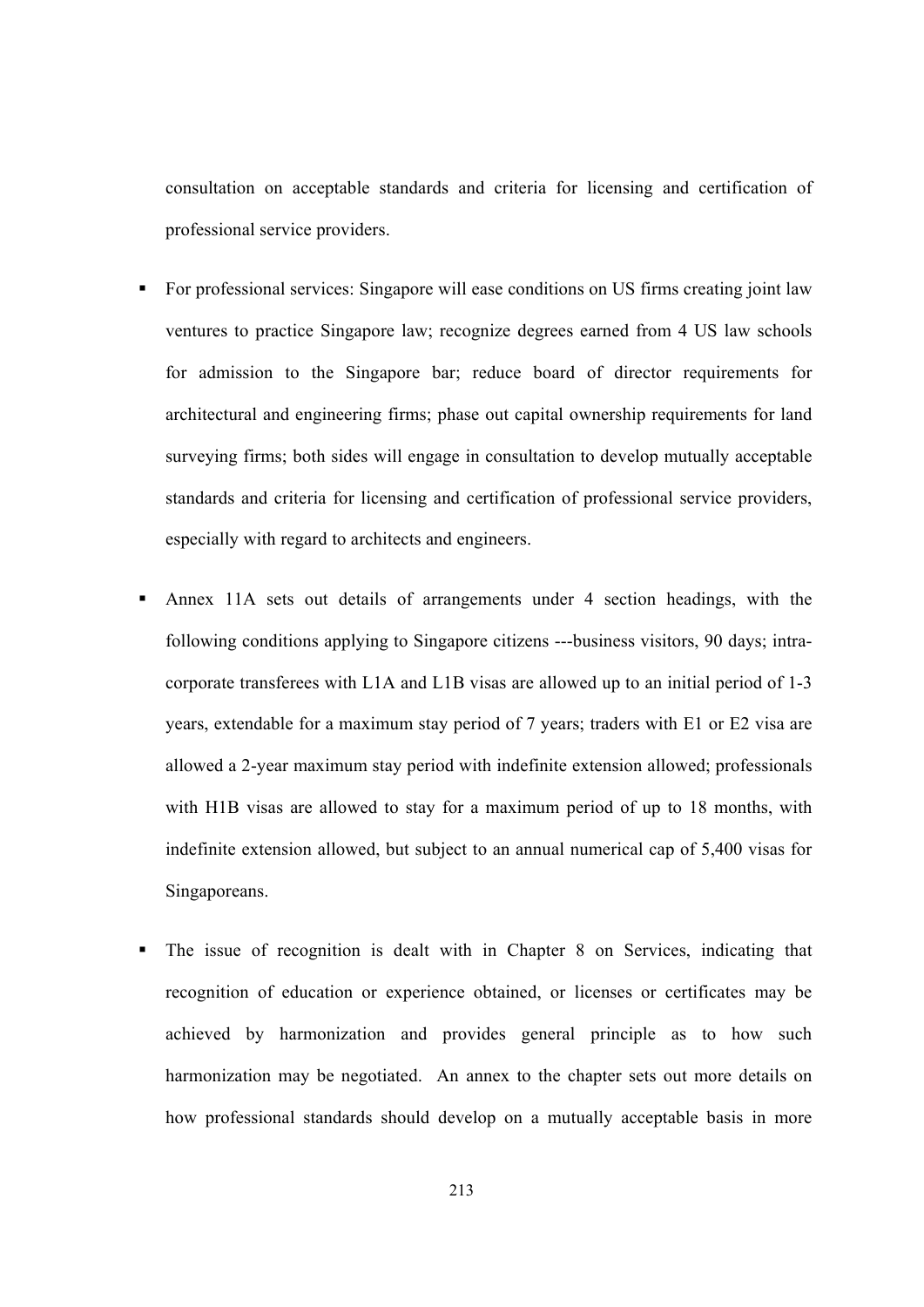detail. Recognition issues are also covered in Chapter 12 on Temporary Entry of Business Persons; Section IV is on short term entry arrangements for professionals and commits each party to grant entry to professionals in categories entered in an Appendix, provided that the person involved possess appropriate credentials.

#### **Issue of Brain Gain and Brain Drain**

Skilled labor mobility is a growing issue of debate in recent years, reflecting the impact of globalization and explosive growth of ICT. Globally, there has been a net flow of highly skilled professionals and executives or "brains" from the less developed countries to the more developed countries and this phenomenon has gained importance in the past two decades, although their numbers are still small relative to the large flows semi-skilled and unskilled foreign workers.Many developed countries as well as advanced developing countries now have deliberate policies of attracting "brains"**.** 

At the same time, liberalization of the "movement of natural persons" in GATS and growing FDI presence have resulted in significant labor mobility of the professionals and skilled from developed to developing countries as well as flows among developing countries

Receiving countries of skilled labor are generally regarded as enjoying "brain gain", as inflows augmented and supplemented domestic supplies, removing domestic shortages, improving economic competitiveness and productivity and facilitating structural transformation and industrial upgrading. Yet not all countries, whether developed or developing, are unreservedly open to skilled labour inflows. While some countries have put in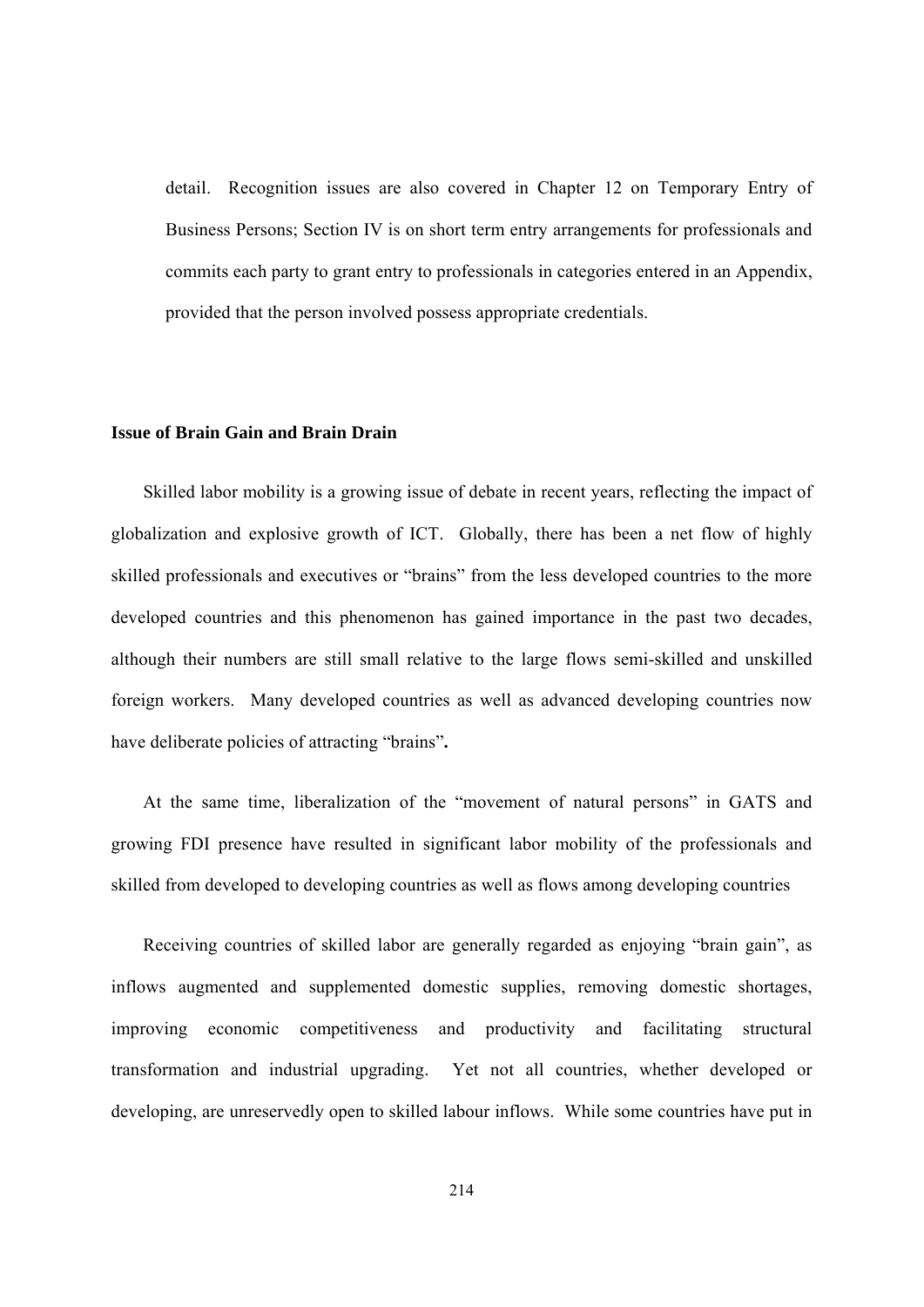place policies and measures to attract "foreign talent", most countries have introduced measures to manage and even restrict such inflows. Motivations include the political, economic and social pressures to "reserve" jobs for nationals, the "closed shop" licensing practices of professional bodies, and the security dimensions when critical and sensitive jobs are held by foreigners.

Brain drain occurs when professionals and skilled manpower emigrate because some countries have been unable to efficiently employ them because of sluggish economic growth and high unemployment. Also, many of these skilled emigrants started the migration process when they left for the OECD countries to pursue tertiary education and then stayed on to gain work experience and were attracted by the job opportunities, better remuneration and working conditions and quality of life.

The developing countries generally have a scarcity of skills and a sizeable brain drain would adversely affect the development potential of sending countries. At the least, the brain drain represents losses to past educational investments. In most cases these human resources would have been trained at great public expense and emigration often leads to the loss of a country's "best and brightest". Some of the negative effects of skills depletion are seen in the Philippines, where success in sending nurses abroad has depleted its healthcare services of experienced nurses. Some developing countries have restrictive emigration policies that make it difficult for their nationals to take jobs abroad. Many governments in developing countries have bonded scholars on government scholarships that ensure their return to serve their country. A proposal to impose a brain drain tax on receiving countries to compensate the sending country for the brain drain has failed to take off, as it present problems of estimating the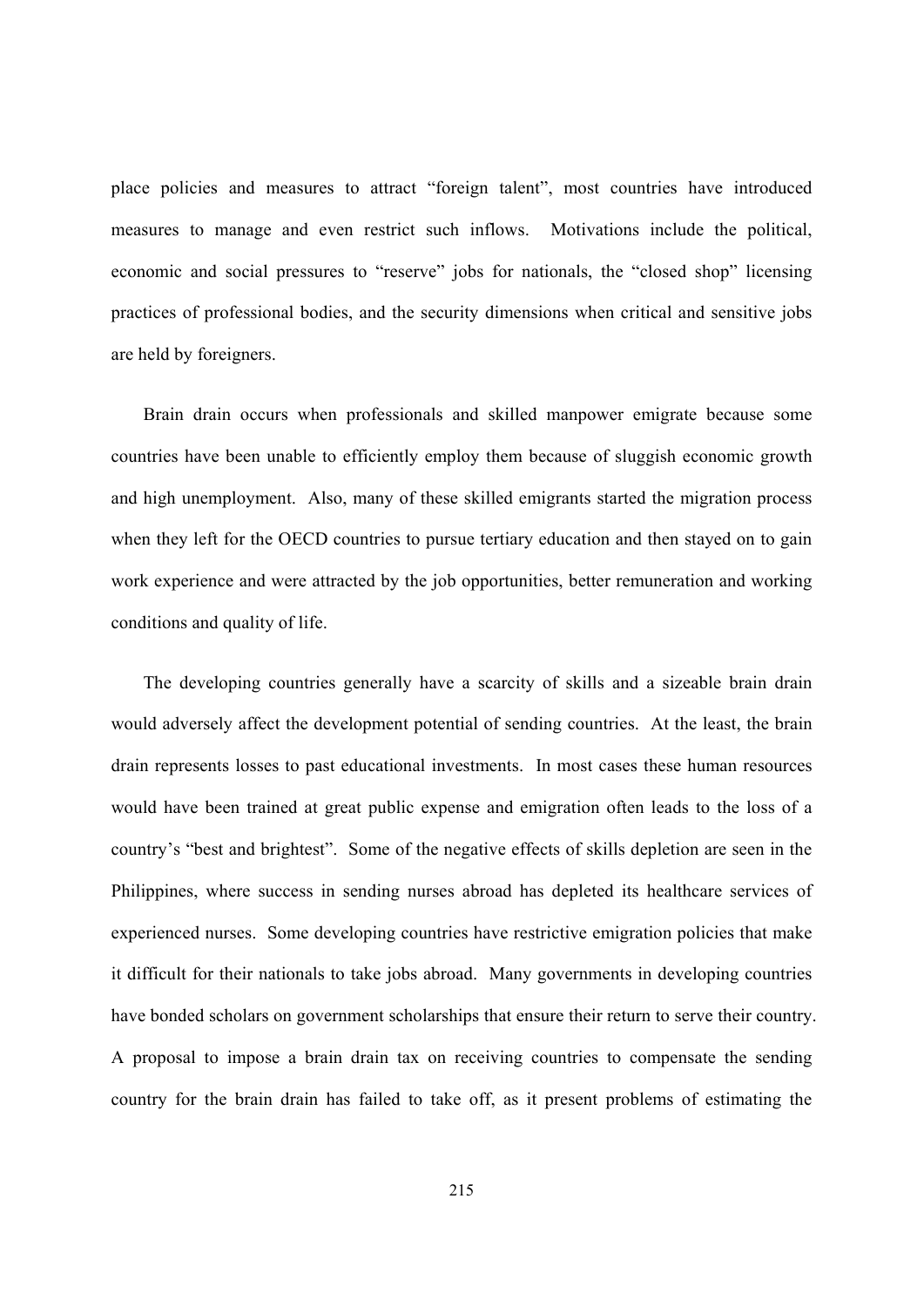appropriate amount of such a tax, who should pay the tax (the receiving country, the employer or the migrant professional himself), who should benefit from the tax (sending country government and how should the tax revenue be used. Many developed countries have tried to mitigate the developing countries problem with temporary entry programs that require workers or students to return to their source country after a period of time

It is also increasingly recognised that the brain drain could also have positive effects on the sending countries, as emigrants can make a greater contribution to development of their home countries through their remittances. Prospects of emigration for work can also lead to a higher level of human capital formation in the sending country. For example, more Filipinos seek education and training as nurses to facilitate their employability abroad. Also, there are significant gains when the "brains" eventually return. Returnees bring with them greater experience, knowledge, savings and business and social networks. For those who stay abroad, they send back remittances; transfer technology and knowledge; and provide crucial networks for trade and investment. Thus an initial brain drain may become a long term brain gain.

The Asian diaspora is increasingly viewed by their countries of origin as a valuable resource to be tapped for national economic development --- for their remittances and investments, entrepreneurial and professional skills, and business and social networks. For example, returnees have contributed much to the technological development and industrial upgrading of South Korea and Taiwan. The "overseas Chinese" communities in Hong Kong and Taiwan and to a lesser extent in Southeast Asia have been major foreign investors in China, particularly in the first decade of China's open-door policy. In its current phase of development India is also trying to tap its diaspora for their investments and expertise.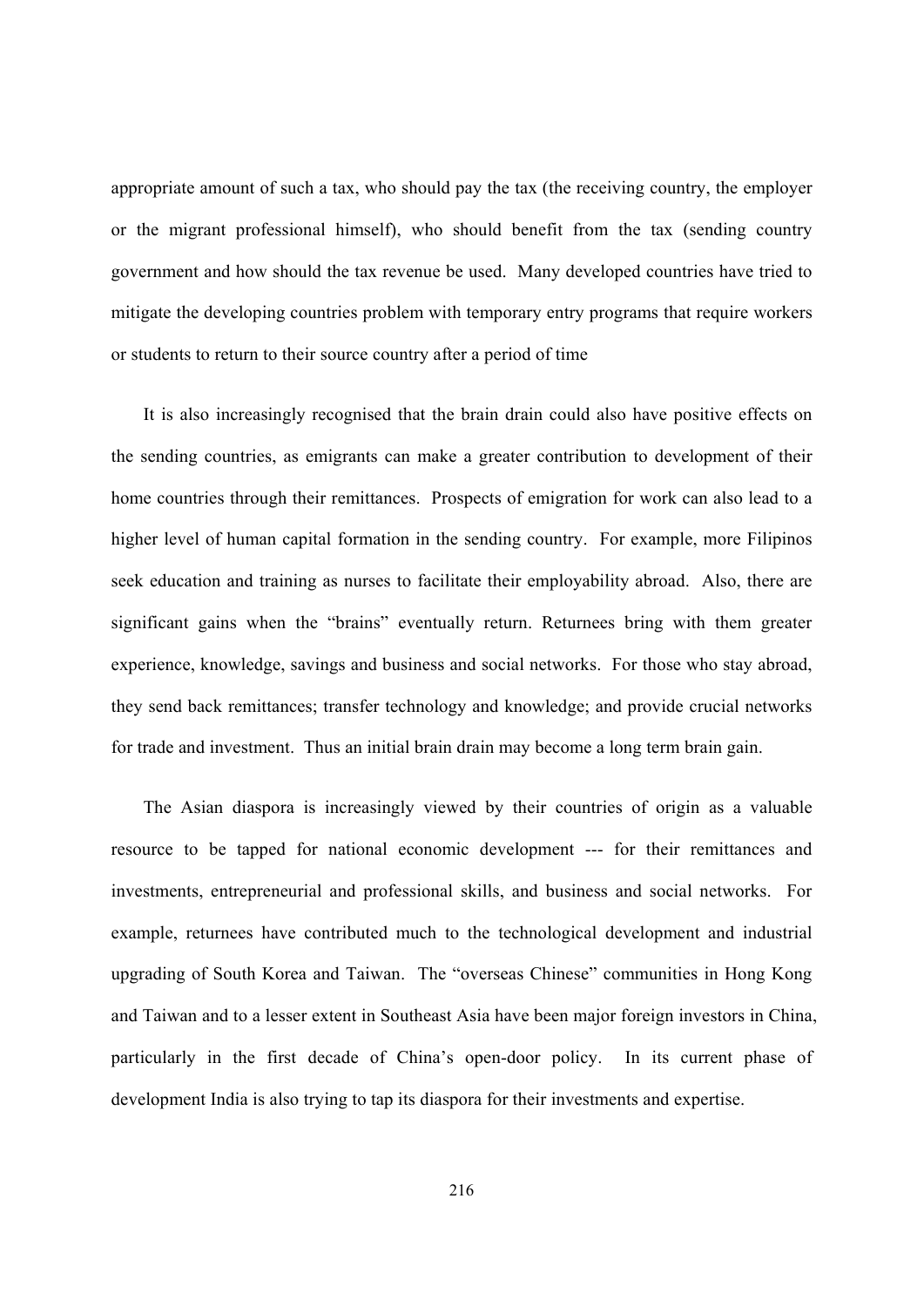#### **3.** *Recognition of Professional Qualifications in the WTO and ASEAN* **FTAs**

This section is based largely on Nielson (OECD 2004**)**

Nielson noted that there is a growing demand for greater recognition of foreign qualifications arising from the following:

- Universities assessing students to admit for further study.
- Employers, professional associations and licensing bodies and migration authorities increasingly require information on recognition of foreign qualifications.
- Liberalization of trade in services in the WTO and in FTAs which led to an increased demand for recognition of professional qualifications. International trade in a range of services such as health and education and professional services such as accounting and engineering is often conducted via Mode 4 or temporary movement of individuals to supply these services. For example, trade in health services occur when a nurse from one country moves to another for a limited period to work; and trade in engineering services take place when a company with a contract to build a bridge in another sends its engineer to supervise the project.

In terms of professional qualifications, recognition usually refers to both the recognition of the equivalence of the content of the training and to the recognition of the home country's authority to certify such training through the granting of diplomas and other qualifications. The principle of equivalence is generally understood to mean that where the host country's regulatory goal is addressed by home country regulation, the host country should accept the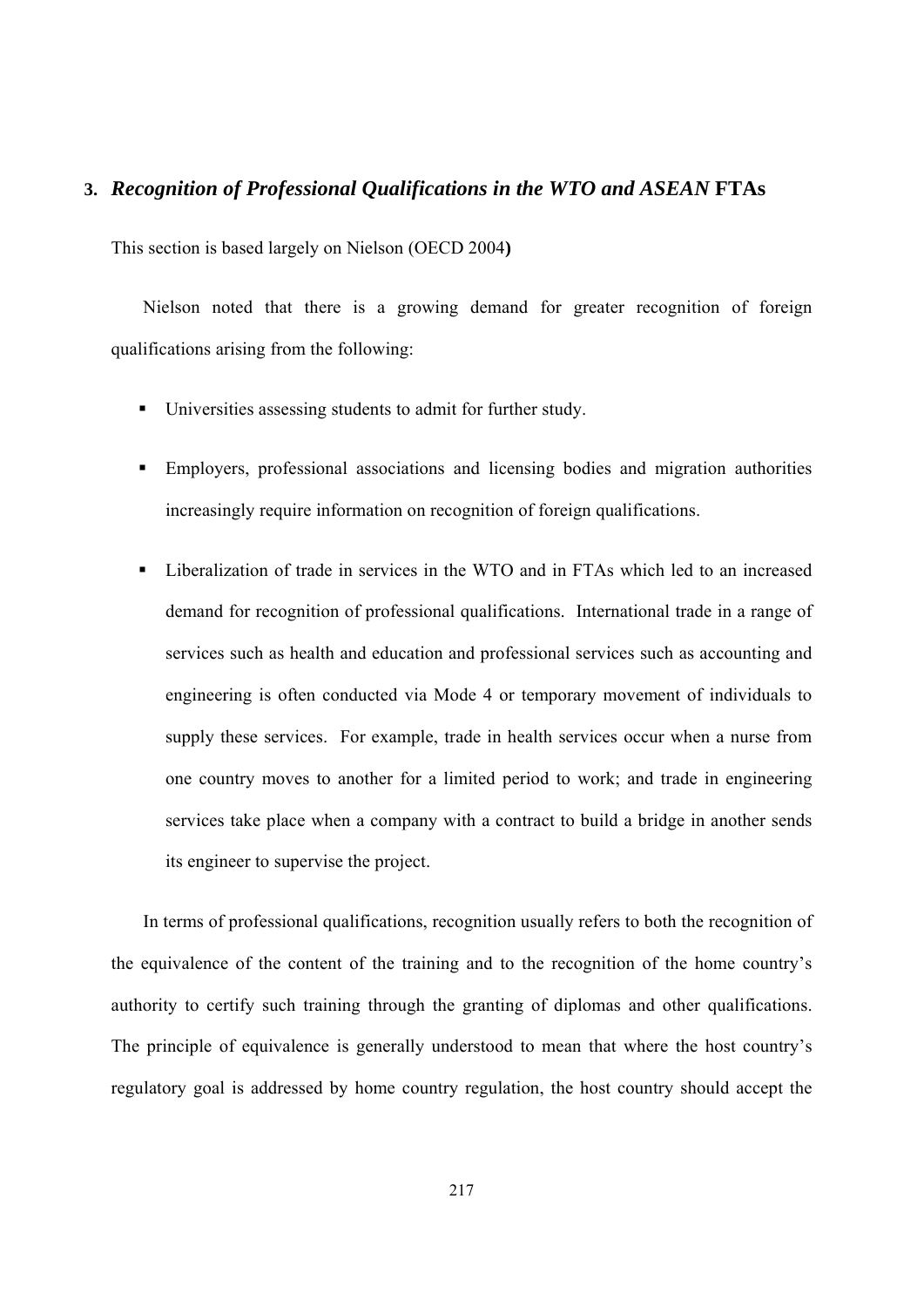home country's regulation as equivalent. But where aspects of the host country's regulatory goals are not met, for example, with regard to required local knowledge or where there are differences in the scope of the licensed activities between jurisdictions, the host country is permitted to set additional requirements for recognition. Most recognition agreements require considerable cooperation in adaptation of their respective regulatory regimes. Also, many recognition agreements include a general safeguard, in addition to the specific rules of recognition, enabling the authorities to re-assert regulatory jurisdiction in order to protect national interests.

Recognition requires or assumes that a country has in place a system for regulating a given profession, but in some countries such systems are either poorly developed or non-existent. Development of a domestic regulatory framework for a profession requires well-developed and competent institutions such as ensuring the quality and adequate supply of the profession. Recognition also requires a complex comparison between frameworks established to meet different sets of economic, social and cultural circumstances to determine whether the standards set are actually equivalent. Recognition also involves a number of stages -- information exchange, analysis of the other party's regulatory regime, assessment of whether there are gaps and, if so, what might be appropriate compensatory measures, whether some aspects should be excluded from recognition altogether, and whether any adaptation of the home country regulatory framework is required. The speed and efficacy with which theses processes can be undertaken will vary with the degree of differences between the parties in education system, standards, approaches to regulation and level of development, and also with the number of parties involved. Once agreed, recognition agreements also require ongoing resources for monitoring and assessment**.**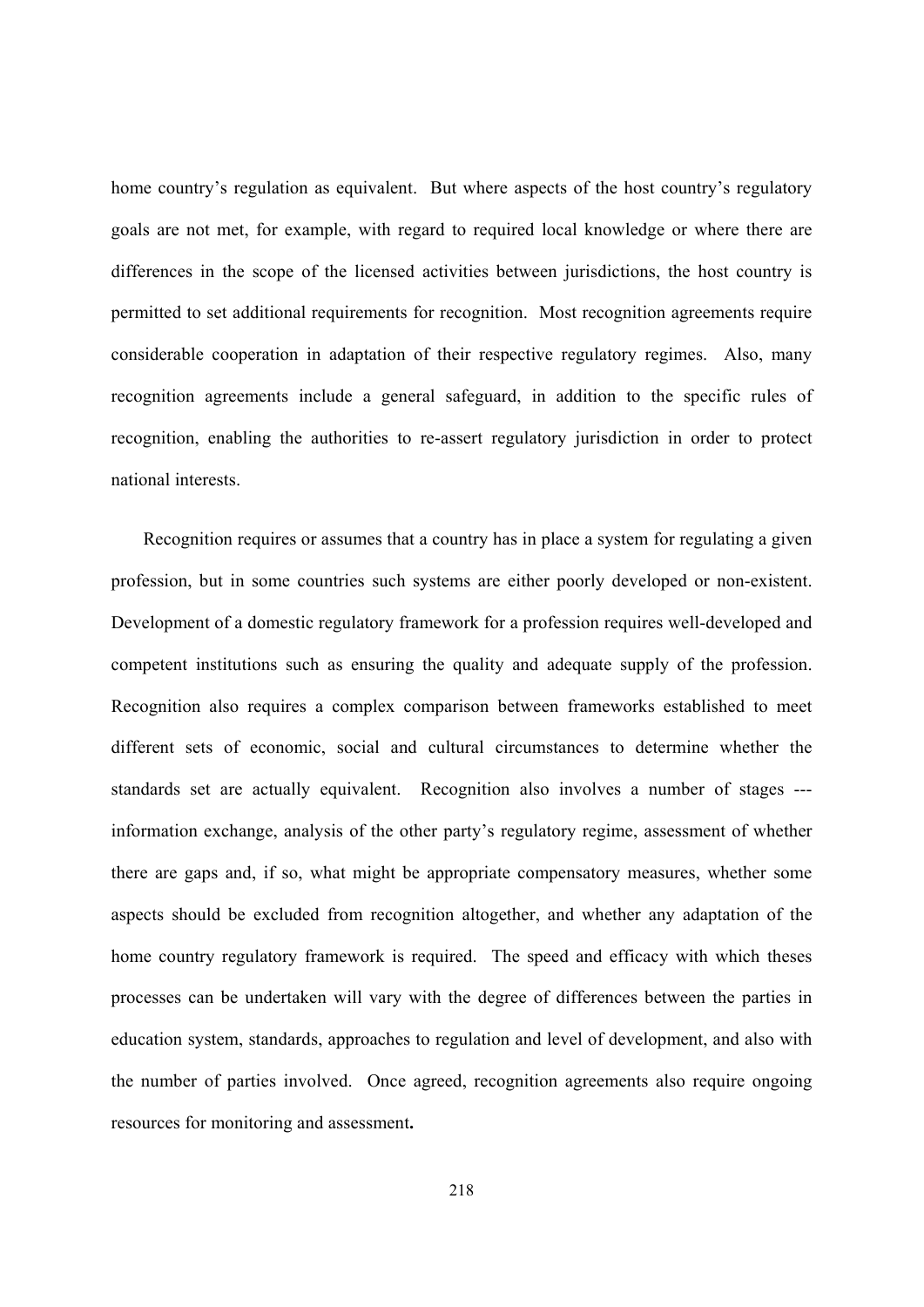It should be noted that, while the quality of a professional qualification is clearly an important factor in whether a professional from one jurisdiction will be permitted to practice in another, it is not the only factor. To practice in a given jurisdiction, governments or professional bodies may impose additional requirements related to local ethics laws and membership of national professional bodies. It should also be noted that recognition of qualifications and other requirements does not automatically confer the right to exercise a profession, as market access must be granted. In many countries, certain professions are restricted to nationals.

#### **Recognition of Qualifications in GATS**

GATS does not require members to recognize the professional qualifications of other members nor does it require any particular standards to be applied in considering recognition. *Article VII* simply allows members to recognize the education or experience obtained, requirements met, or licenses or certification granted in some WTO members and not others, as given the range of regulatory differences, recognition is most likely to be agreed bilaterally or plurilaterally. The main requirement of Article VII is that members entering into recognition arrangements amongst themselves must afford adequate *opportunity* to other interested members to negotiate their accession to the agreement or to negotiate a comparable agreement. Article VII states that a member may recognize "education or experience obtained, requirements met, or licenses or certification granted" and that recognition may be achieved "through harmonization or otherwise". Countries are not required to use international standards.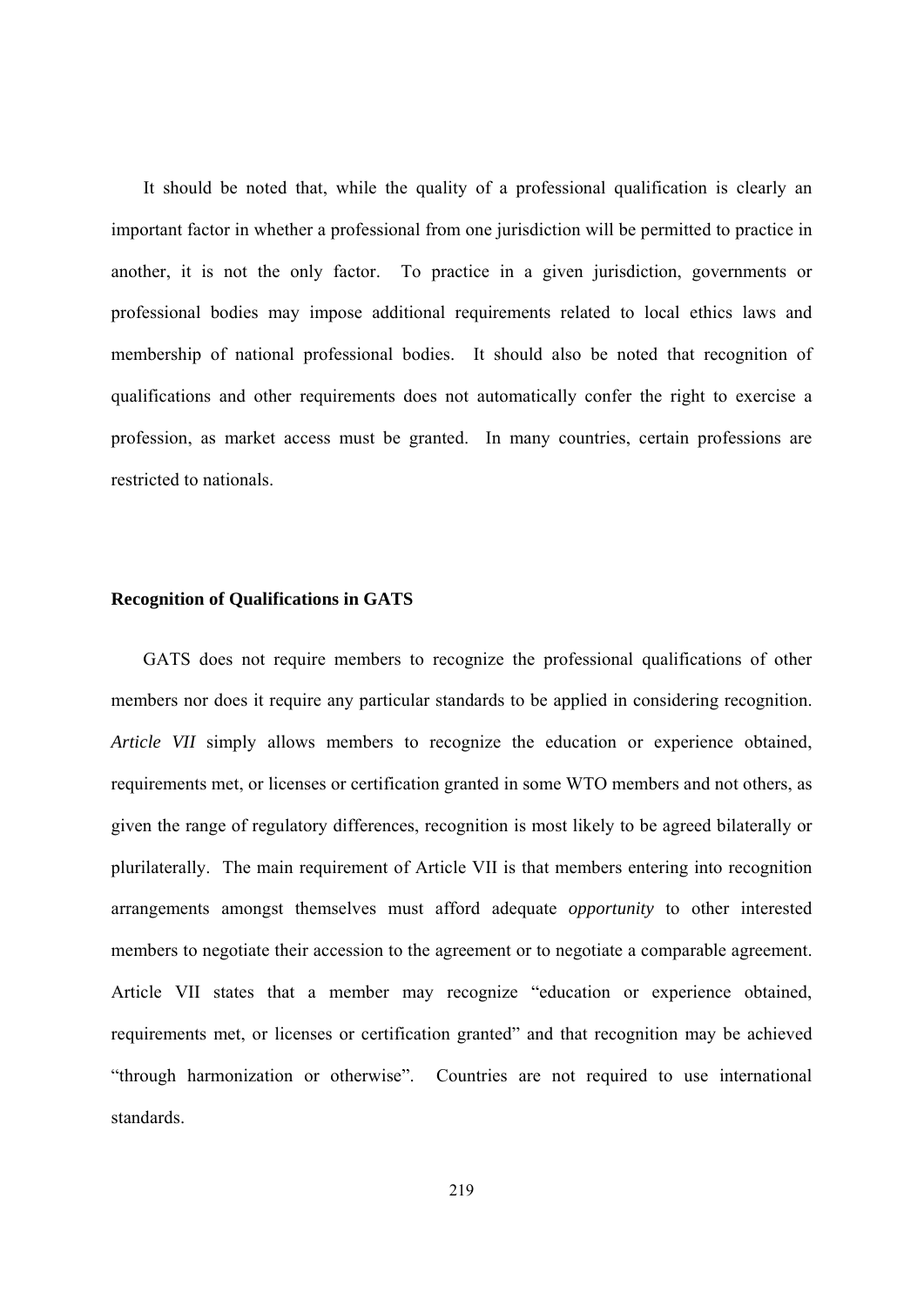*GATS Article VI.6* states that where a country chooses to make a commitment to allow access for a particular type of foreign professional, that country is required to have adequate procedures in place to verify the competence of those professionals from all other WTO members. A country has to have actually chosen to make a GATS commitment on market access for a particular professional service for the obligation to apply. A market access commitment to allow foreign professionals does not mean that the country is obliged to accept all foreign professionals; whether an individual professional is actually permitted to practice will depend on whether the requirements of the domestic regulatory framework regarding who is competent to practice are met.

#### **Recognition of Qualifications in FTAs**

FTAs generally do not provide for recognition, but simply include general language that recognition should be pursued between the parties. Recognition in FTAs typically involves both mutual agreement to accept agreed competent authorities for the mutual determination of standards, and agreements on the mutual recognition of more narrowly specified items such as notorial attestations or certificates. Some agreements leave recognition agreements to be concluded subsequent to the FTA agreement, often identifying those services where market access has been granted under the agreement as a priority. On the other hand, recognition agreements concluded pursuant to FTAs are often delegated to and take the form of agreements between industry associations such as in architecture, engineering and accountancy. Some FTAs do not even formally envisage the development of recognition agreements. The Japan-Singapore EPA uses the language of GATS Article VII, and simply permits the development of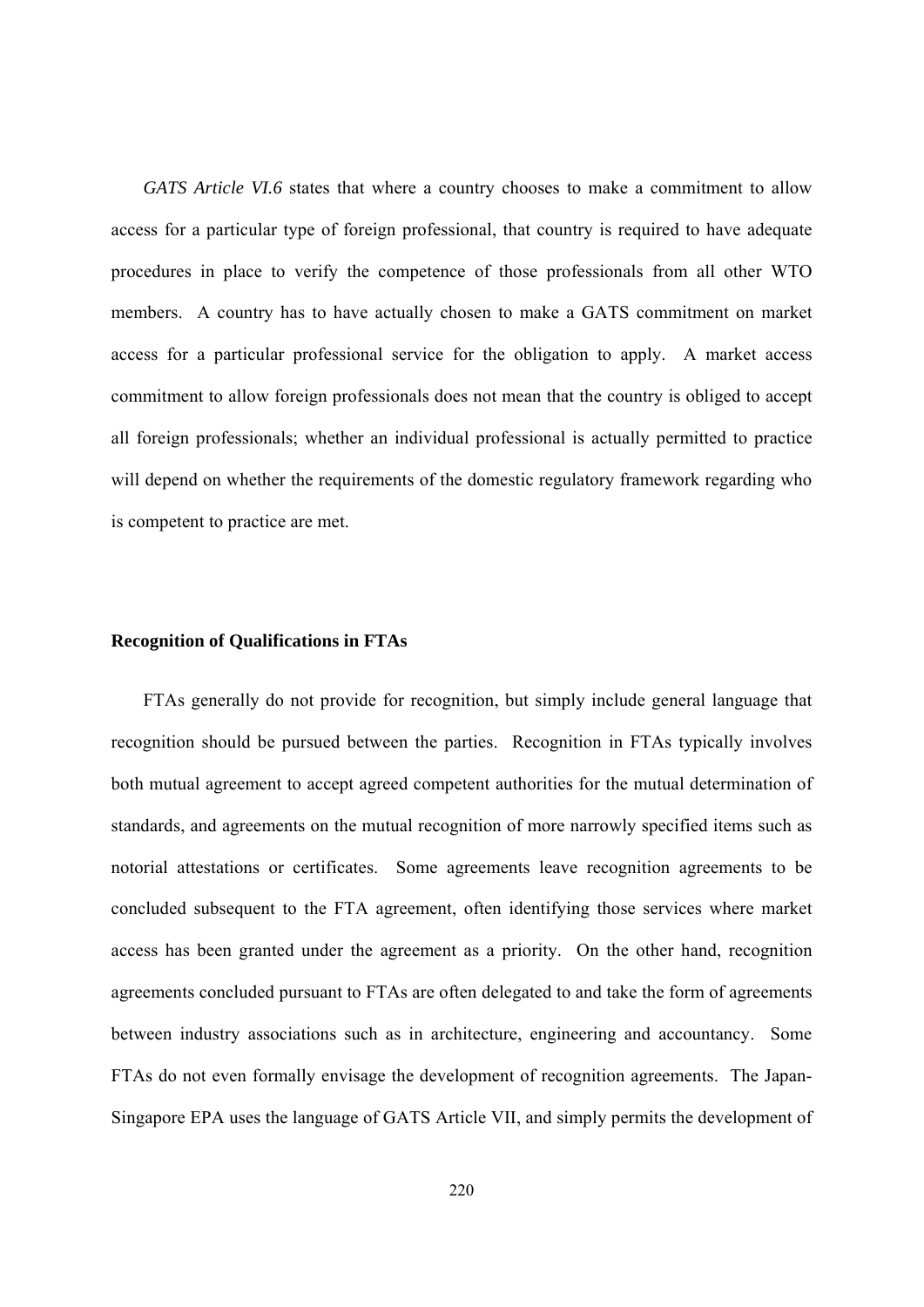recognition agreements but does not specify any professions for which agreements should be negotiated.

Many recognition agreements do not provide for automatic recognition of qualifications. Coverage varies widely ---some are far-reaching; others provide for reduced requirements or procedures; some provide a degree of facilitation; others are limited to broader types of cooperation or dialogue. While some agreements relate to specific sectors (such as accountants, architects, engineers), many agreements are based on a general recognition of diplomas in partner countries, on the basis of mutual trust and judgement of the equivalence of educational institutions and study programs. Agreements limited to specific professions are often agreements initiated and negotiated by industry or professional bodies themselves. The content of these agreements varies considerably and includes automatic membership of counterpart organizations.

Nielson highlighted the experience with recognition in various FTAs. For example:

- Some agreements such as within *EU* and the *Trans-Tasman MRA* have gone far in establishing recognition, resulting more or less in the ability of professionals licensed in their home country to practice in other parties to the agreement. However, this level of recognition is rare, being largely limited to regional trade agreements aimed at deep integration.
- Some FTAs encourage development of recognition agreements between the parties to facilitate trade in professional services. These specify priority professions and delegate negotiation of such agreements to the relevant professional bodies.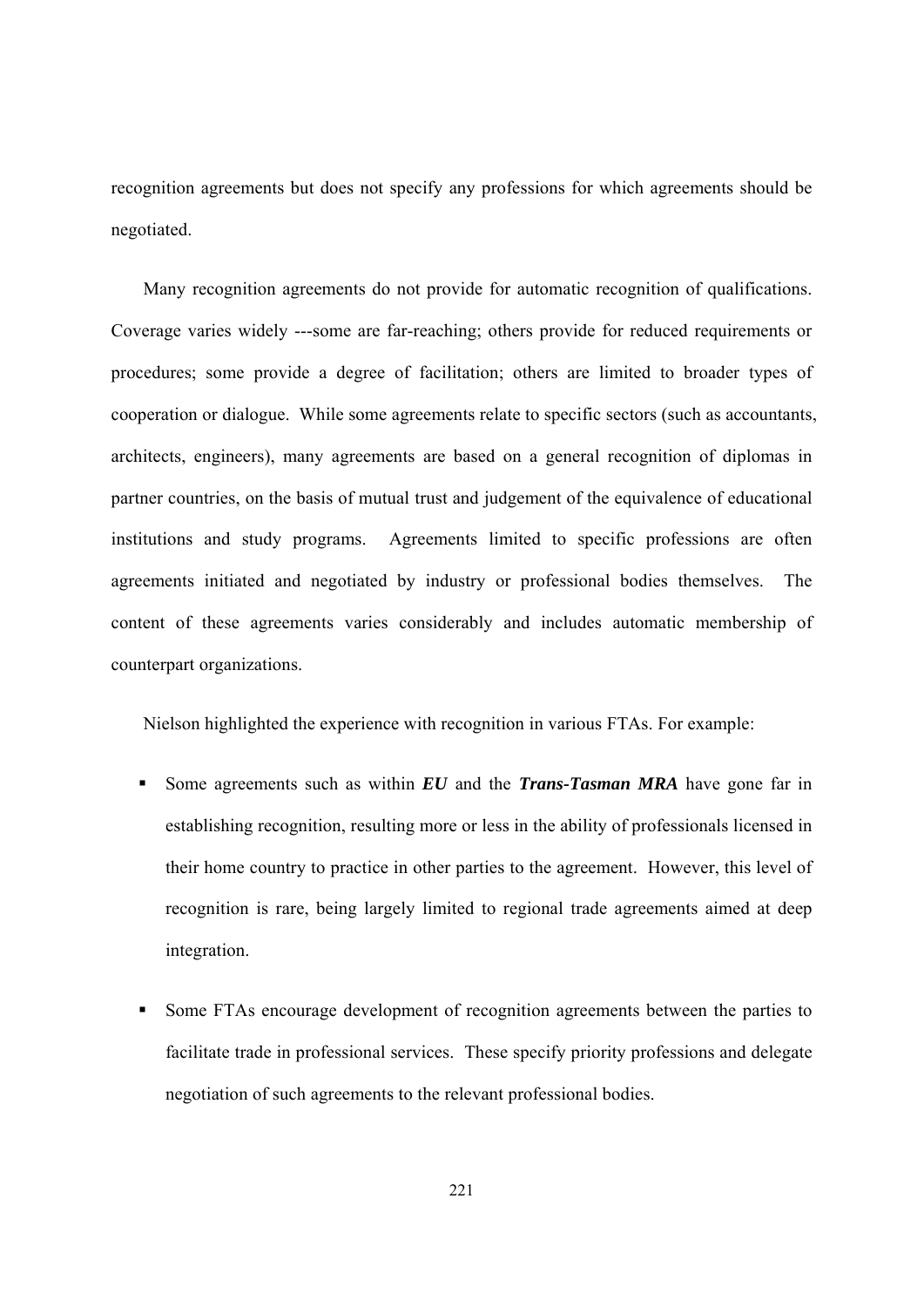- In the *New Zealand-Singapore CEP*: Part 5 (Services) Article 22 (Professional Qualifications and Registration) states that "with a view to ensuring that measures relating to professional qualification and registration requirements and procedures do not constitute unnecessary barriers to trade in services between them, the Parties agree to have identified by the date of entry into force of this Agreement priority areas to address with respect to the recognition of professional qualifications or registration. The parties further agree to facilitate the establishment of dialogue between experts in these priority areas with a view to the achievement of early outcomes on recognition of professional qualifications or registration in these areas. Such recognition may be achieved through recognition of regulatory outcomes, recognition of professional qualifications awarded by one Party as a means of complying with regulatory requirements of the other Party or by other recognition arrangements which might be agreed between the Parties. The parties have agreed to facilitate dialogue between experts in 10 priority sectors (engineers, planners, architects, landscape architects, registered valuers, dentists, dental technicians, doctors, nurses, midwives).
- In the *Japan-Singapore EPA*, Chapter 9 Article 93 Movement of Natural Persons covers mutual recognition of professional qualifications. It is closely based on GATS Article VII, in that it permits but does not require recognition. Where a Party grants recognition to a non-Party, the other Party must be given an adequate opportunity to demonstrate that they should be accorded similar recognition.

Nielson found that recognition made limited progress for several reasons. First, is the wide range of practices among WTO members in relation to education and training of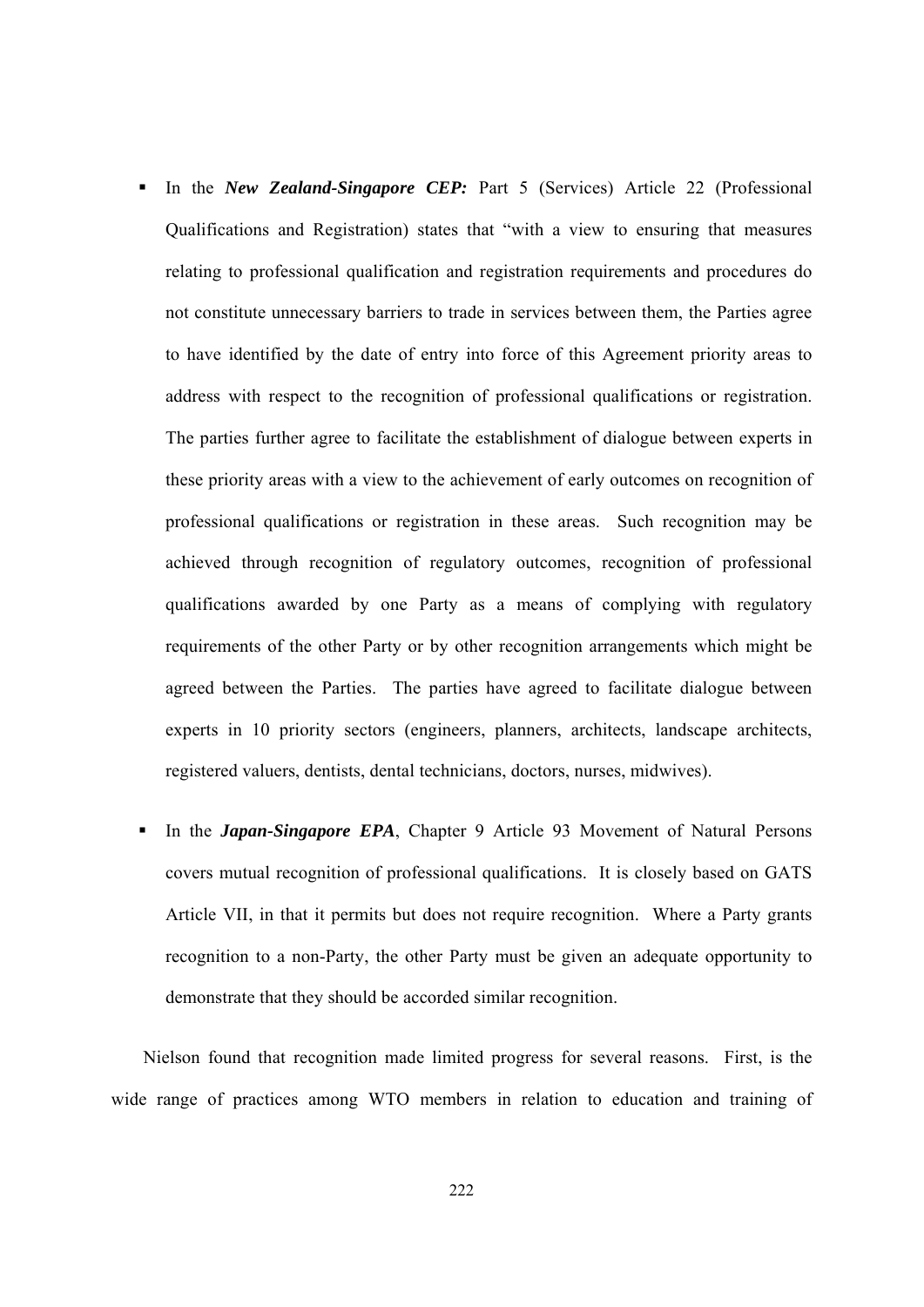professionals and the wide range of cultural influences and assumptions that lie behind these. Second is the fear of loss of regulatory sovereignty or that recognition will lead to harmonization of standards or practices, including at the lowest common denominator. Many professional or other regulatory bodies at the national level pride themselves on their high standards and would be reluctant to adopt or recognize others' standards or equivalent. In some cases, there is concern that particular local knowledge will not be adequately reflected in a recognition agreement. Third, is the absence of licensing systems for some professions or of formal qualification mechanisms in some countries, against which equivalence could be judged. The promise of access for their professionals to other countries under an FTA has spurred some developing countries to introduce more formal licensing or other requirements for its own professionals to ensure that they will be more easily able to meet the standards in other countries and therefore be able to use the access granted.

Fourth is the difficulty of calculating the equivalence of on-the-job and formal training, where formal training may be less important than practical and up-to-date experience as with the ICT profession. Fifth, many recognition initiatives are led by, or require the close involvement of, professional associations and organized, well-resourced and representative associations may be lacking in some countries, or else may not be interested in facilitating the access of foreign suppliers. Sixth is the lack of awareness at the professional level of the possibilities provided by recognition agreements for high quality professionals to become more mobile. Seventh are the resource-intensive and highly complex processes involved in establishing recognition and hence the need for the advantages of such agreements to be clear. In the absence of a clear short term gain to balance the costs, recognition agreements may not be viewed as a good use of resources by professional organizations responsible for their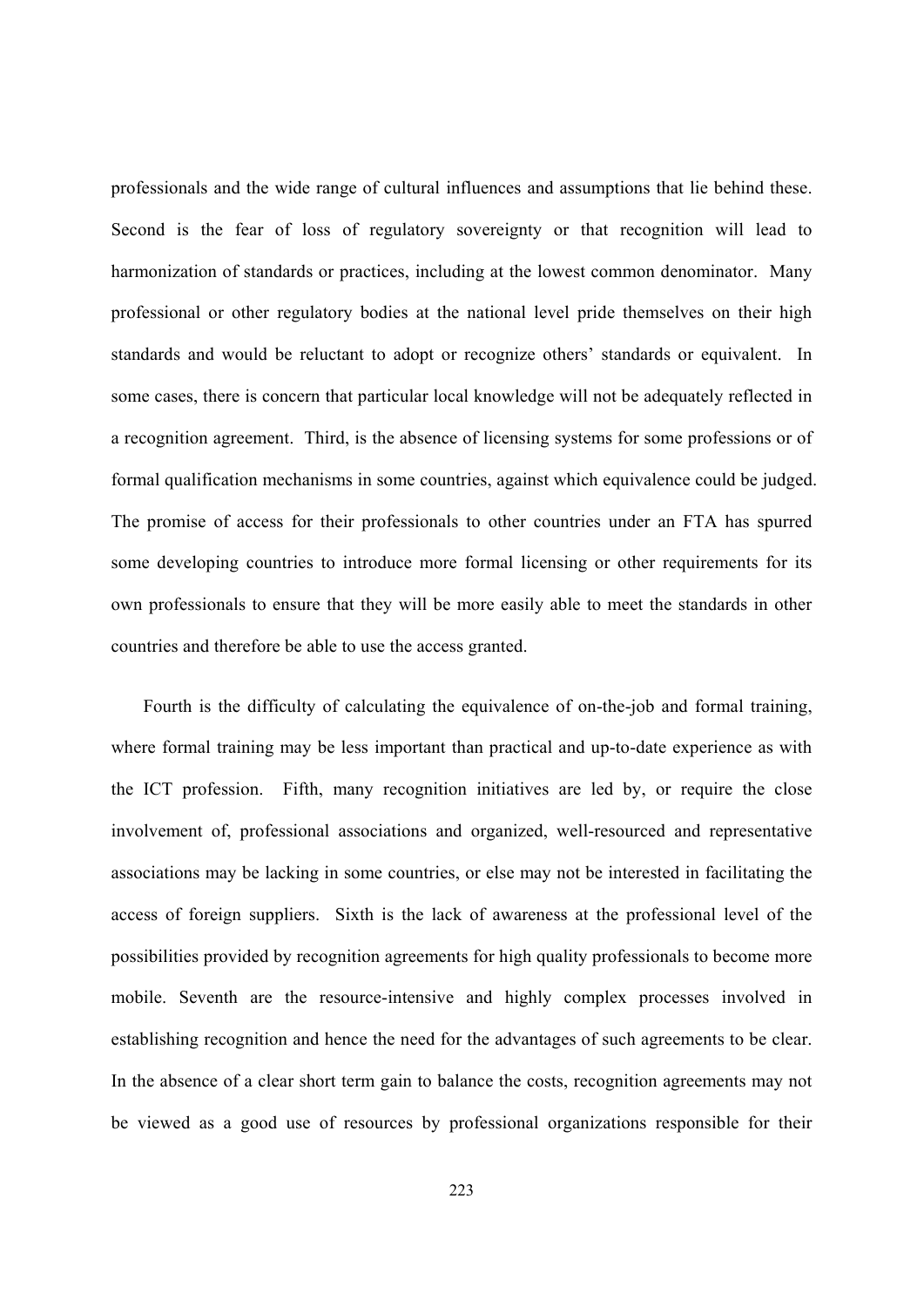negotiation. Eighth, for some professions, there is little interest in negotiating recognition agreements if foreigners are not permitted to practice the relevant professions in other countries. Most progress in reaching recognition agreements has been in those professions where there is a clear demand and where other countries are open to foreign professionals. Where the provision of some professional services is reserved for nationals, professional bodies are unlikely to see any value in negotiating recognition agreements.

## **4. Policies and Regulatory Frameworks on Skilled Labor Mobility in ASEAN Countries**

#### **Provisions in AFAS**

In recent years, ASEAN Labor Ministers meetings have supported greater intra-regional labor mobility of skilled persons, both in relation to ASEAN trade and investment liberalization as well as the social dimensions of ASEAN economic integration. The ASEAN Labor Ministers Meeting on 11 May 2000 called for the labor force of member countries to be "prepared for and benefit from economic integration within ASEAN". Following signing of AEC in 2003, Labor Ministers expressed in 2004 their commitment to address the priorities in the ASEAN Socio-Cultural Community ---to continue existing efforts to promote regional mobility and mutual recognition of professional credentials, talents and skills development. They noted the need for accelerated service liberalization by 2010 and MRAs by January 2008 and importance of developing an ASEAN agreement to facilitate the movement of experts, professionals, skilled labor and talents by Dec 2005.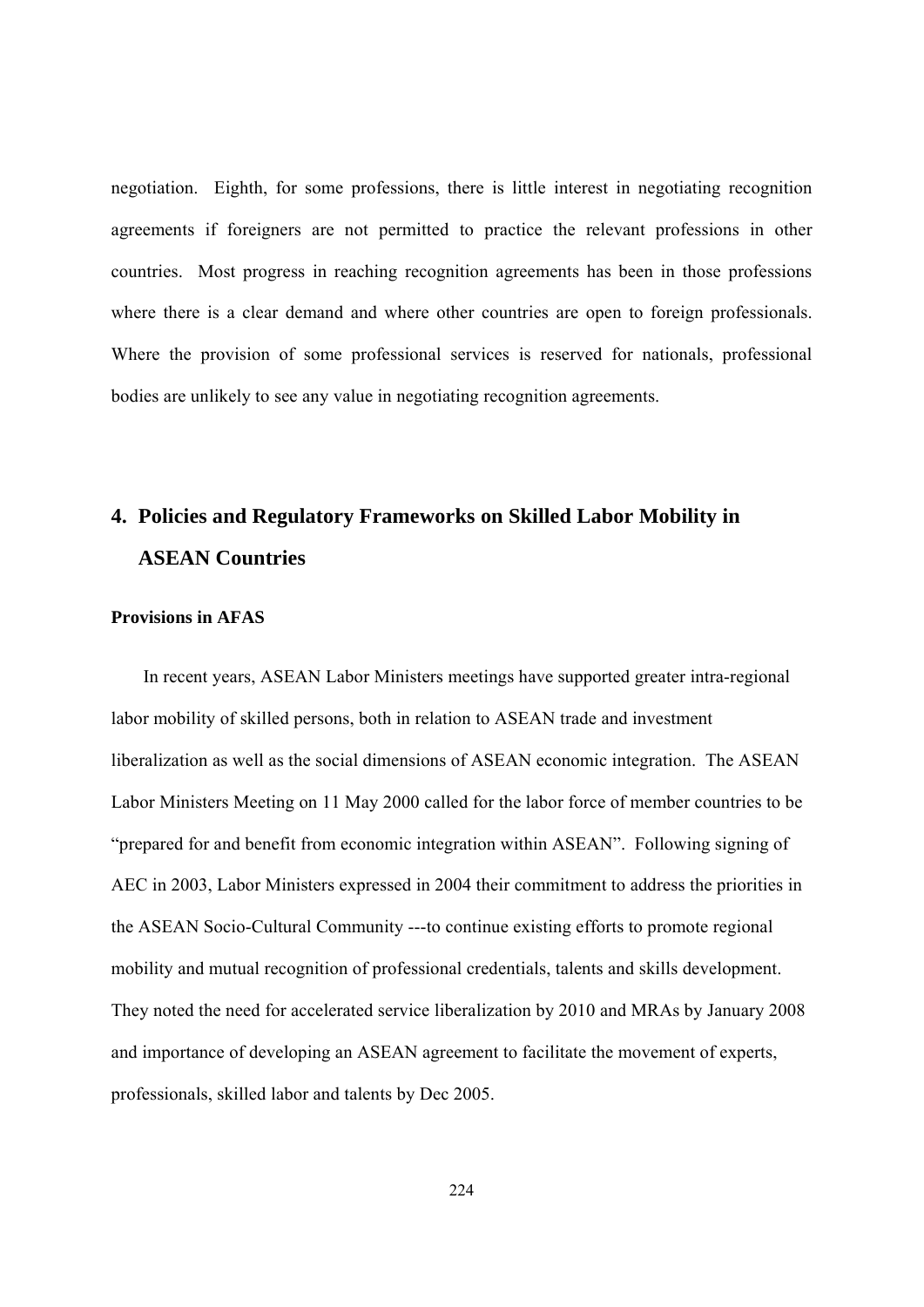National sensitivities to the migration issue has prevented much cooperation to date. The 1995 AFAS provides, inter alia, for regulatory convergence and regulatory harmonization including MRAs. ASEAN countries may recognize the education or experience obtained, requirements met and licensing or certification granted by other ASEAN countries. However, progress in Mode 4 on movement of natural persons (MNP) and progress in mutual recognition agreements (MRAs) have been slow. The Bali Concord II in 2003 called for completion of MRAs for qualifications in major professional services by 2008 to facilitate the free movement of professionals and skilled labor. With MRAs, each country may recognize education and experience, requirements, licenses and certificates granted in another country.

#### **Mutual Recognition Arrangements**

ASEAN has concluded 7 packages of commitments under AFAS. These packages provide for details of commitments from each ASEAN country in the various services sectors and subsectors. There have also been 3 additional packages of commitments in financial services and 2 additional packages on commitments in air transport. The AEC Blueprint adopted at the  $13<sup>th</sup>$ ASEAN Summit in Nov 2007 set concrete steps to be taken to achieve a free flow of services by 2015 with flexibility. MRAs enable the qualifications of professional services suppliers to be mutually recognized by signatory member states, thus facilitating easier movement of professional services providers in the ASEAN region. At present, ASEAN has concluded 7 MRAs

• MRA on Engineering Services signed on 9 Dec 2005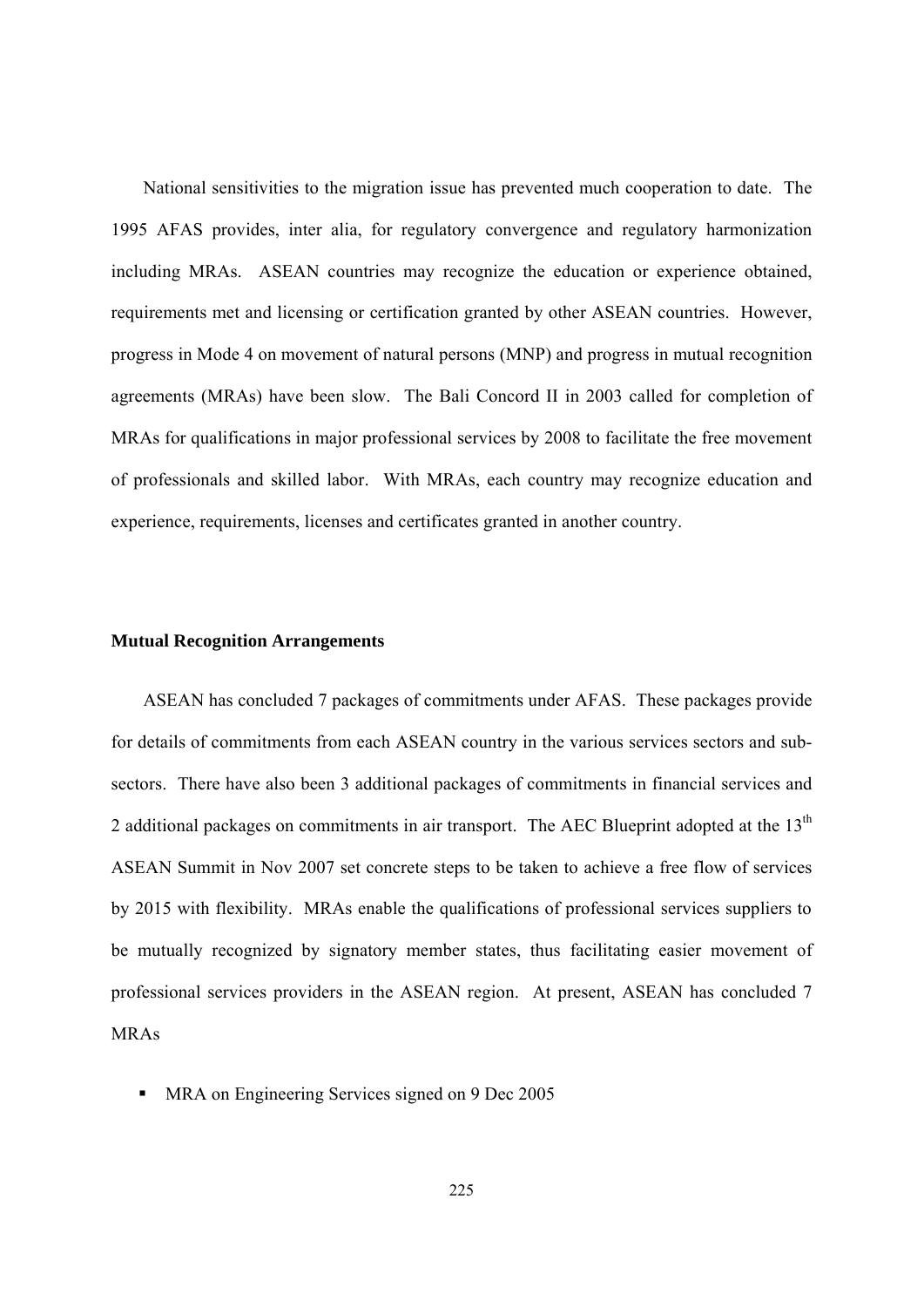- MRA on Nursing Services signed on 8 Dec 2006
- MRA on Architectural Services and Framework Arrangement in the MR of Surveying Qualifications both signed on 19 Nov 2007
- MRA on Medical Practitioners, MRA on Dental Practitioners, and MRA Framework on Accountancy Services signed on 26 Feb 2009

#### **ASEAN University Network (AUN)**

The AEC Blueprint lists as one of its actions toward free flow of skilled labor as enhancing cooperation among ASEAN University Network (AUN) members to increase mobility for both students and staff within the region.

The 4<sup>th</sup> ASEAN Heads of Government meeting in 1992 emphasized the need to promote human resource development by considering ways to strengthen institutions of higher learning in the ASEAN region with a view to ultimately establish an ASEAN university network (AUN). The specific objectives of AUN are to promote cooperation and solidarity among professionals, academicians, scientists and scholars in the region; develop academic and professional human resources in the region; and promote information dissemination including electronic networking of libraries, exchanges and sharing of appropriate information among members of the academic community, policy makers, students and other relevant users.

The AUN structure comprises a Board of Trustees, Participating Universities and Secretariat. The initial participating leading universities of ASEAN are Universiti Brunei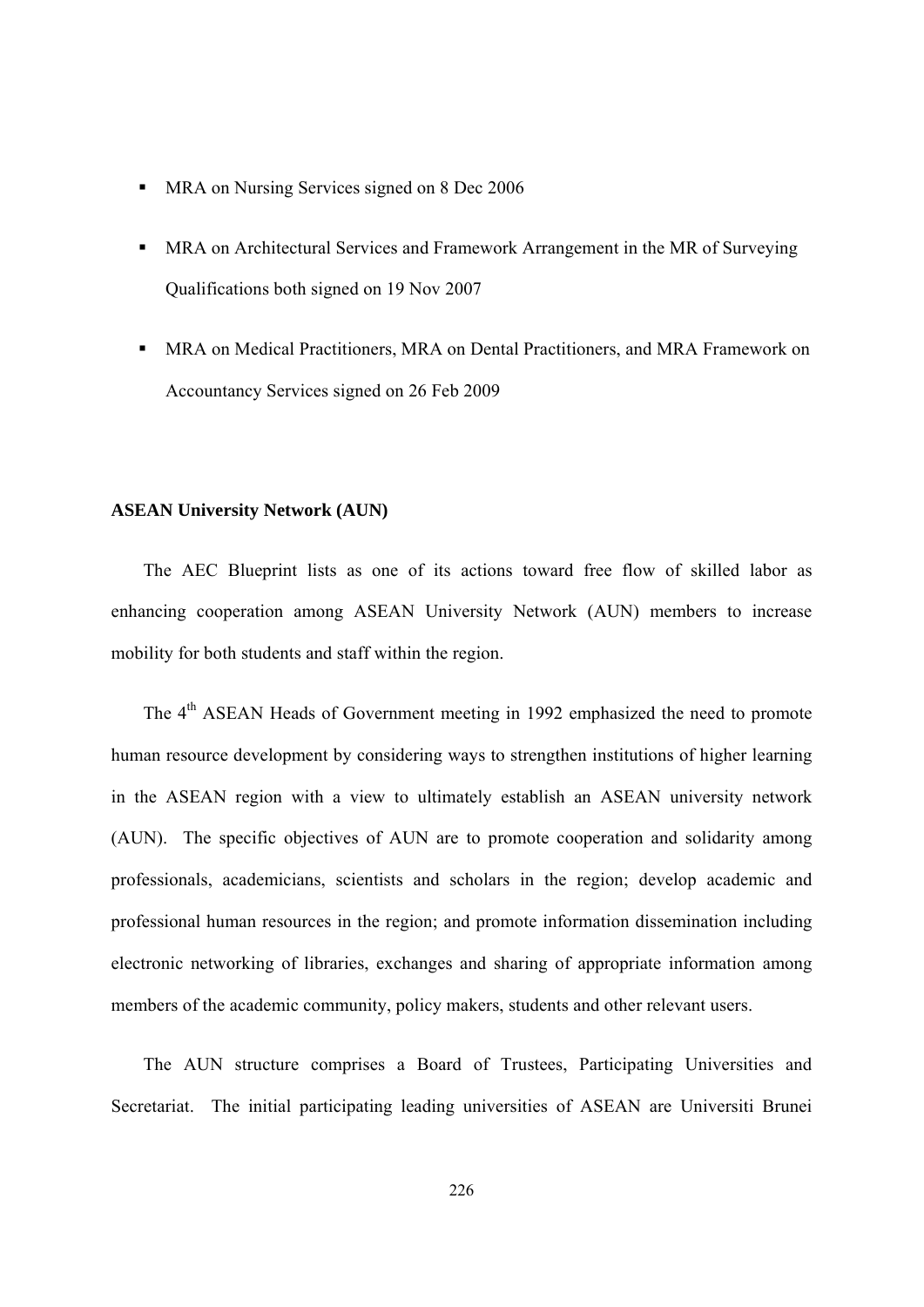Darussalam; Gadjah Mada; Universiti Sains Malaysia and Universiti Malaya; University of the Philippines; National University of Singapore and Nanyang Technological University; Burapha University of Thailand. Academic institutions of any ASEAN member country may be admitted to the AUN upon submission of application for such membership to the Board of Trustees. The AUN Secretariat is based at Chulalongkorn University in Thailand. At the Second AUN Rectors' meeting in March 2010, progress of the implementation of the ASEAN Credit Transfer System (ACTS) was discussed. Quality of the courses offered by AUN member universities is essential to the success of ACTS

#### **Factors in ASEAN Skilled Labor Mobility**

The ASEAN region has seen growing international and regional labor mobility. There are two types of flows. First, the much larger flow of unskilled and semi-skilled workers on short term contracts. Second, the much smaller flow of professionals and skilled manpower. The AEC covers only the second type of flows.

Cross-border skilled labor mobility in ASEAN countries reflect an interplay of various forces that include the following:

● *First, large disparities in wages and employment opportunities*: The more advanced countries, with higher wages and better employment opportunities, tend to attract migrants from less developed neighboring countries. Among the ASEAN countries the per capita income rankings (and reflective of salary rankings) are Singapore, Brunei, Malaysia, Thailand, Philippines, Indonesia, Vietnam and CLM. Singapore, Brunei and Malaysia are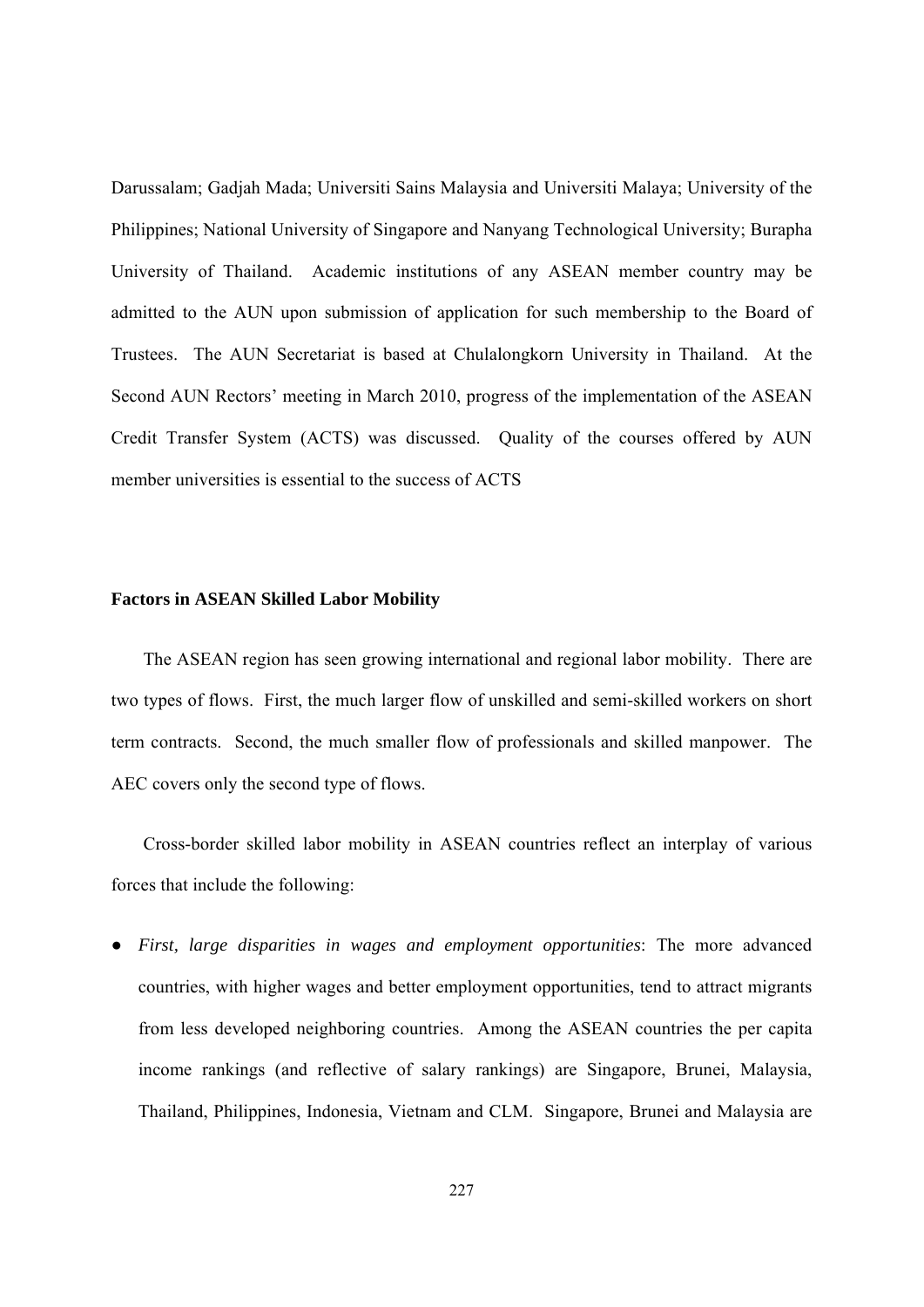experiencing general labor shortage as well as skills shortages, while the other countries are experiencing skills shortages to varying degrees.

- *Second, geographic proximity and social-cultural-linguistic environment*: Historically there was much free movement among the populations of Southeast Asia. In particular, people moved freely between Malaysia and Singapore as the two countries shared a long common history and social-cultural-linguistic ties. So when educational and job opportunities for ethnic Chinese in Malaysia became restrictive, many of them sought such opportunities in nearby Singapore and stayed on as permanent residents and Singapore citizens. However, in this day of globalization and the Internet, geographic proximity and its accompanying ready access to information and socio-cultural affinities are no longer strong pulls for skilled migrants, while language and educational links have become more important. Hence, many English-speaking professionals from ASEAN found employment in English-speaking countries in North America, UK and Australia-New Zealand. On the other hand, professionals conversant in the various European and Japanese languages tend to seek employment in these countries.
- *Third, disparities in educational development*: Countries in East Asia (Philippines, South Korea, Taiwan) that adopted the American and Japanese educational systems have long had broad-based tertiary education and produced large numbers of university and college graduates. With this foundation, South Korea and Taiwan were able to transit towards knowledge-based economies with little difficulty. On the other hand, Philippines economic development has been less robust, and Filipino university and college graduates had difficulties in securing remunerative employment at home and hence sought overseas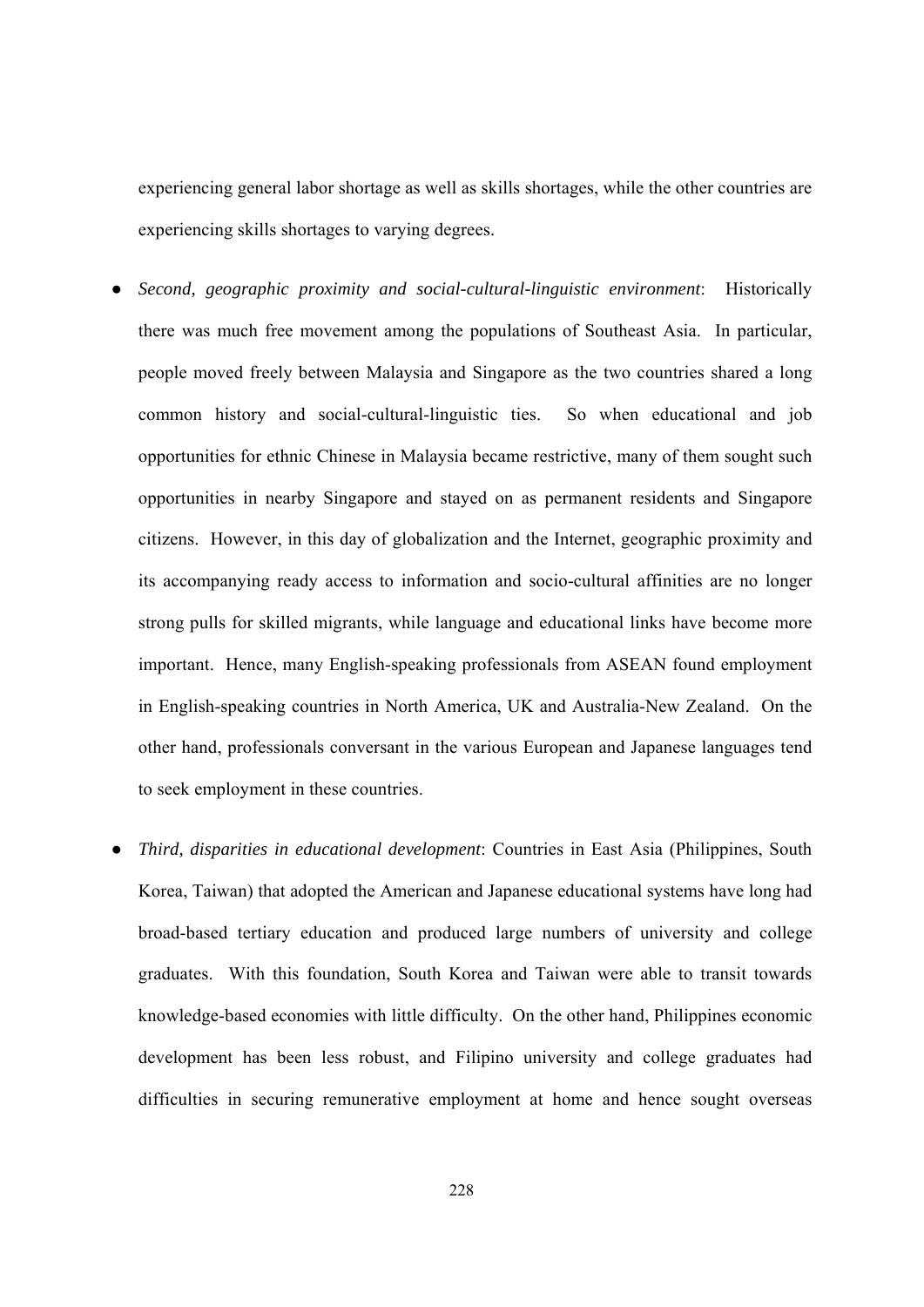employment. Singapore, Malaysia and Hong Kong adopted the more restrictive British educational system. Singapore only rapidly expanded its university and polytechnic intakes from the 1980s and hence there is a shortage of experienced mid-level professionals and managers. Increasingly, ASEAN students studying in developed countries in North America, Europe, Japan and Australia-New Zealand are often attracted to stay on after graduation because of better-paying jobs, career-development prospects, and quality of life. The capacity of ASEAN professionals to secure overseas employment often depends on the quality of education received and the foreign language (particularly English) proficiency.

#### ● *Fourth, policy factors*.

ASEAN countries can be divided into 3 main groups with respect to the mobility of professionals and skilled manpower. First, where inflows of skills far exceeded outflows of skills (that is, net brain gain). Singapore, Brunei and to a lesser extent Thailand are in this category. Second, where outflows of skills far exceeded inflows of skills (that is, net brain drain). Philippines and Malaysia are in this category. Most ASEAN countries do not have an active policy towards outward migration of its professionals and skilled workers except for the Philippines. Malaysia has historically large outflows of skills to Singapore but also increasingly to the developed countries of US-Canada, UK, Australia-New Zealand, reflecting dissatisfaction with discriminatory education and employment policies in the country. In recent years Malaysia is also actively promoting inflows of talents, including red-carpet treatment for its diaspora, as part of its economic restructuring strategy. Third**,** in the other ASEAN countries of Indonesia and CLV, skilled and professional manpower inflows and outflows do not figure prominently. In these countries, inflows have been limited by restrictive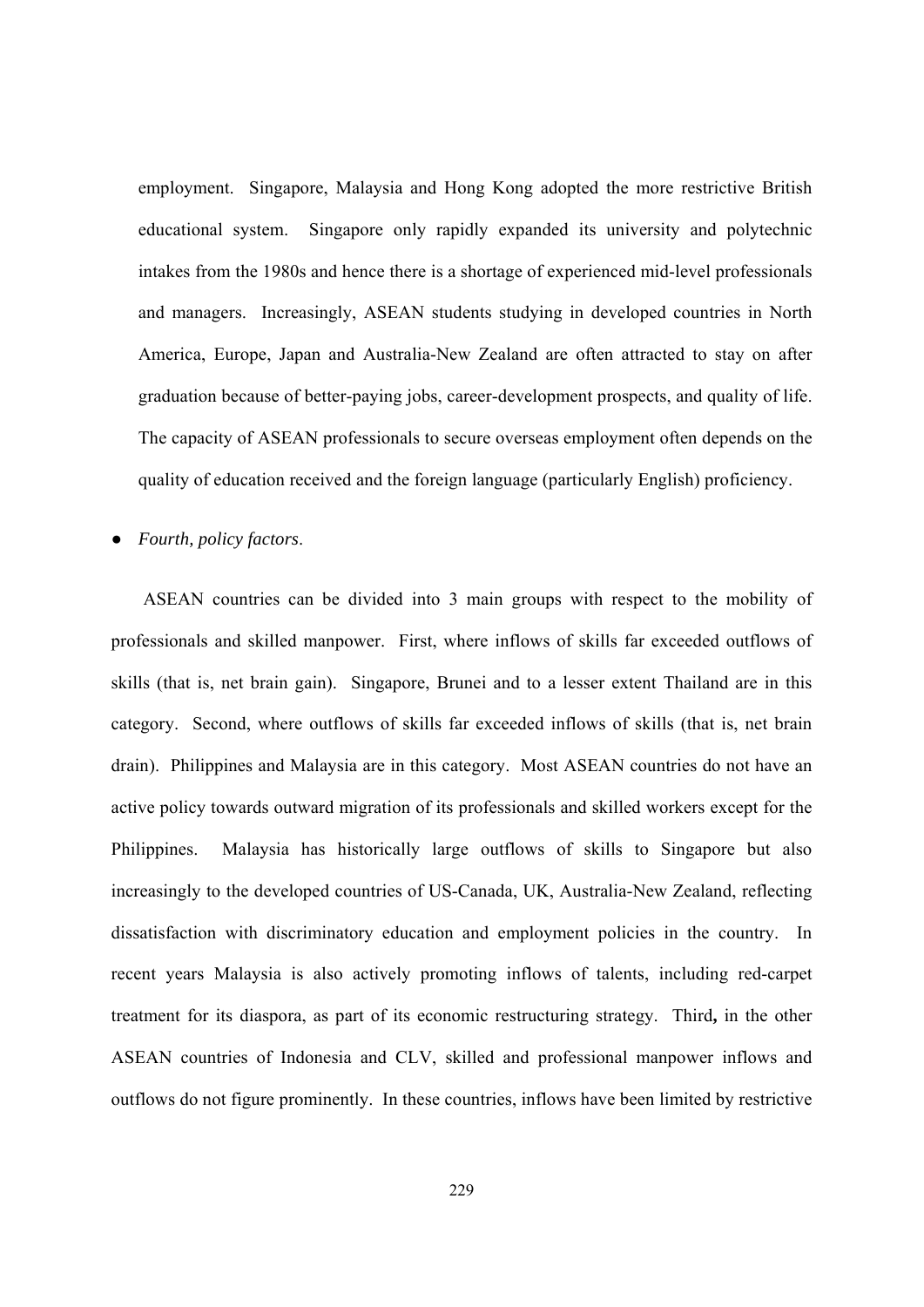regulations, while outflows have not been significant because of the small pool of professional and skilled manpower and their inadequate English proficiency that restricts their international mobility. Myanmar has English language proficiency but outflows are restricted by the political regime.

#### *Policies and Regulatory Frameworks on Outward Skills Mobility*

Policies range from "laissez faire" in which out-migration is regarded as a matter of individual choice, to specific policies to promote labour export, such as in Vietnam and Indonesia, so as to ease domestic unemployment and earn foreign exchange. Advances in modern transportation and ICT have greatly weakened the disadvantage of distance in choice of destination, while social and cultural links continue to bias migration in favour of certain locations. Measures to prevent brain drain by some countries include bonding of scholars on government scholarships ---- practiced in Cambodia, Indonesia, Laos, Malaysia, Myanmar, Singapore, Vietnam. For example, in Indonesia, government scholarships are only given to civil servants and are regulated by each ministry's regulation –minister's decree. It is not a "national policy" since it is not stipulated on Law Perpres (government regulation) or Kepres (presidential decree). The Philippines and Malaysia are experiencing net brain drain.

#### *Philippines:*

Philippines stand out as the main supplier of skilled (also unskilled) labor to ASEAN countries and to developed countries such as the US, Canada, Europe and Australia. This reflects the large supply of Filipino professionals from its educational and training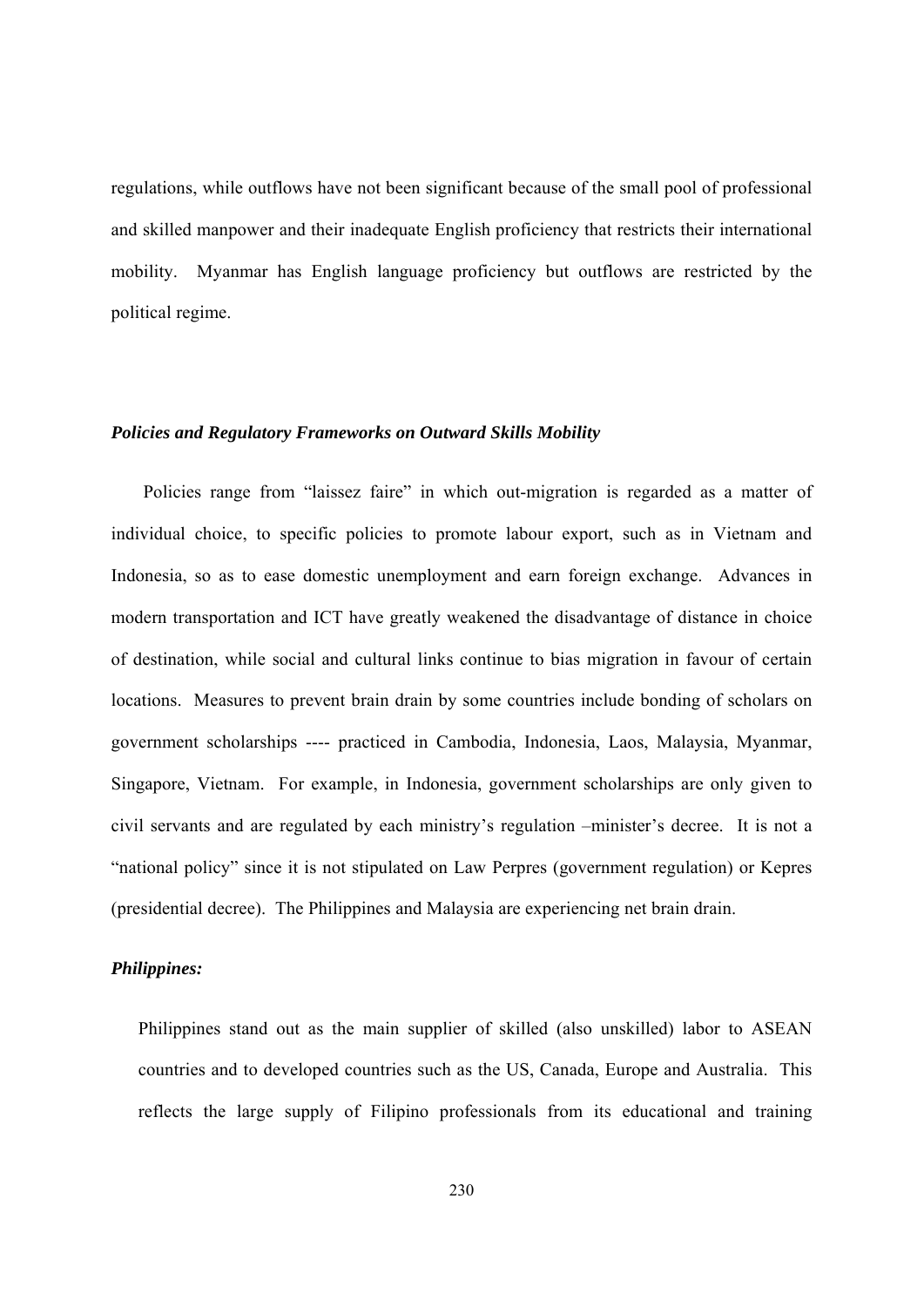institutions, Filipino command of the English language, and inadequate employment opportunities within the country. The Philippines government does not officially encourage overseas employment. But through the POEA, it promotes, facilitates and regulates the movement abroad of Filipino professionals, while TESDA provides the accreditation. Its labor attaches in the different countries gathers intelligence on employment opportunities and facilitates Filipino overseas employment. Filipino professionals working abroad include architects, engineers, health professionals, teachers, IT specialists and cultural workers. Filipino nursing and teaching professionals are in demand in various advanced countries because of the well established Filipino educational and training institutions and the command of the English language.

The Philippines represents a developing country that exports large numbers of its professional nurses to meet rising demand in OECD countries for healthcare professionals (nurses and doctors). The strong external demand has also attracted Filipino doctors and other health professionals to take up nursing qualifications to improve their "exportability". Push and pull factors help explain why health professionals leave the Philippines. Push factors include low salaries at home, work overload, slow promotion, limited opportunities for employment, and the socio-political environment in the Philippines. Pull factors of receiving countries include higher compensation packages, better working conditions, opportunity to travel and learn other cultures, opportunity for family to migrate, and sociopolitical environment of receiving countries.

The continuing exodus of experienced nurses is undermining the Philippines healthcare sector. Tullao (March 2008) argued that when the more productive human talents are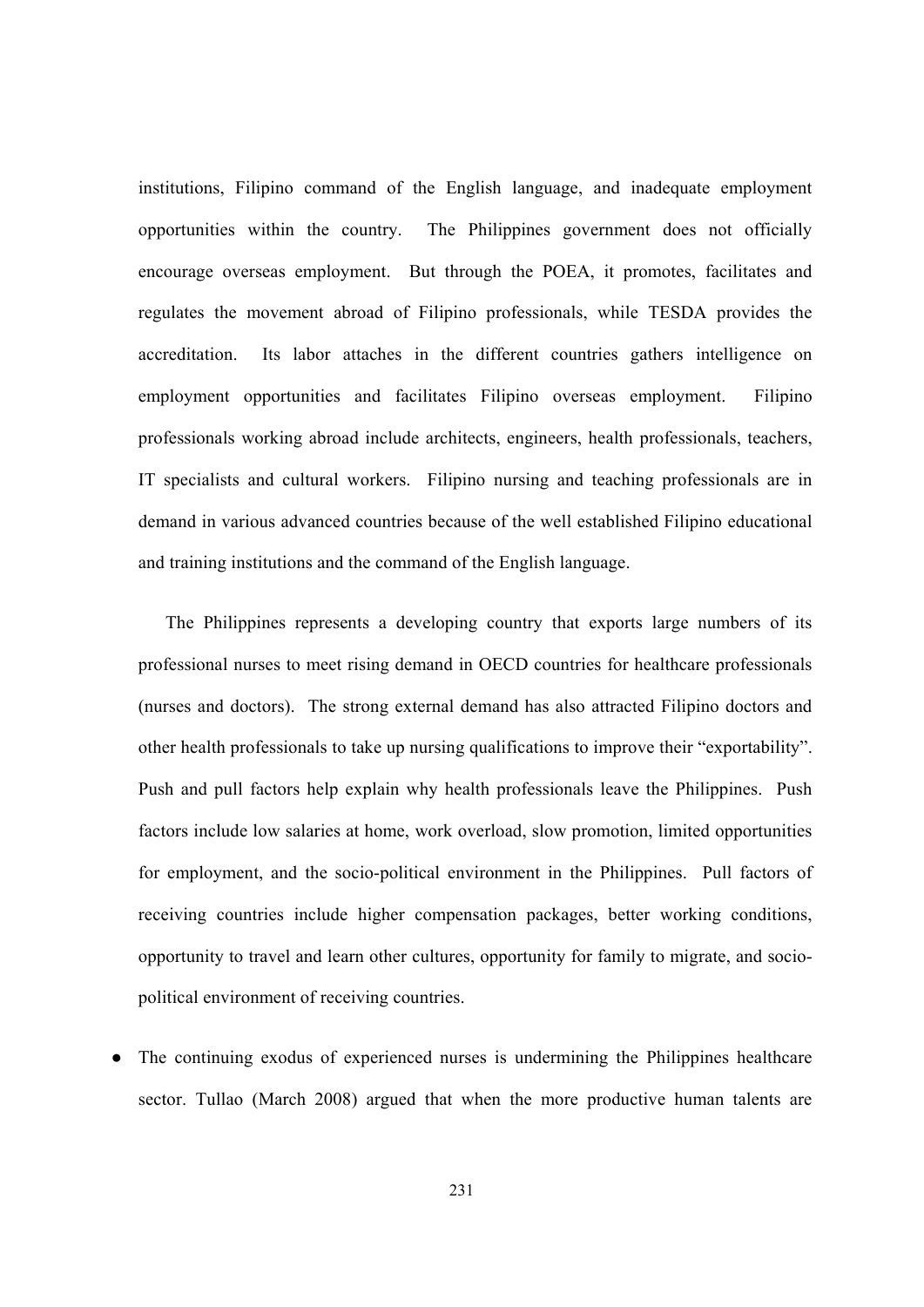employed abroad, the less qualified and inexperienced are left domestically. Inefficiencies of these young and inexperienced service providers contribute to increases in labor costs in the Philippines. Also, the Philippines has to spend more to produce the same calibre of professionals that will in time also leave the country. The large remittances received by the Philippines are usually cited as a benefit from its out-migration. However, such remittances have also created the "Dutch disease" effect of exchange rate overvaluation.

#### *Malaysia:*

Kanapathy (March 2008) noted that Malaysian migration outflows are predominantly professional and technical manpower while migration inflows are almost entirely temporary low-skilled contract labor. Out-migration began in the early 1960s with migration for both work and long-term settlement, but recent trends suggest migrants are mostly temporary and in search of better opportunities. There are currently 784,000 Malaysians working abroad, with nearly half in Singapore, followed by Australia Britain and the US (Star Online 1 Nov 2010).

Programs have been implemented to woo the country's talents back. In 2010, under the 10<sup>th</sup> Malaysia Plan, the government created the Talent Corporation to attract, motivate and retain talents and help agencies to ease the entry of skilled workers into the country. In addition to facilitating the diaspora to return, the Corporation also looks to engaging them, from wherever they are, to contribute to Malaysia. It also focuses on government scholars in local universities and abroad and chart out their professional development when they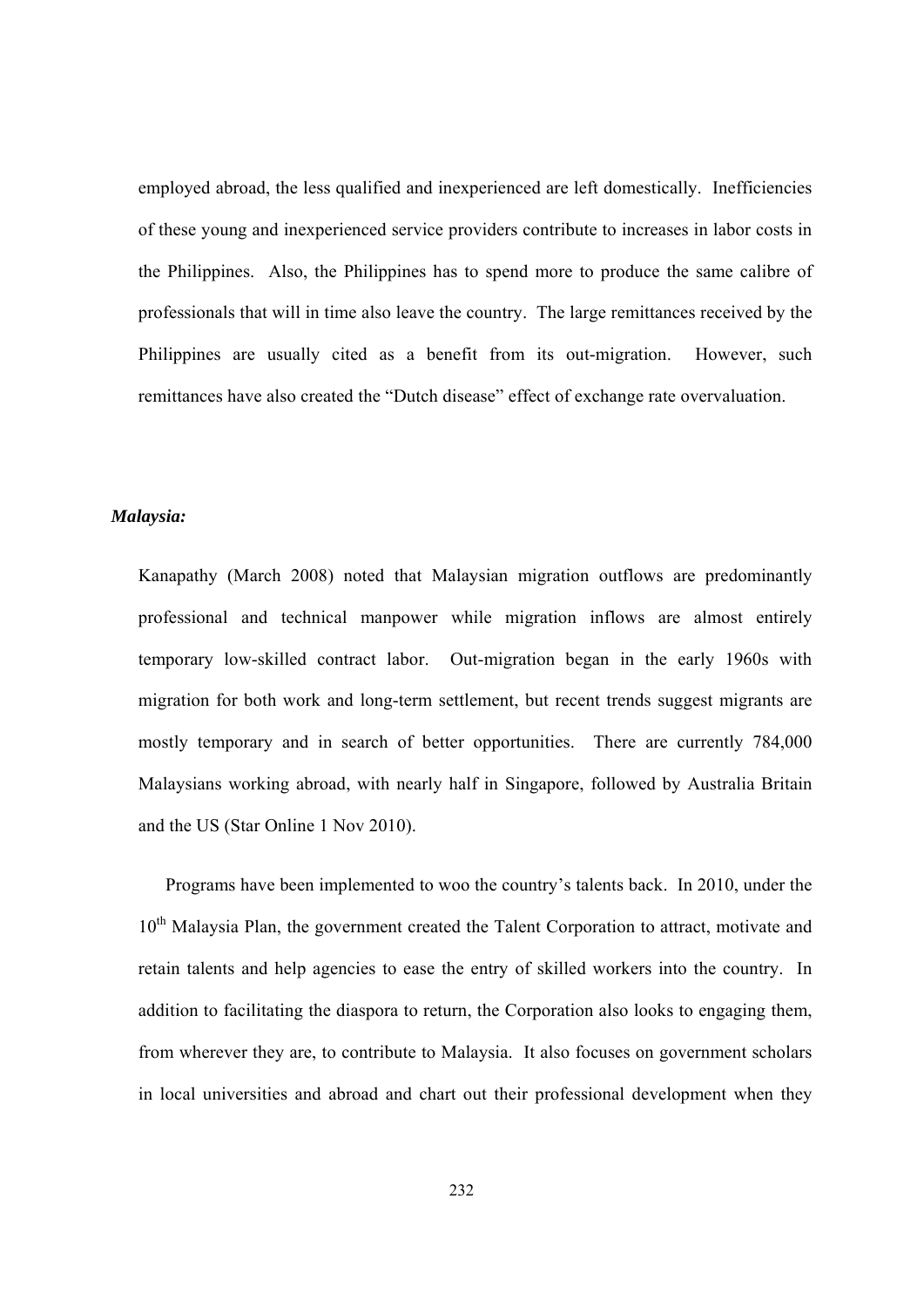return and join the workforce. It also looks into retaining highly skilled and talented foreign expatriates as well as enticing foreign experts who used to work in Malaysia to return. Criticisms of the work of the Talent Corporation include the need for a consistent policy of retaining talents and proposals for the government to offer incentives in the form of PR status in expatriates.

*Singapore* does not have a policy of restricting outward migration, but it has 2 regulations that temporarily restrict out-migration of young professionals and skilled manpower. One is the obligation for compulsory national military service for Singapore males. The other is the bonding of all tertiary students funded by government scholarships. Severe penalties are meted out to defaulters. A growing number of Singapore professionals are also working abroad, reflecting the internationalization of the Singapore economy and Singapore enterprises and the growing number of Singaporeans working for foreign MNCs, as well as Singaporean tertiary students studying abroad. Some have chosen to settle permanently abroad, particularly in the advanced countries. However, the inflow of brains exceeds the outflow. Nonetheless, given the small population size of Singapore, the government is concerned over the loss of the domestic talent pool and has supported networks to connect them with Singapore in the hope that they may one day return.

#### *Policies and Regulatory Frameworks on Inward Skills Mobility*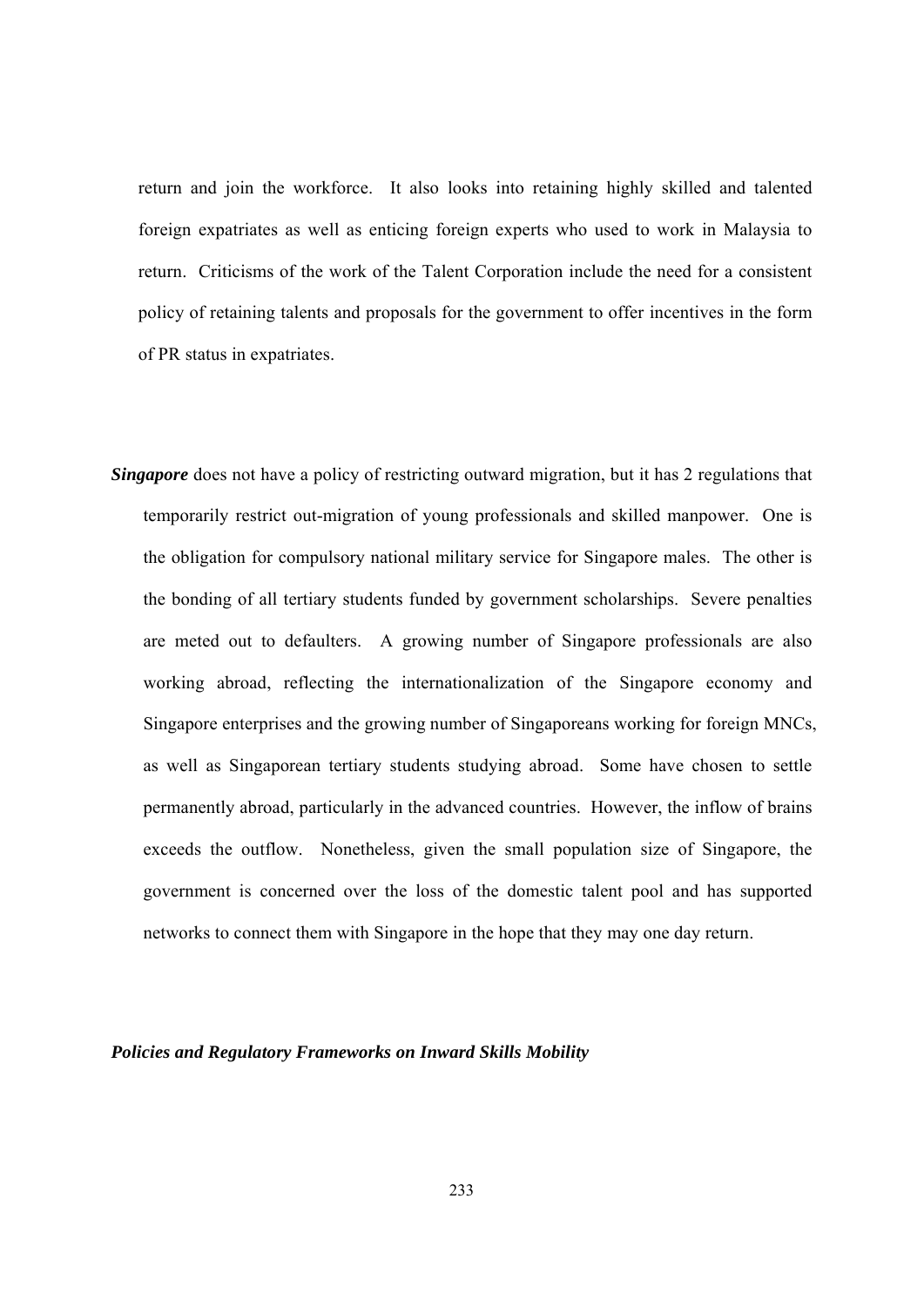*Labour receiving* countries are sometimes apprehensive of the impact of large inflows of foreigners on their labour markets, and the demand pressures on social infrastructure and services. As a result, they attempt to control the volume and source of labour migrants. Policies are usually two-tracked and asymmetric, with liberal policies towards inflows of professionals and skilled manpower and highly restrictive policies towards inflows of unskilled and semi-skilled workers. Political-social-cultural considerations may also lead some receiving countries to prefer sourcing from particular regions and countries.

ASEAN governments have allowed or facilitated inflows of professionals and skilled manpower for various reasons, including:

- Facilitate FDI by permitting entry of foreign business people and professionals to accompany FDI – most ASEAN countries, with Singapore, Malaysia and Thailand having more liberal policies.
- To meet short-term skills shortages Brunei, Cambodia, Laos, Malaysia, Singapore, Vietnam. Shortages are reported for Brunei in medical, nursing, accountancy and IT professions; Cambodia in engineering, IT, surveying; Indonesia in medical, dental, accountancy and IT; Laos in medical and dental; Malaysia in medical, dental, and IT; Philippines in scientists and technology workers; and Singapore and Vietnam in a wide spread of professions and skills.
- Facilitate structural/industrial upgrading –Indonesia, Myanmar, Philippines and Singapore. In the Philippines, to ensure a proper transfer of technology, DOLE requires employers of foreign nationals to provide an Understudy Training Program and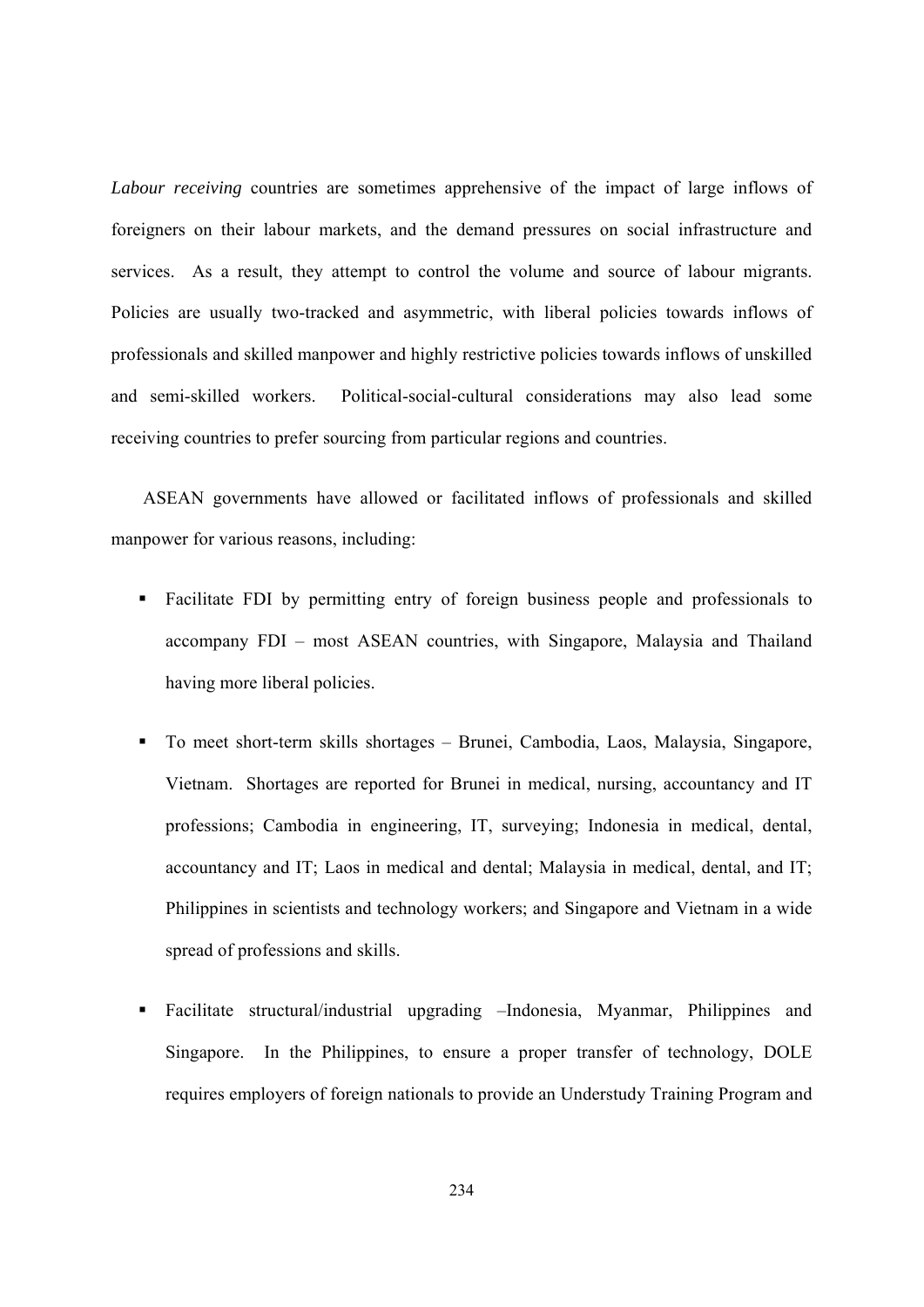to designate at least 2 Filipino understudies. The functions of these employees must be deemed permanent and they must require skills or expertise that are scarce in the Philippines.

- Commitments under GATS and FTAs ASEAN countries that are WTO members have to abide by their commitments under GATS, while ASEAN countries that are signatories to FTAs with provisions for services liberalization and investment liberalization would have to accommodate movement of natural persons.
- **Promote health and education services: Several countries are seeking to improve and** extend health and education services through permitting the entry of foreign professionals. Accreditation and recognition of professional qualifications through negotiations with and involvement of domestic professional bodies is one key policy area for movement of foreign professionals into these sectors. On education services, Singapore and Malaysia have policies encouraging establishment of foreign universities and campuses and recruitment of foreign academics to develop education hubs. On healthcare services several countries have facilitated inflows of health professionals to complement domestic doctors and nurses in providing healthcare services to nationals as well as promoting the country as medical centers for foreigners.

### *Policies and regulations that facilitate and encourage inflow of professionals and skilled manpower:*

Foreign professionals and skilled manpower are attracted by: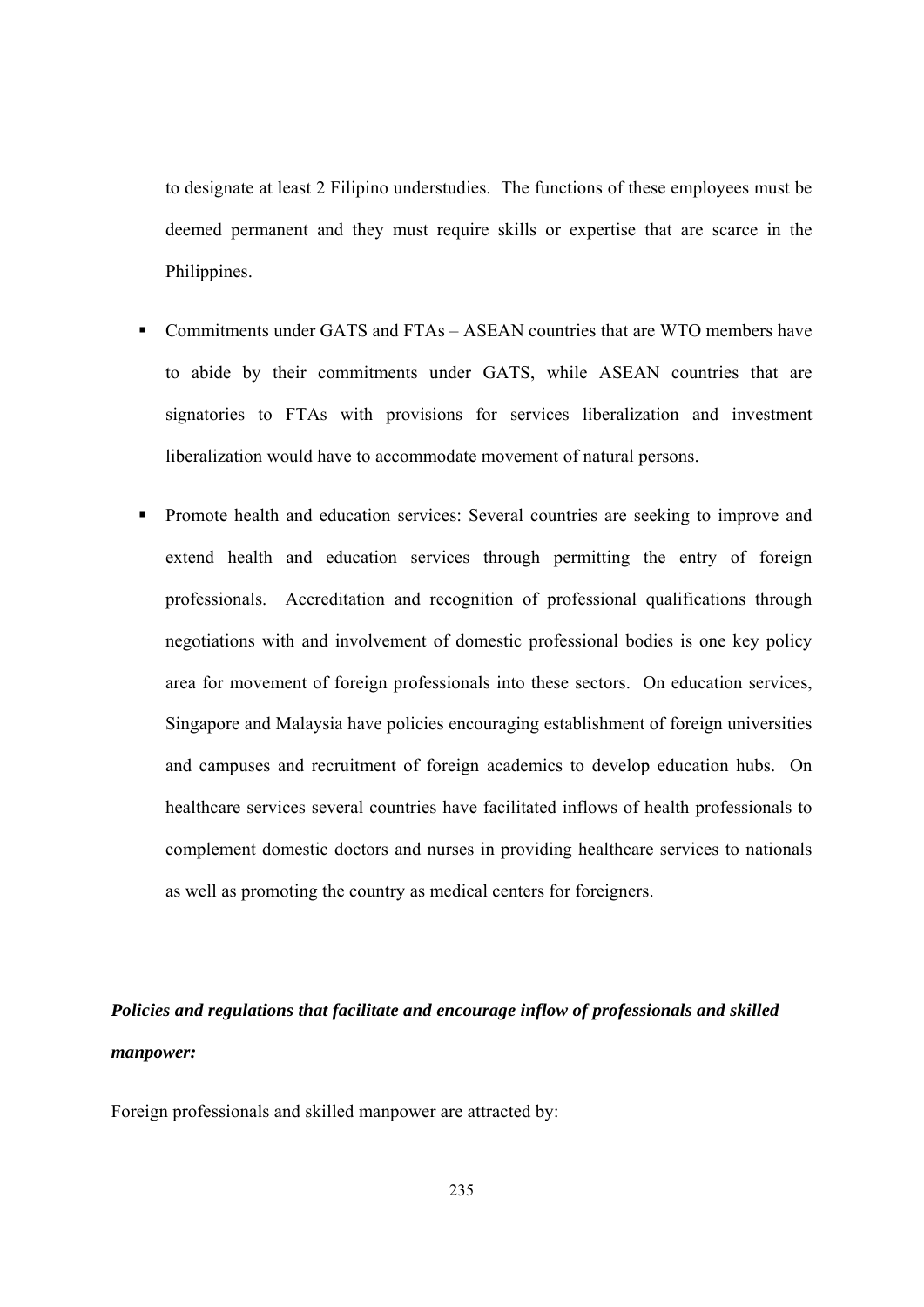- Better salaries and expatriate packages that include access to housing, medical benefits, education for children, and duty-free importation of household goods and vehicles.
- Better working conditions, job experience, and research opportunities
- Lower tax liabilities compared to home country
- Better quality of life compared to home country
- **Prospects of permanent residence and citizenship**

The main receiving countries are Singapore, Malaysia and Thailand. They have adopted different policy mixes that seek to balance various goals and differ significantly in the breadth and focus of policy. Singapore stands at one extreme, Thailand at the other and Malaysia is in between:

*Singapore:* Singapore has a large net inflow of professionals and skilled manpower (and an even larger inflow of unskilled and semi-skilled workers). It has a national strategy to attract inflows of professionals and executives to augment its limited domestic "talent pool" so as to facilitate economic upgrading and ensure sustainable economic growth. Potential migrants consider salaries, career opportunities, the quality of life, amenities and the environment as well as personal income tax regimes. A perennial question for Singapore is whether its quality of life and tax regime are as attractive as that of Hong Kong.

Singapore's foreign skilled manpower are associated with the large presence of FDI in manufacturing and in services. Traditionally most of them are from the advanced industrial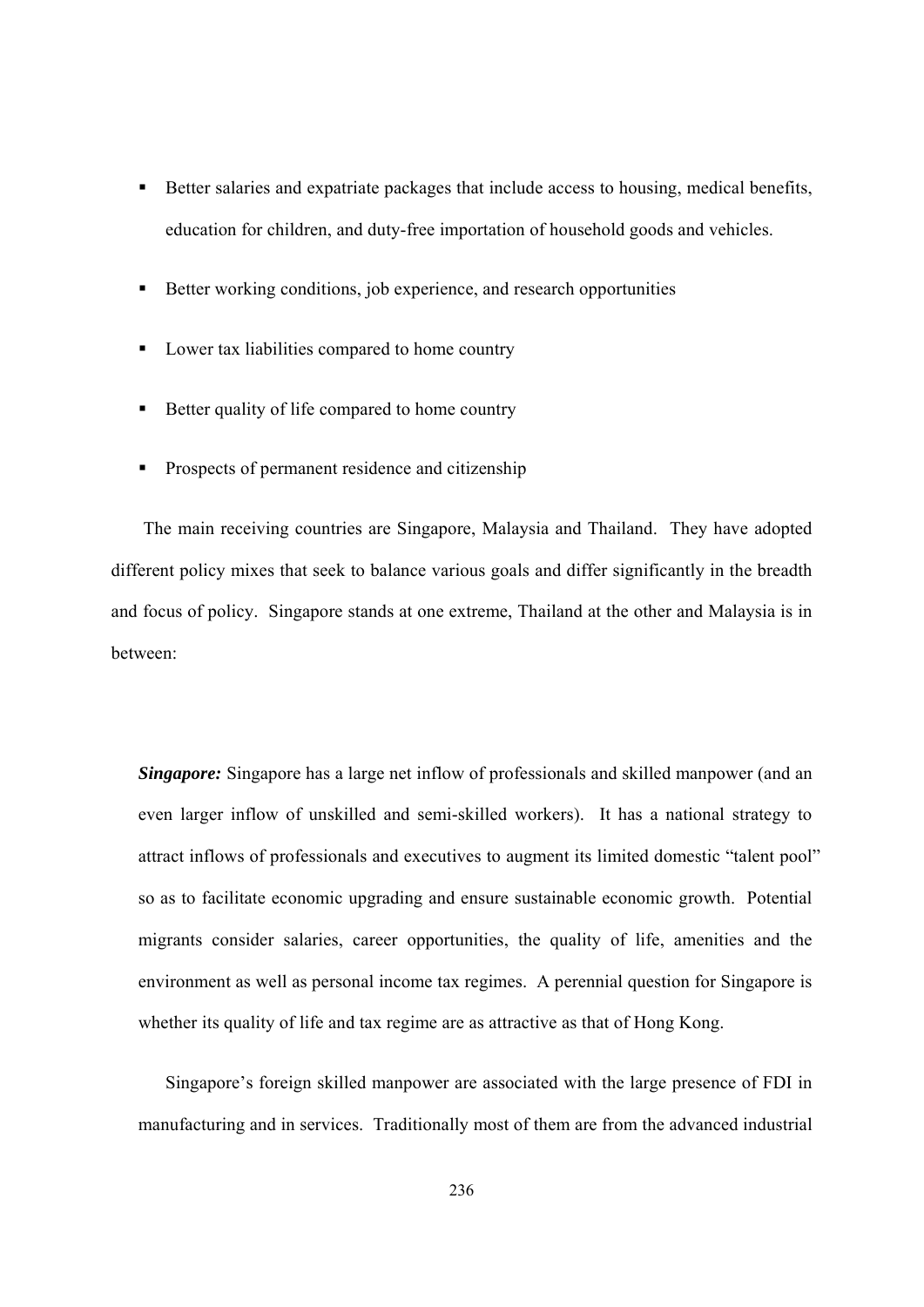countries of US, Western Europe, Australia and Japan, reflecting the importance role of intra-corporate transferees from the thousands of MNCs operating in Singapore. The Singapore public sector and Singapore domestic enterprises also employ large numbers of foreign professionals and skilled workers. Increasingly, the government has sought to encourage the inflow of foreign talent from Asian sources. Foreign talent is being recruited through liberalized immigration policies, easing requirements for permanent residence and citizenship, offer of scholarships and research fellowships, recruitment missions to the main centres of learning by government agencies, and improving the living and cultural attractions and tax regime of Singapore for foreign expatriates. Active recruitment of these professionals for the public service is undertaken by the Professionals' Information and Placement Service (PIPS) formed under the Public Service Commission, while for the private sector, the Committee for Attracting Talent to Singapore (CATS) helps with the recruitment**.** Professionals and skilled foreigners seeking employment in Singapore require an Employment Pass, valid for up to 5 years and renewable.

Access to Singapore citizenship is limited to foreigners who are at least 21 years and have been PRs for at least 2–6 years immediately prior to the date of application. According to the immigration authorities, citizenship applicants must be "of good character", intend to reside permanently in Singapore, and be able to support themselves and their dependents financially.

 The very rapid growth of foreign professionals (including permanent residents and new citizens) in 2008-2009, coupled with the impact of the global recession on the job market for Singaporean professionals, led to rising public concerns over the influx of foreign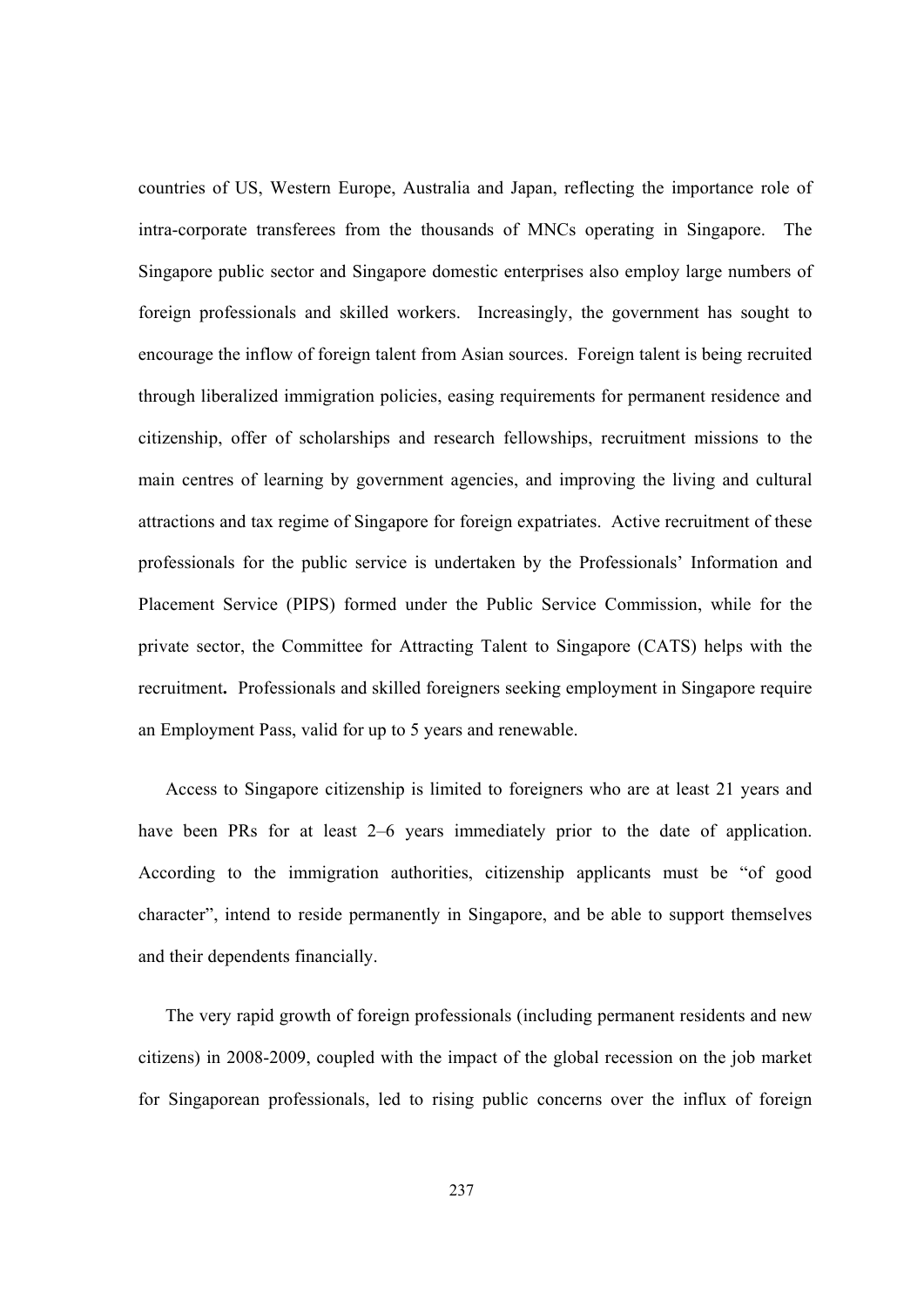workers --- crowding out jobs, public civic space, public transport, education and healthcare facilities and leading to a real estate bubble. This has led the government to slowdown the intakes of permanent residents, new citizens, and employment pass holders in 2010 and a promise to keep foreign workers (professionals, skilled, semi-skilled and unskilled) at around one third of the Singapore workforce in the foreseeable future.

A growing number of Singapore professionals are also working abroad, reflecting the internationalisation of the Singapore economy and Singaporean enterprises as well as the growing number of Singaporeans working for foreign MNCs. Some have chosen to settle permanently abroad, particularly in the more advanced countries. However, the inflows of "brains" far exceed the outflow of "brains". Nonetheless, the government is concerned over the "loss" of the domestic talent pool and have supported networks to connect them with Singapore in the hope that they may one day return.

*Malaysia*: Less than 2% of in-migration consists of high-skilled labor. The government argues that the lack of skilled and qualified workers was impeding its economic programs. By end of  $10<sup>th</sup>$  Malaysia Plan, the percentage of skilled workers in the country must rise to 37%, highlighting ICT as a priority sector; the target is to increase GDP per capita to RM 38,000 by 2015. To encourage FDI and upgrade towards skill and knowledge intensive industries, policies on intake of foreign professionals and skilled manpower have been liberalized. Expatriates are allowed to work in almost all sectors, except those that impinge on national security and some restrictions are imposed on their numbers in banking and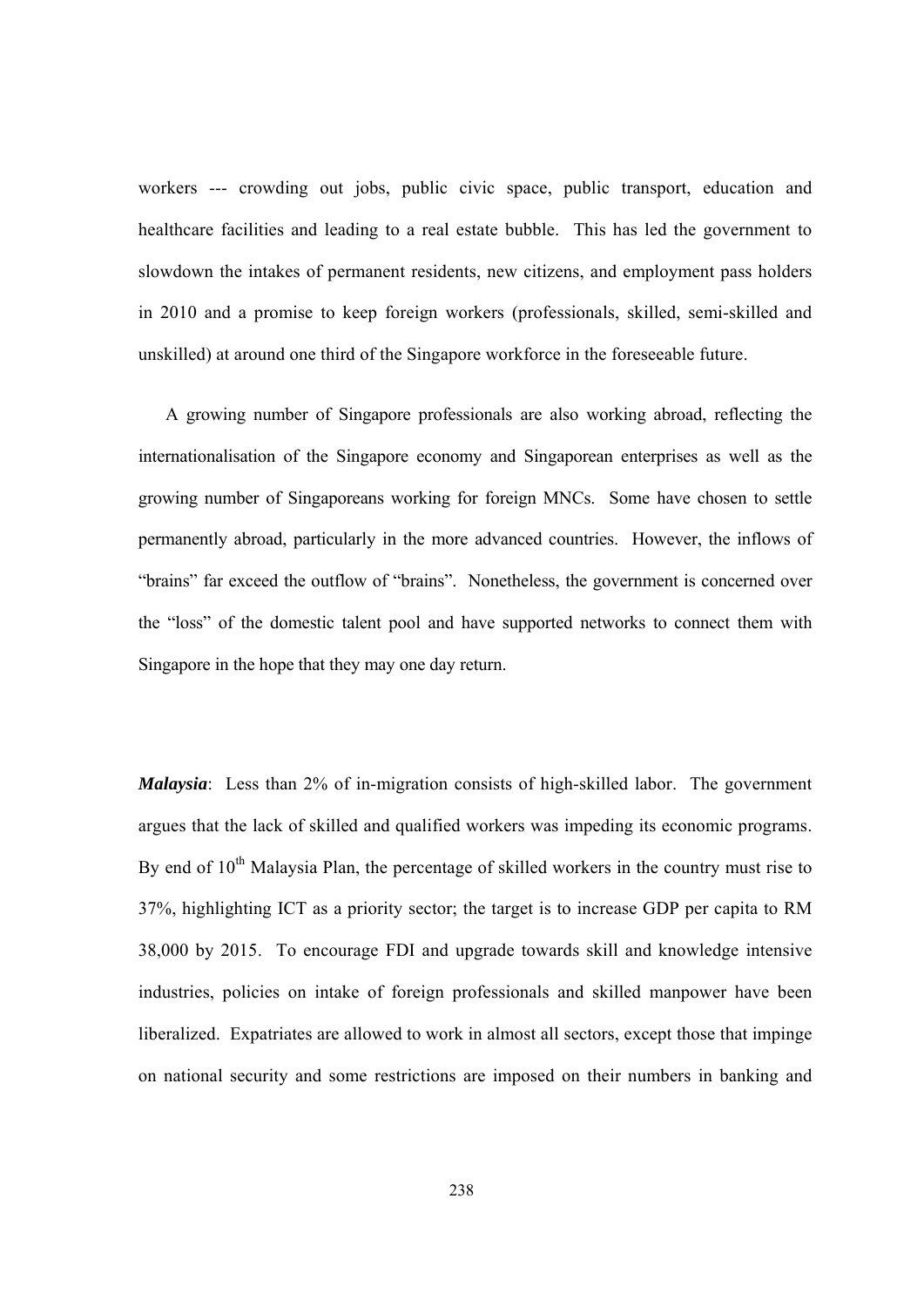finance. However, manufacturing, firms located in the various Economic Growth Regions can hire as many expatriates as required. Expats can bring along their dependents.

*Thailand:* Under the Investment Promotion Law, aliens are allowed to enter Thailand to investigate investment opportunities, or for other matters which might benefit investment. BOI will grant permission to stay in Thailand for not more than 6 months at a time. A promoted company will be allowed by BOI to bring in foreign personnel as skilled technicians/ experts together with their families. Duration of 1-year at a time for the work permit will be allowed except for positions that have been approved to work in the promoted company for more than 2 years. However, BOI encourage the employment of Thai nationals as managers/technicians. The majority of BOI-promoted firms are Japanese, British, and American. The largest share of occupations given work permits are managers and executives, followed by elementary occupations and professionals.

BOI has a One-stop Centre to handle all aspects of visa extensions and issuance of work permits, including work permit extensions, issuance of re-entry permits and changes in type of visas to non-immigrants. The office expected to be able to process extensions of visas and permits within 3 hours, assuming all necessary supporting documents are provided.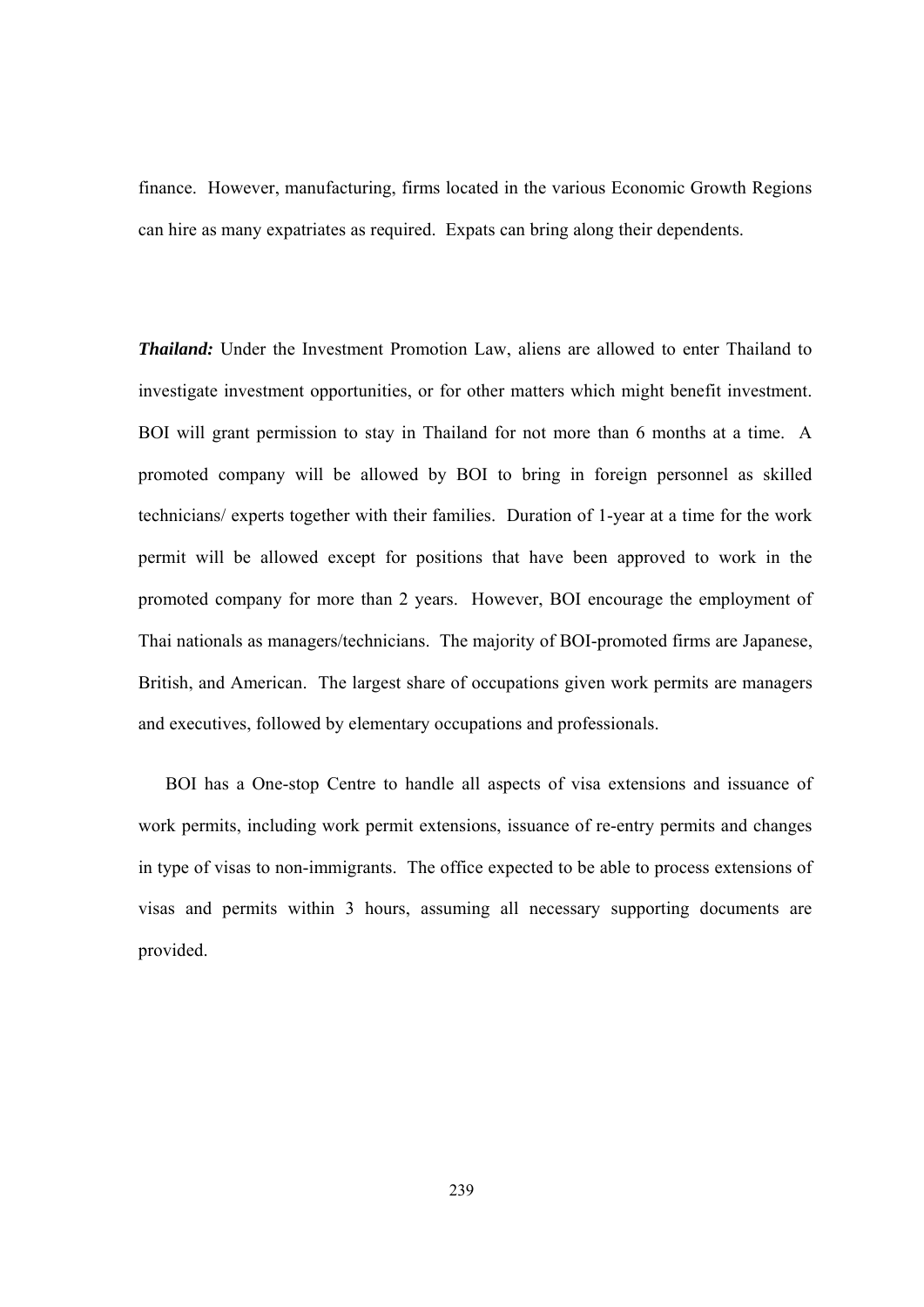### *Barriers to and regulations on employment of foreign professionals/skilled manpower***:**

These cover constitutional provisions reserving such jobs for nationals; requirements and procedures for employment visas and employment passes and permits; sectors and occupations closed to or with numerical caps foreign professionals and skilled manpower; economic test to justify the need for employment of foreigners; requirement to have foreign professionals and skilled labor replaced by locals; lack of recognition of foreign professional education, training and experience; and licensing regulations of professional associations.

### *(a) Legal and Administrative Framework on Inflows of Skilled Labor*

*Singapore:* The government introduced several legislations since the 1980s for regulating the entry, employment, management, and departure of foreign labor. These include the Employment of Foreign Workers Act Immigration Act, Employment Agencies Act, Employment of Foreign Workers (levy order), Employment of Foreign Workers (fees) regulation, Work Permit (exemption) (consolidation) notification. The main government agencies involved are the Ministry of Home Affairs (MOHA) which exercises border controls under the Immigration and Checkpoint Authority, and the Ministry of Manpower (MOM) which issues work passes, enforces the regulations, and sees to the well being of foreign workers. Information regarding the different kinds of work permits and employment passes are available on the MOM website. There is extensive use of online information and applications resulting in transparency, efficiency and convenience. In January 2010, MOM launched the new Employment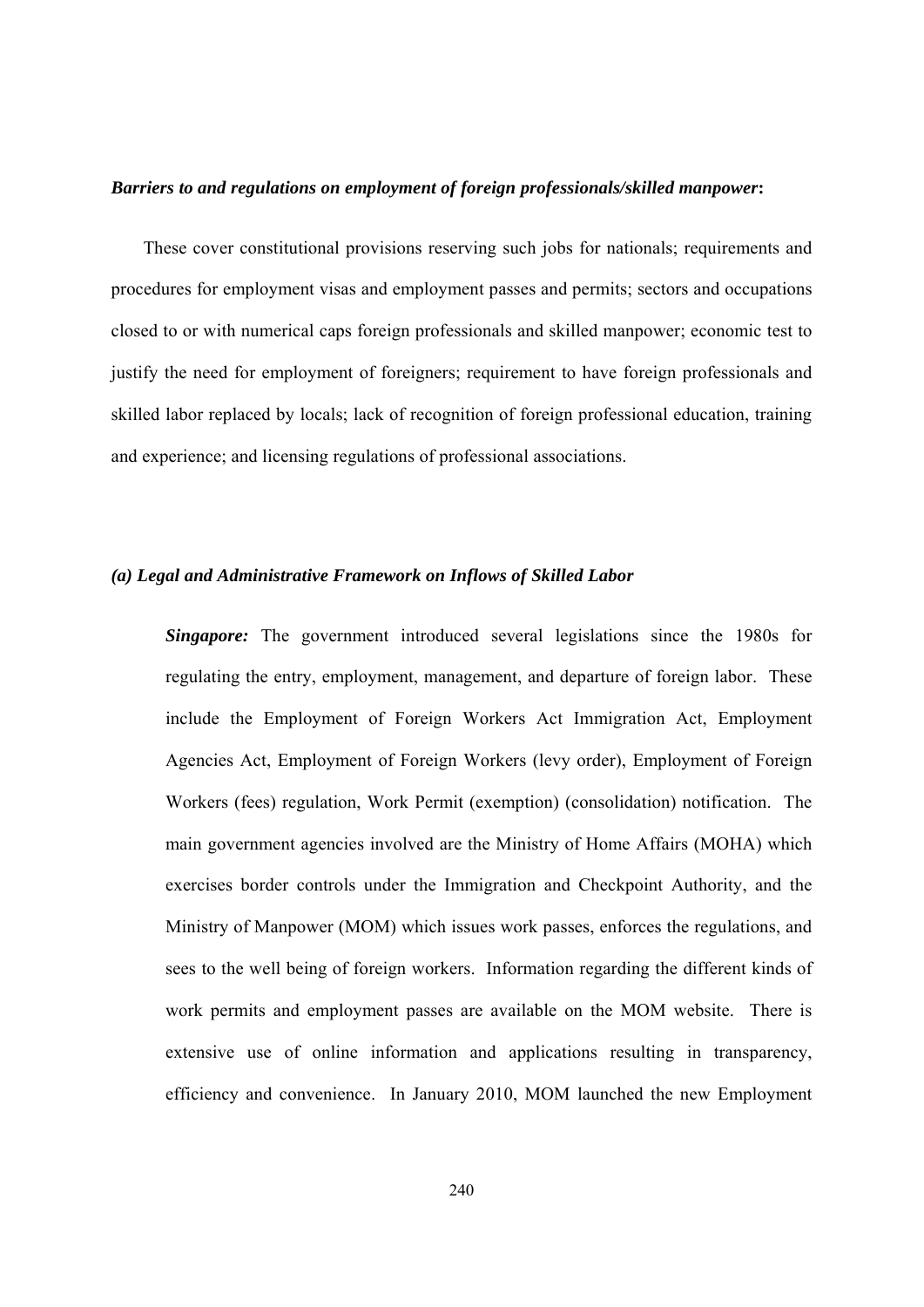Pass Services Centre (EPSC) to register and issue new Long Term Pass (LTP) cards to pass holders and their dependents entering Singapore on the various types of employment passes, providing a seamless and convenient service upon arrival in Singapore. Apart from MOHA and MOM, other agencies involved with managing and servicing foreign labour include the housing, physical planning and environmental authorities, the labour movement, and NGOs.

*Indonesia*: Laws and regulations concerning foreign workers in Indonesia are:

- Law No. 13/2003 about Employment, Chapter 8: The Use of Foreign Labor
- Decision of Minister Manpower and Transmigration, Republic of Indonesia, Number Kep.228/Men/2003: About legislation procedures of "Plan of Using Foreign Manpower" (RPTKA)
- Decision of Minister of Manpower and Transmigration, Republic of Indonesia, Number Kep-20/Men/III/2004: About procedure to obtain Employing Foreign Workers Permit (IMTA)
- Regulation of the Minister of Manpower and Transmigration, Republic of Indonesia, Number Per-07/Men/III/2006: About Simplification of Procedure to Obtain Employing Foreign Workers Permit (IMTA)
- Regulation of the Minister of Manpower and Transmigration, Republic of Indonesia, Number Per-07/Men/IV/2006: About Changes in the Regulation of the Minister of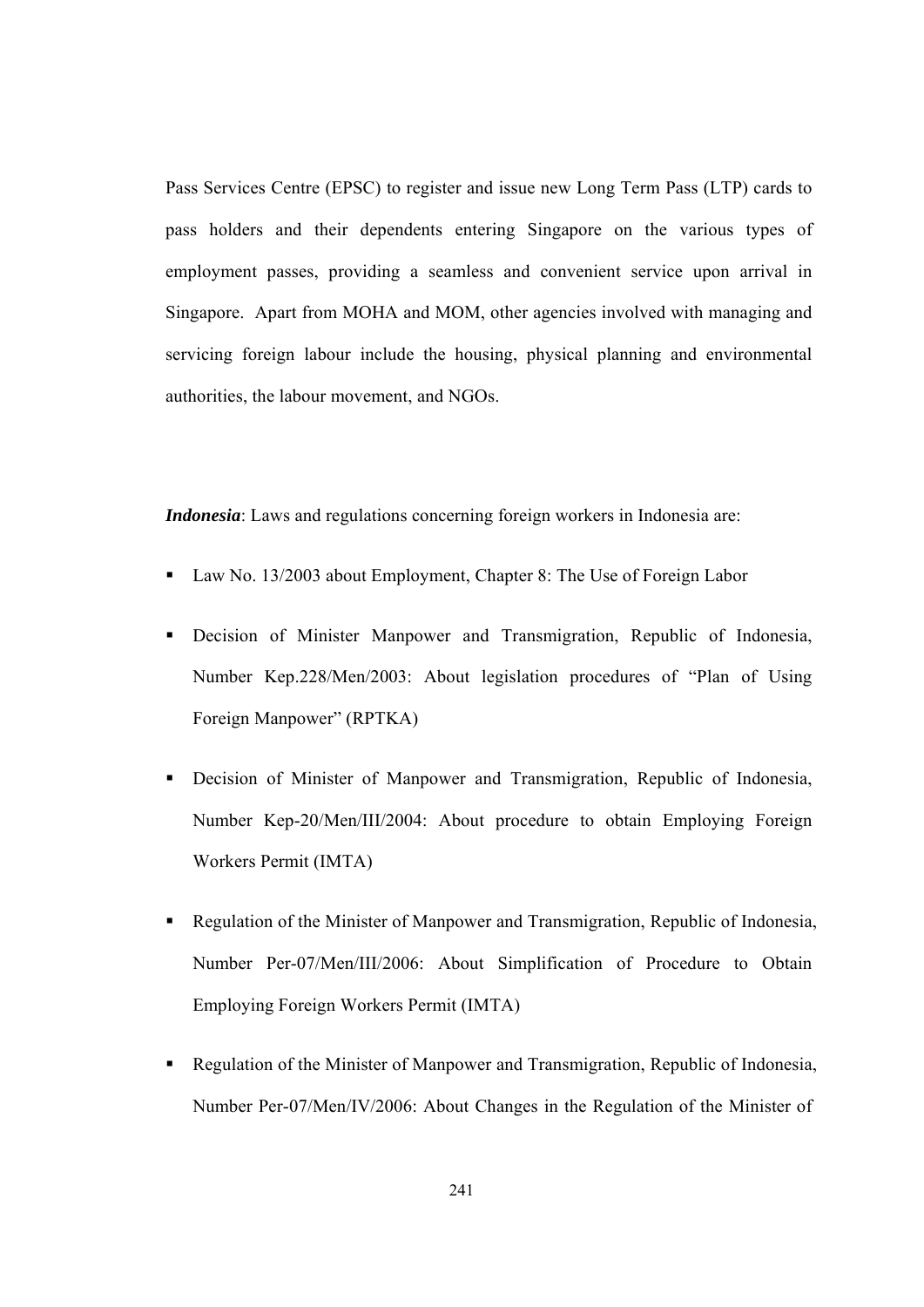Manpower and Transmigration Number Per-07/Men/III/2006 about Simplification of Procedure to Obtain Employing Foreign Workers Permit (IMTA)

Some regulations and practices: Law no.13/2004 on Labor, chapter VIII article 42-29 regulates the use of foreign workers with implementing regulation such as Presidential and Ministry Decree

*Cambodia*: Foreign employee quota should not exceed 10% of total employees, otherwise a special approval from Ministry of Labor and Vocational Training is needed (source: Cambodia Labor Law)

### *(b) Constitutional Provision Reserving Jobs for Nationals*

**Philippines:** As a general rule, the RP Constitution reserves the practice of licensed professions to RP citizens save in cases prescribed by law. These include engineering (specific engineering sectors); medicine and allied professions (specifics including medicine, medical technology, dentistry, midwifery, nursing etc); accountancy; architecture. Philippine law (RA 8182) also requires that preference be given the RP citizens in the hiring of consultants and other professionals necessary for the implementation of projects funded by foreign assistance. Legislation signed Feb 1998 (RA 8555) gives the RP President the authority to waive this and other preferences applicable to the procurement of goods and services funded with foreign assistance.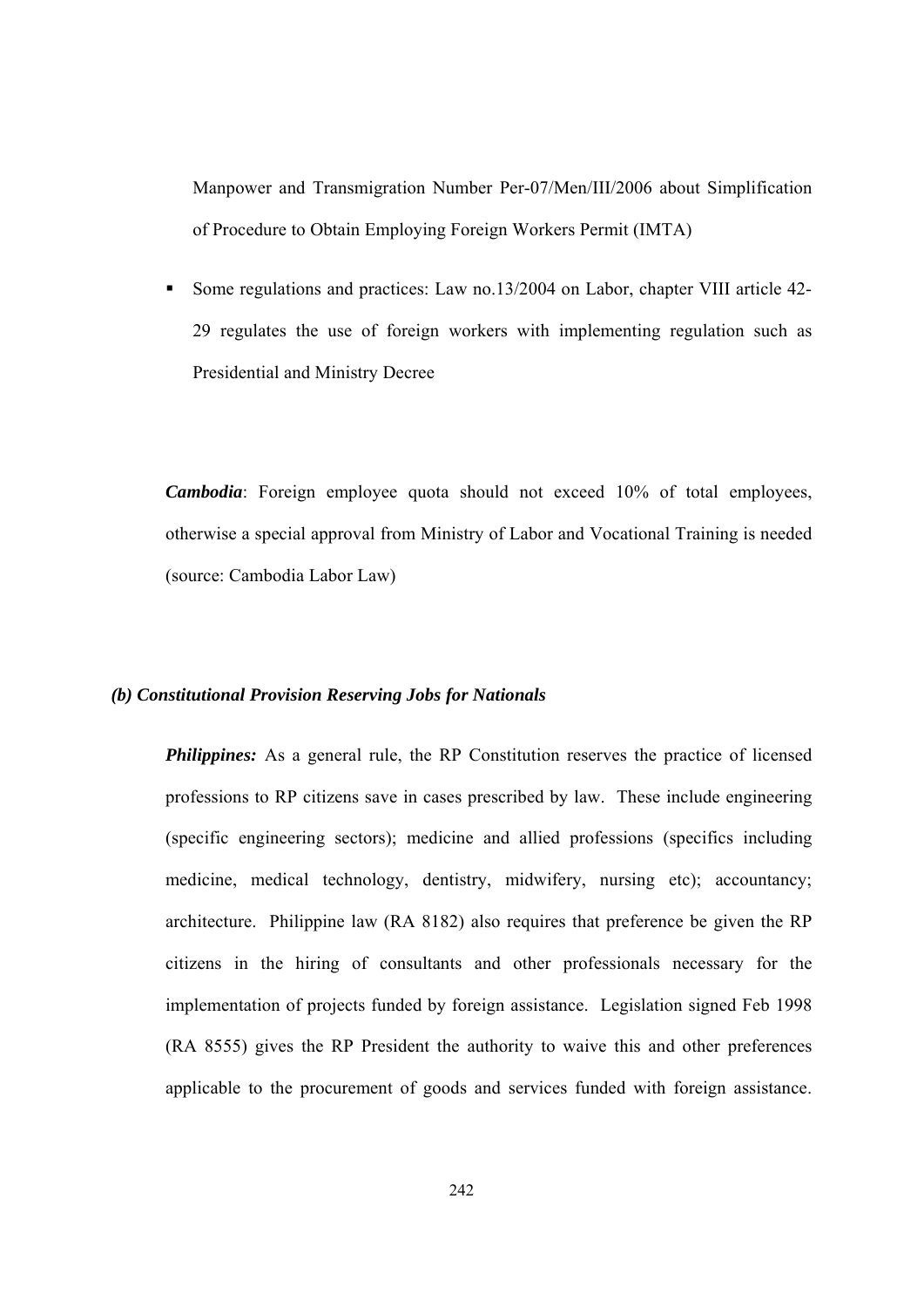Although the constitutional language states that "the practice of all professions in the Philippines shall be limited to Filipino citizens", this statement is immediately followed by "save in cases prescribed by law".

 The Philippines constitution is not a strict legal barrier to the participation of foreign professionals. Most of the laws regulating professions contain reciprocity provisions. There are 45 laws governing the practice of specific professions, and 40 contain "reciprocity" provisions allowing foreigners to practice their profession in the Philippines, provided their countries of origin also allow Filipinos to practice these. However, the provisions are administratively difficult to satisfy and very few foreign professionals apply to the Professional Regulatory Commission (PRC) other than for temporary permits. In addition, a Supreme Court rule limits the practice of law to Philippine nationals ---5 laws regulating criminologists, environmental planners, foresters, pharmacists, and radio and x-ray technologists state the profession is restricted to Philippine nationals and contain no reciprocity provisions. It could also be argued that, with Filipino professionals leaving the country in great numbers for higher paying jobs abroad, few foreign professionals are likely to work in low-paying professions in the Philippines, even if the restrictive practices are relaxed.

*Malaysia:* Quotas and preference given to locals (indigenous and non-indigenous Malaysians); professions and sectors with numerical caps on foreign employment --- no more than 30% in any particular sector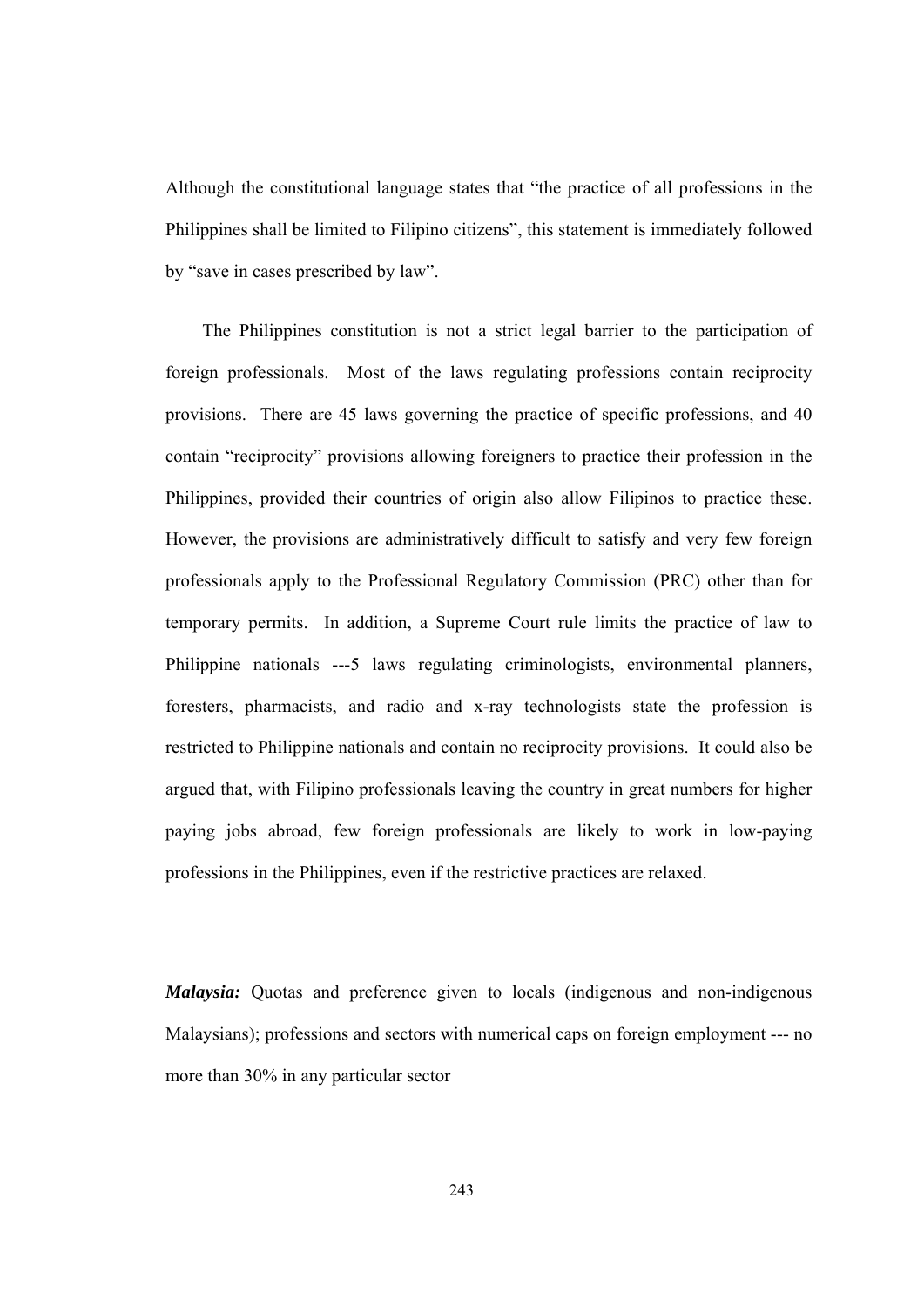### *(c) Visa Requirements, Employment Passes and Permits:*

Employment discrimination against foreign professionals and skilled workers usually take the form of domestic regulations on qualifications and licensing requirements and procedures, nationality requirements, and economic needs and labor market tests. The extreme of discrimination is where constitutional provisions and practices reserve employment only to nationals unless there are waivers. In such a situation, professional recognitions provided by MRAs can only play a secondary role and does not provide automatic market access. These deviations from national treatment are usually embodied in the requirements and conditions for issue of employment visas, passes and permits.

Market access faces difficulties in getting visas, including visa fee, cumbersome and lengthy visa processing. While ASEAN countries have implemented visa-free rule for social visits among themselves, business and employment visas are required for foreign businesses and professionals seeking employment. Visa costs include fees for single and multiple visas, complexity of the application procedure and processing time. In addition countries require foreigners to be issued with employment passes or employment permits. The inward movement of professionals seem to be most restrictive in Indonesia, Cambodia, Laos and Myanmar, which require an employer hiring a foreigner to ensure that some capacity-building and skills-transfer activities are conducted so as to eventually replace the foreigner with a local staff member.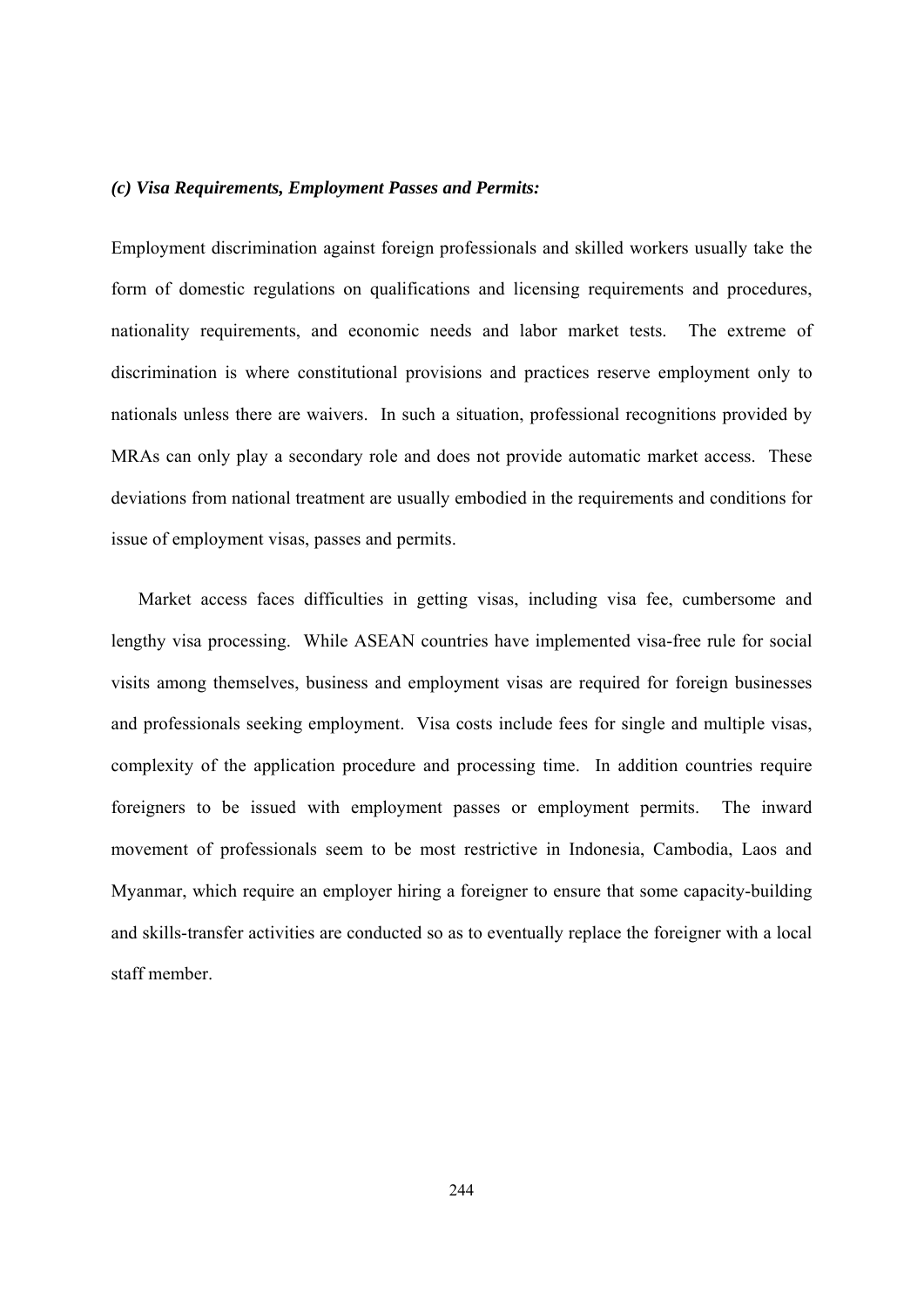*Brunei*: Regulations and procedures on recruitment of foreign workers are based on the following conditions --- employer must be legally registered in Brunei; before recruiting foreign employees, employers must have a labor license issued by Commission of Labor; approval of Employment Visa (unless for countries with visa exemption) and Employment Pass must first be obtained from Director of Immigration by the employer for every foreign employee to be employed.

The Employment Pass is valid for up to 2 years. Those issued Employment Pass with validity of over 3 months are required to register for Brunei Identity Card, whose validity is based on the Employment Pass held and extendable on extension of Employment Pass. Foreign employees are required to return to their countries of origin upon completion of their 2-year employment contract.

*Cambodia*: All foreign workers and businessmen must obtain Business Visa, which serves as the employment pass valid for 1-month and extendable to 1-year. Business visa does not serve as employment permit until the work permit is issued. After the applicant is confirmed employment by employer, must go through the process to apply for work permit from the Ministry of Labor and Vocational Training. The work permit is valid for one year and may be extended as long as the validity of extension does not exceed the fixed period in the residency permit.

Criteria used for issuing employment passes and permits: no foreigner can work unless possesses a work permit and an employment card issued by Ministry of Labor. These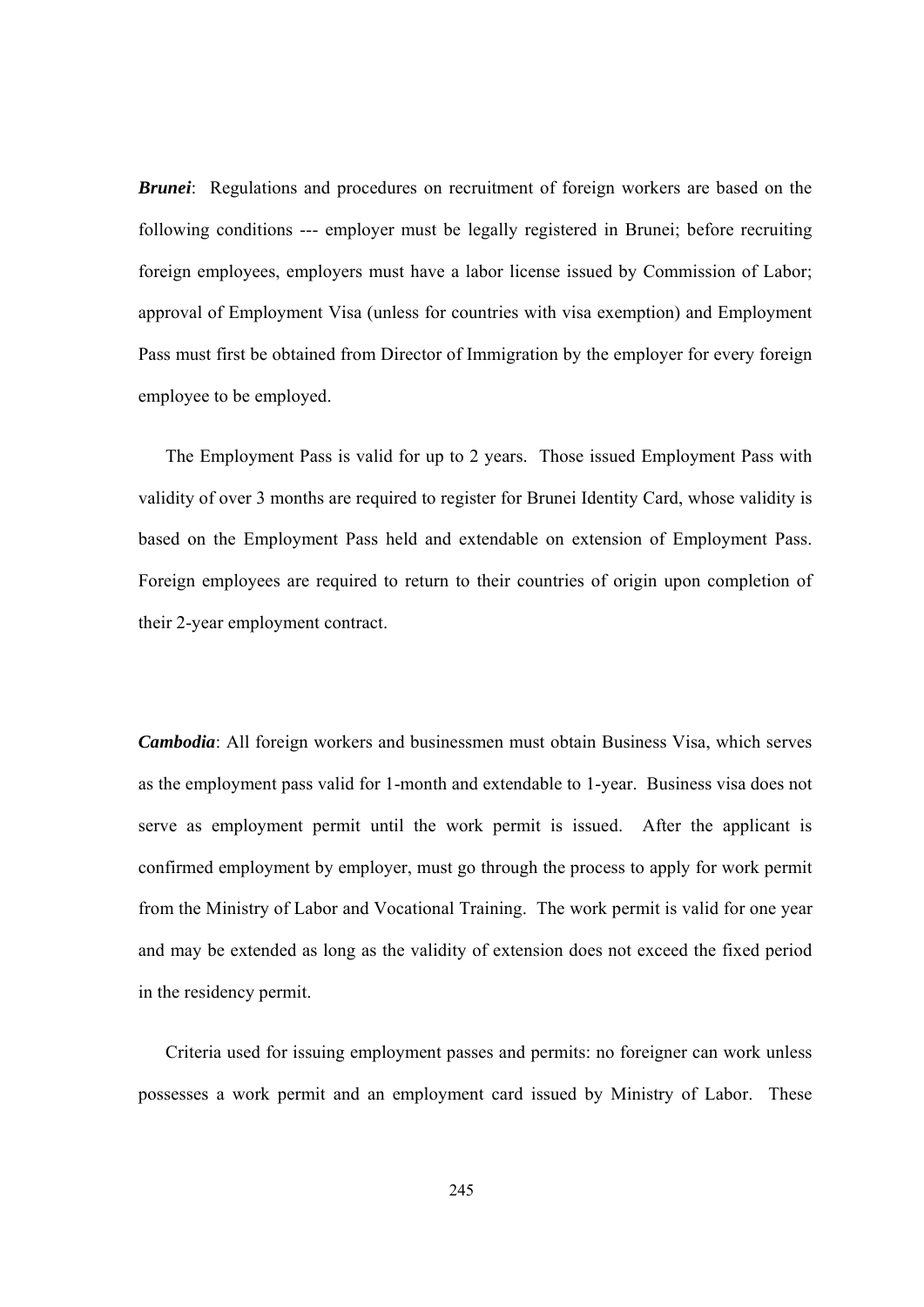foreigners must also have a legal work permit; have legally entered Cambodia; possess a valid passport; possess a valid residency permit; be fit for their job and have no contagious diseases. These conditions must be determined by a Prakas (ministerial order) from the Ministry of Health with the approval of the Ministry of Labor.

There is a quota of 10% of total employees, applicable to all sectors ---office staff 3%,

specialist 6%, labor worker 1%. Acceptance of international qualifications and qualifications from certain countries and education institutions. For medical professionals - --WHO countries

*Indonesia*: Foreign managerial and expert personnel are allowed in positions that cannot yet be filled by Indonesian nationals. There are incentives on employment and stay of foreign workers for companies with export ratio of at least 85%. 3 requirements must be met by all foreigners seeking employment ---a minimum 5-year educational or job experience relevant to the position sought, a willingness to state that the foreign professional will relinquish his position to nationals, and a capacity to communicate in the Indonesian language. Bureaucratic procedures which underlie processing of work permits and visa applications include cumbersome documentation requirements seeking to protect domestic professionals from foreign competition, and to ensure rapid replacement of foreign workers with nationals through regulation.

 To employ foreign workers, a company must submit a Plan of Using Foreign Manpower (**RPTKA**) to Ministry of Manpower and Transmigration. The company must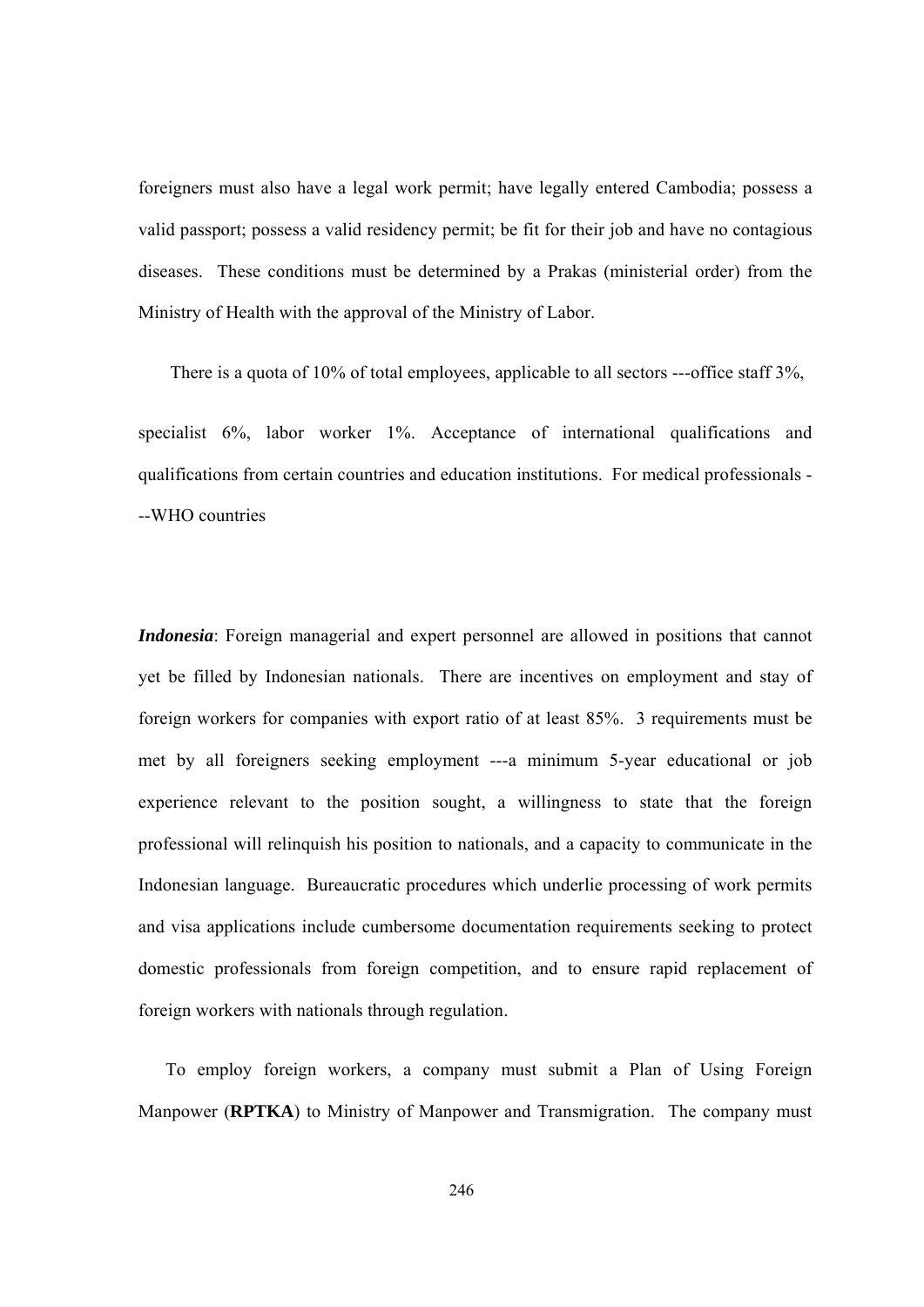ask for visa recommendation from Director of Provision and Use of Manpower and bring the recommendation to the Ministry of Law and Human Rights. After obtaining the approval letter of granting a visa, the company must submit request for Employing Foreign Workers Permit (IMTA) to Ministry of Manpower and Transmigration and have it signed.

- Requirements for RPKTA (Manpower Plan) to be legalized: Requires information on business license from the competent authority; validation certificate for the company as a legal entity with legal status; company's domicile from the local government; organization structure of company; copy of the letter of appointment of Indonesian as co-worker of foreign expatriate; copy of proof of reporting employment condition on the basis of Law No.7 of 1981 on the Report Obligatory in companies that are still valid.
- Information asked in the RPTKA form: identity of the employer of the foreign worker (TKA); position and/or status of foreign worker in the structure of the company's organization chart; TKA's amount of wages to be paid; job description and job requirements of TKA; work sites; TKA's usage period; appointment of an Indonesian citizen manpower employed as a companion of TKA; plan of educational program and training of Indonesian workers. The RPTKA should be submitted to BKPM to secure visas within 3 months from the date of approval
- Requirements for a visa recommendation: copy of the decision letter of RPTKA validation; passport copy of TKA to be employed; curriculum vita of TKA to be employed; copy of diploma and/or description of work experience of TKA to be employed; copy of letter of appointment of an Indonesian worker as the TKA's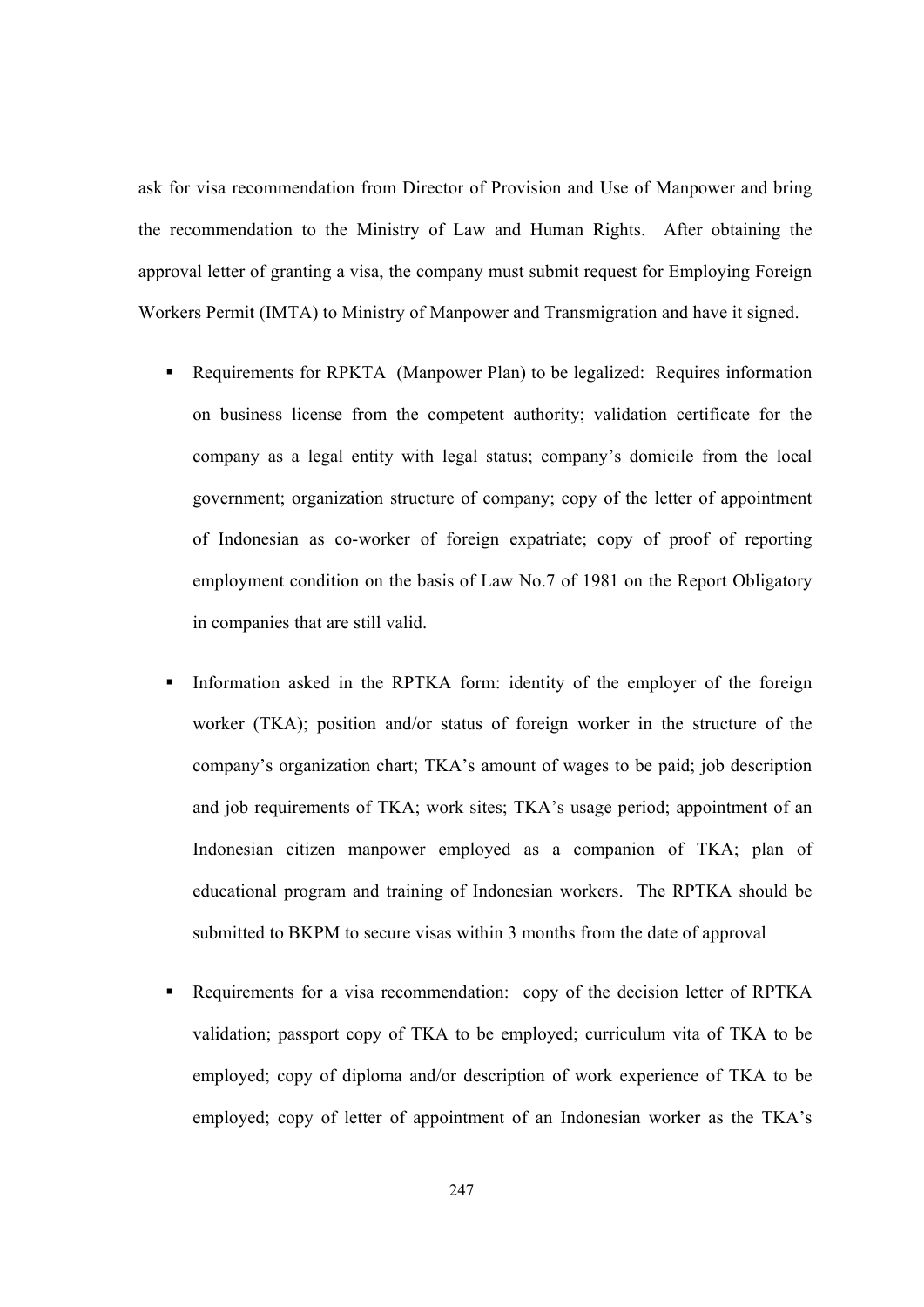companion. The visa extension for a foreign expatriate, to be issued by the immigration office, is based on extension of working permit issued by Regional Investment Coordinating Board concerned.

- Requirements of obtaining Employment Foreign Workers Permit (IMTA): copy of employment agreement; proof of payment of compensation fund of using TKA through the Bank appointed by the Minister (the compensation fund is USD100/month as Fund for Improving Skill and Expertise DPKK).
- Criteria used for issuing passes and permits: Education, professional qualifications; skills accreditation requirements; relevant work experience requirements; salary offered by prospective employer as indicator of level of skills and relevant work experience. Duration of the foreign expatriate's term to work in Indonesia is subject to government regulation, based on expertise and the availability of an Indonesian to replace the expatriate position. No quota or numerical cap by sector or profession.
	- o Qualifications criteria for medical doctors: registration letter issued by medical board/council in native country; certificate/letter of good standing from medical board/council in native country; CV which includes person's identity, education, experience and medical publications; legalized medical certificate, proof of undertaking adaptation program if necessary; copy of competency certificate; health examination letter by registered medical doctors in Indonesia; signed letter of doctors' oath; signed letter of professional ethnics; work permit from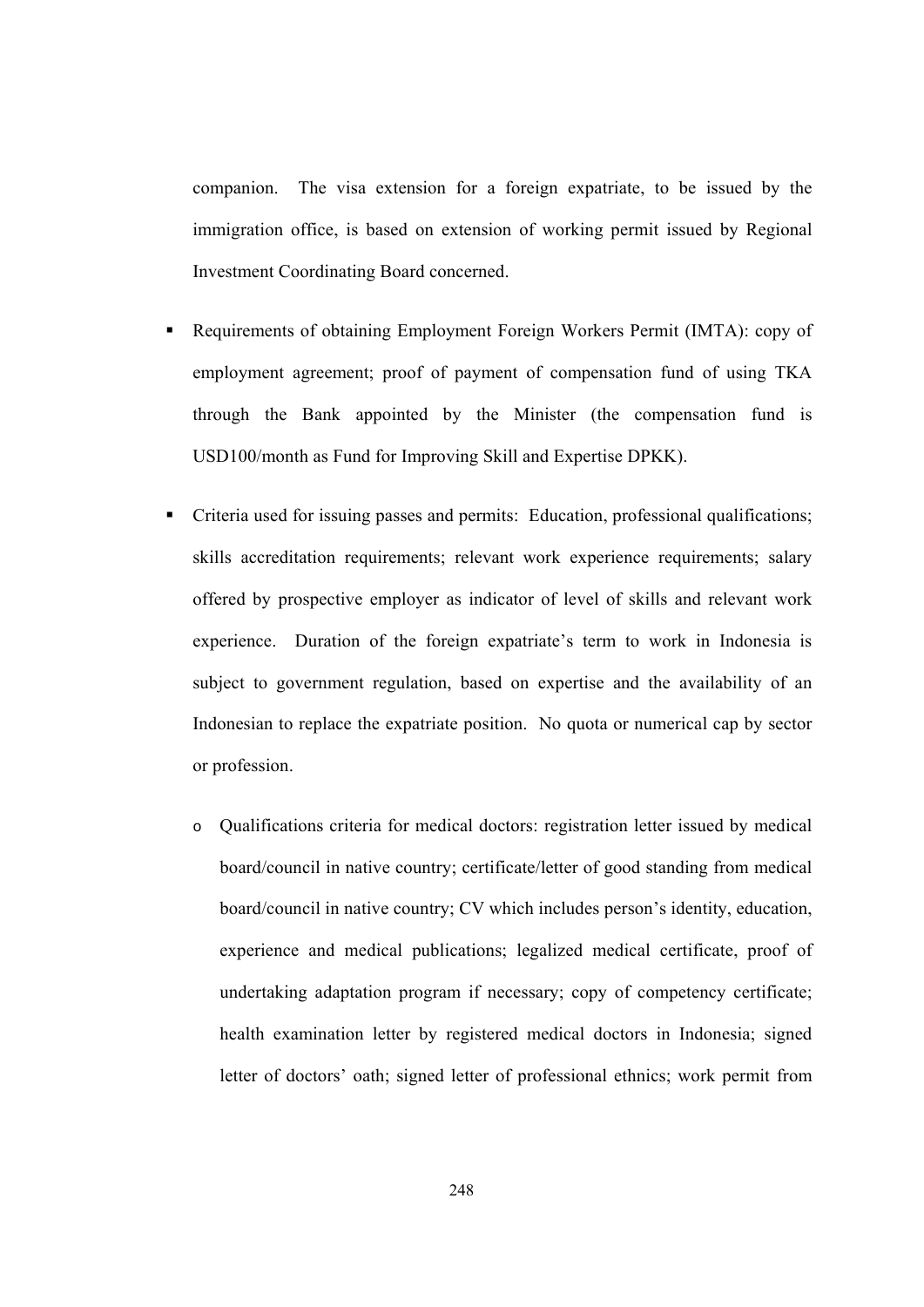immigration office; Indonesian language graduation certificate and proof of registration payment from a bank.

- o Qualification criteria for nurses: education certificates, copy of competency certificate, proof of undertaking adaptation program, health examination letter by registered medical doctors in Indonesia, signed letter of professional ethnics and recommendation from professional organisation in native country.
- o Qualification criteria for accountant: state register number for accountant, valid certificate of public accounting examination from IAPI (Ikatan Akuntan Public Indonesia) or in case the certificate dated more than 3 years, certificate of attending continuing accounting professional education for at least 60 credit units during the last 2 years, experience in general audit practice for at least 1000 working hours during the last 5 years and at least 500 working hours of those leading and/or supervising general audit which is legalized by the head of partners in the public accountant office, Indonesian ID card to prove local domicile, tax registration umber (NPWP), its public accountant licence has never been revoked previously. In addition, there is mandatory membership of IAPI.

*Laos:* Foreign investors shall give priority to Laos citizens in recruiting and hiring. They have the right to employ skilled and expert foreign personnel when necessary. Foreign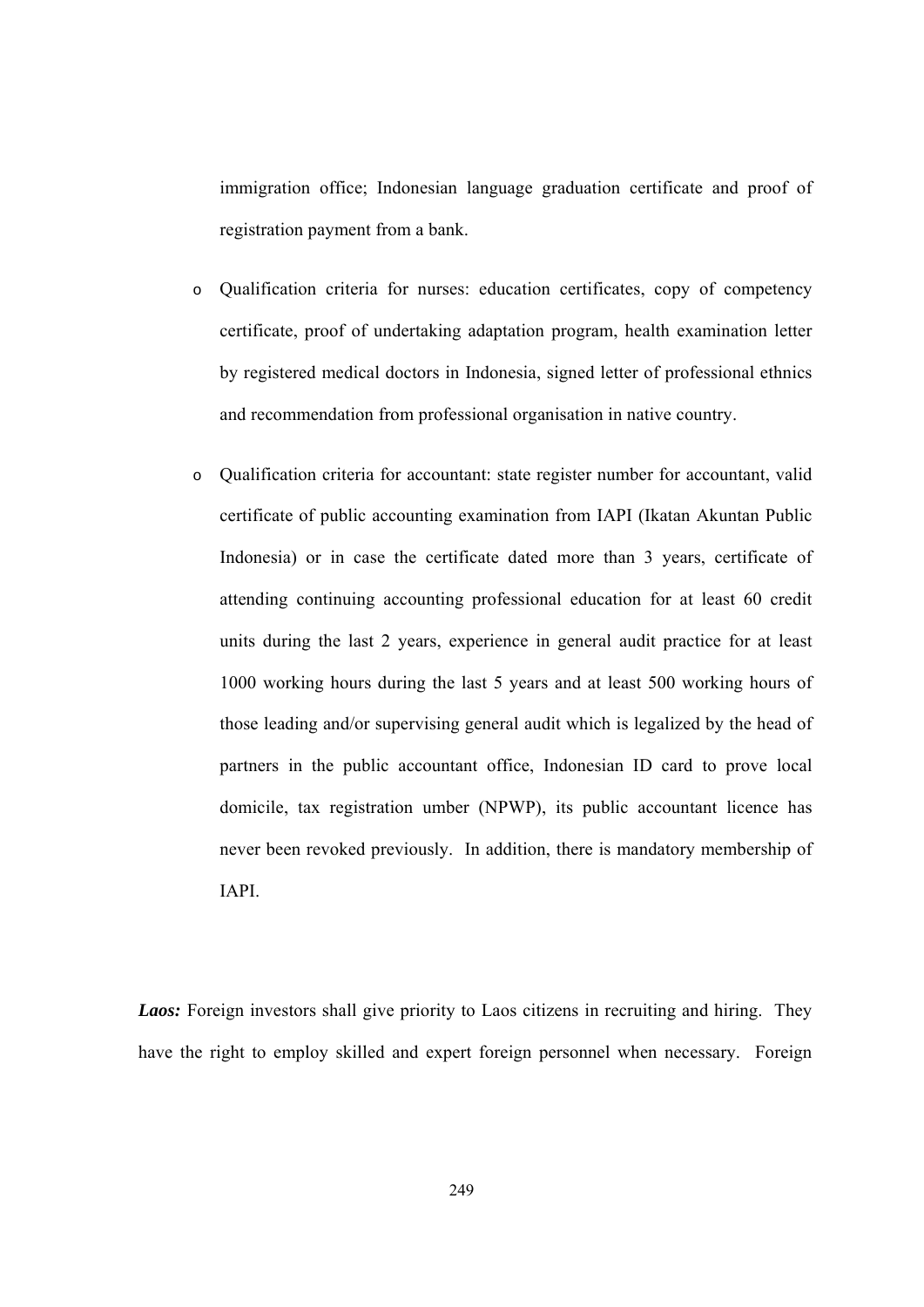investors have the obligation to upgrade the skills of their Lao employees. Under the Decree on Business Law Annex III, certain professions are closed to foreign workers.

All foreign investors and foreign employees must obtain work visas and work permits. The chief barriers to the entry of foreign professionals are cumbersome entry and work permit procedures, with exorbitant visa fees, processing delays in obtaining a work permit and multiple registration formalities. Different types of employment passes and permits, with application forms obtainable from the Department of Domestic and Foreign Investment Promotion. There are no numerical quotas.

*Malaysia:* Immigration processing time of several months often proves to be too long for prospective job seekers. Visa processing delays is often the reason for their acceptance of an alternative destination. Employment pass is issued to any foreigner who enters the country to take up a contract of employment with a minimum period of 2 years. There are different types of employment passes and permits for professionals, academics and managers.

 A company with foreign paid-up-capital of less than US\$2 million will be considered for expatriate posts on the basis of the following: First, key posts can be considered where the foreign-paid-up capital is at least RM500,000; this figure is only a guideline and the number of key posts allowed depends on the merits of each case. Second, for executive posts which require professional qualification and practical experience, expatriates may be employed up to a max period of 19 years,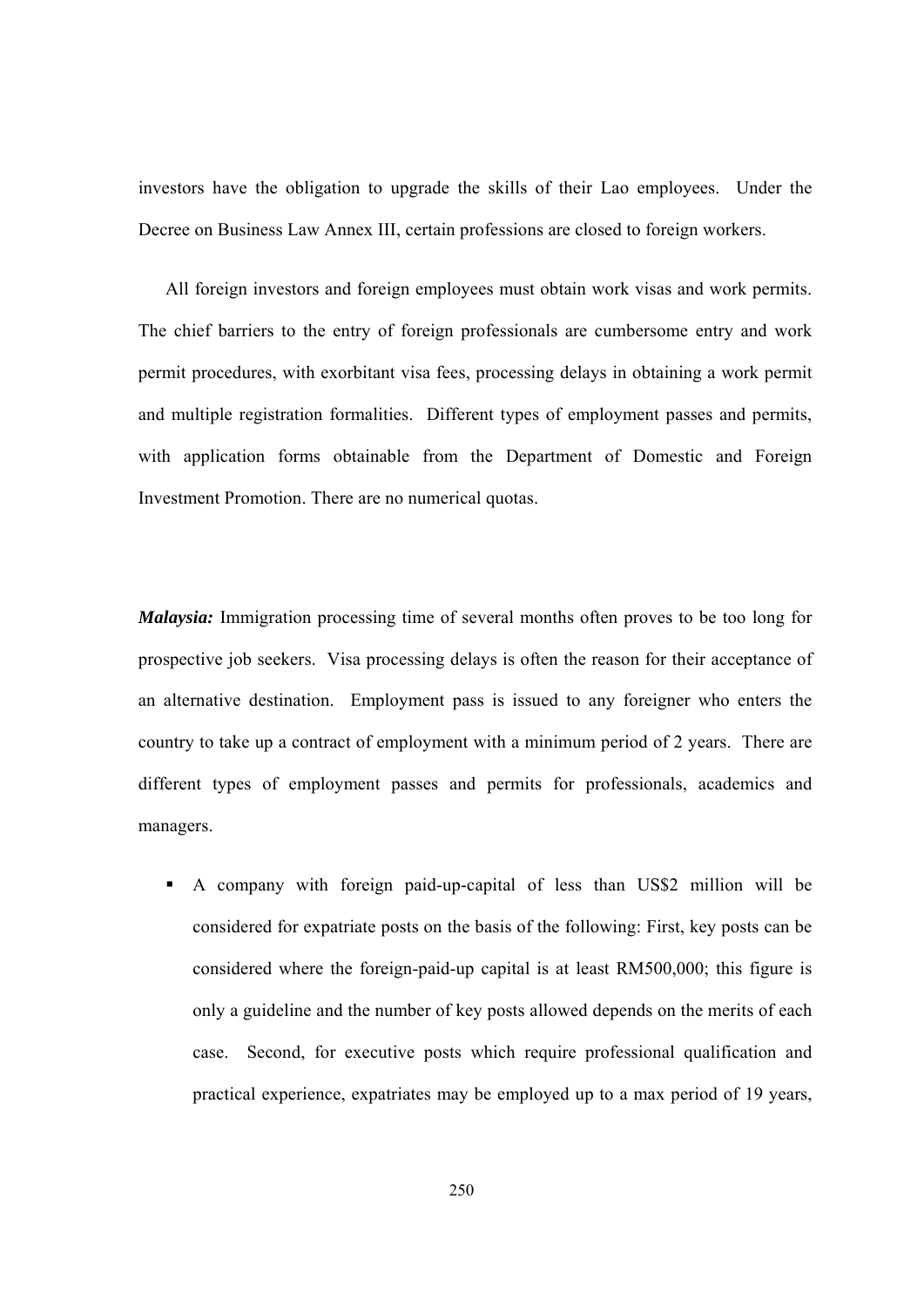subject to condition that Malaysians are trained to eventually take over the posts. Third, for non-executive posts which require technical skills and experience, expatriates may be employed up to max period of 5 years, subject to condition that Malaysians are trained to eventually take over the posts. Fourth, employment of other foreign workers is allowed in construction, plantation, services (domestic maids, restaurants, hotel industry, trainers and instructors) and manufacturing sectors. Fifth, the Foreign Workers Division of Immigration Department is the approving authority for the employment of foreign workers belonging to the skilled, semi-skilled and unskilled categories (i.e. excludes expatriates under the management, professional, and technical/supervisory categories). Sixth, approval is based on the merits of each case and subject to conditions that will be determined from time to time. An employer's application to employ foreign workers will only be considered after efforts to find qualified local citizens and permanent residents have failed. Seventh, to ensure that foreign labor is employed only when necessary, an annual levy on foreign workers is imposed. The levy rate on foreign workers in the manufacturing, services and construction sectors are RM125 pm and workers in the agricultural sector are RM30pm. Eighth, foreign workers (expatriates) who pay income tax are exempt from paying the worker levy

- Quota or numerical caps for each profession/sector ---not more than 30% in any particular sector
- Restrictions on employment of nationals from certain countries---no diplomatic relations with Israel.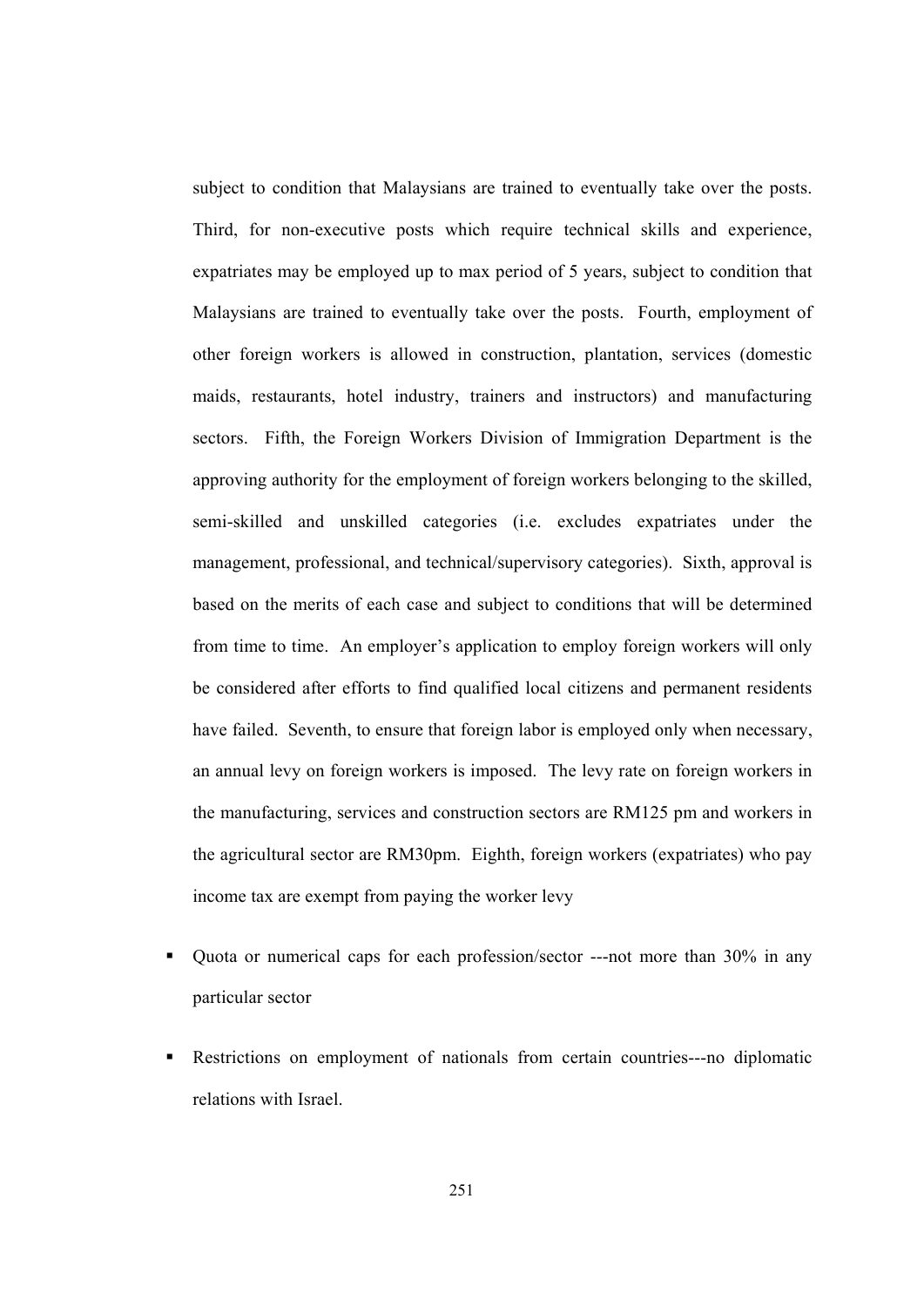- Criteria used for issuing passes and permits ---contract of employment with a minimum period of 2 years' education and professional qualifications; skills accreditation requirements; relevant work experience requirements; salary offered by prospective employer as indicator of level of skills and relevant work experience.
- **Preference given to education and qualifications from first world countries in the** British Commonwealth, North American and EU.

*Myanmar:* The chief barriers to the entry of foreign professionals are cumbersome entry and work permit procedures, with exorbitant visa fees, processing delays in obtaining a work permit and multiple registration formalities. Employment preference is given to citizens provided that MIC may, if necessary, allow the appointment of foreign experts and technicians by enterprises formed under the Permit issued by MIC. An economic organization formed under a Permit shall make arrangements for local and foreign training so as to ensure its local personnel proficiency in their work and promotion to higher ranks of services

### *Philippines:*

The following are the more common types of work visas:

 *Multiple entry special visa*: for foreign personnel of offshore banking units of foreign banks duly licensed by RP Central Bank to operate as such. These foreign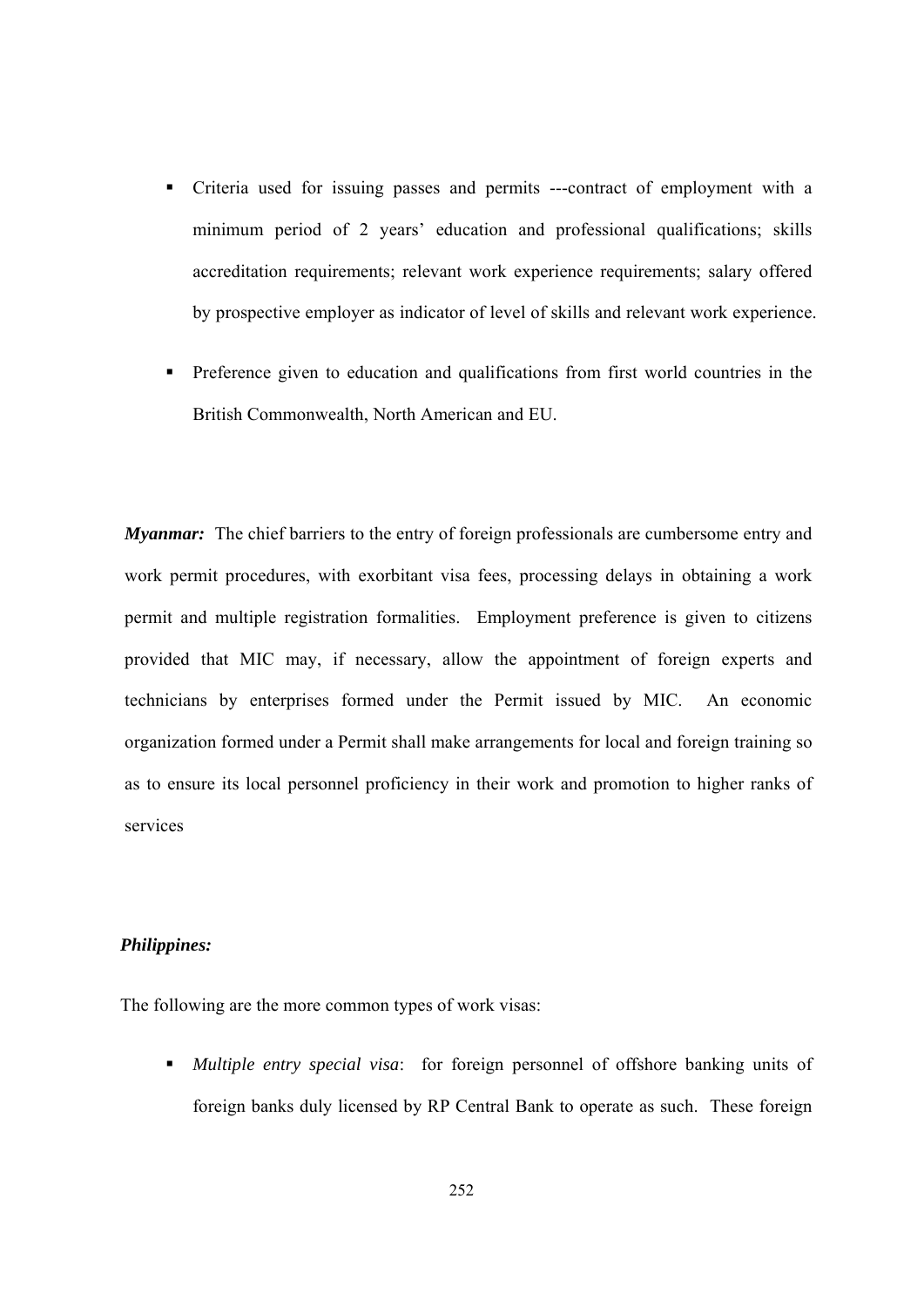personnel shall be issued multiple entry special visa (under Presidential Decree No. 1034) valid for 1-year; foreign personnel of regional or area HQ of MNCs that are officially recognised by the RP government. These foreign nationals, their spouses and unmarried minor children accompanying them, may be issued multiple entry special visas valid for 3-years. The holder of this visa is exempted from obtaining an alien employment permit from DOLE as condition for working in RP.

- *Special non-immigrant or 47(a)(2) visa:* for entry of foreign personnel employed in supervisory, technical or advisory positions in EPZ enterprises, BOI-registered enterprises, and Special Government Projects. The visa is generally valid for an initial period of 1-year and renewable from year to year.
- *Pre-arranged employment of 9(g) visa:* for a foreigner who will be occupying an executive, technical, managerial or highly confidential position in a local company, or who is proceeding to RP to engage in any lawful occupation where a bona-fide employer-employee relationship exists. The visa is granted for a period co-terminus with the AEP, which is in turn granted for a period discretionary to the DOLE, usually based on duration of the assignment of the foreigner.
- *Treaty Trader's or Investor's visa*: for a national of the US, Germany or Japan, countries with which RP has concluded a reciprocal agreement for admission of treaty traders or investors. Company applying for the visa must be majority-owned by US, German or Japanese interests and the nationality of the foreigner and majority of the shareholders of the company must be the same. The foreigner must be employed in a supervisory or executive capacity, and the visa may be extended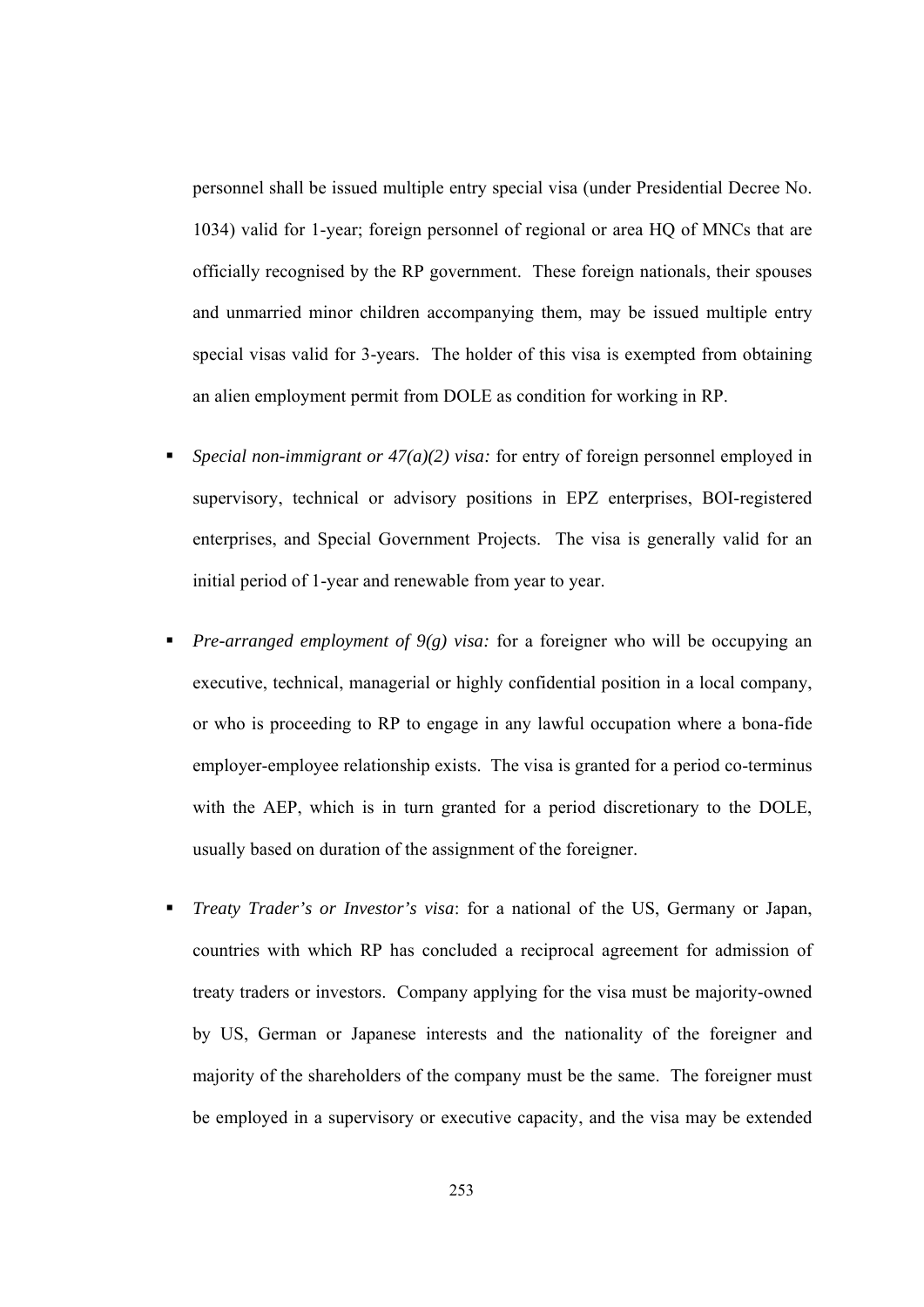to the foreigner's spouse and unmarried children. The visa is generally valid for 1 year subject to extension.

- *Subic Free Port Zone Work Visa* and *Clark Special Economic Zone Work Visa* : A foreign national who possesses executive or highly technical skills which no RP citizen within the Subic Free Port Zone and Clark Special Economic Zone possesses.
- *SIRV for investors in tourist-related projects and tourist establishments:* A foreigner who invests an amount of at least US\$50,000 in a qualified tourist-related project or tourism establishment, as determined by a government committee.
- *Special visa for employment generation (SVEG):* The SVEG is granted to a foreigner with controlling interests in an entity/firm/partnership/corporation that establishes/expands/

rehabilitates a business activity/investment/enterprise/industry that enables the proportional employment of at least 10 fulltime/regular Filipinos on a long-term basis in the Philippines. Foreigners exercising managerial functions in an entity/firm/ partnership/corporation that has the power to hire/dismiss/promote employees may apply for SVEG. Foreigners with other investments in the Philippines consisting of real estate, shares of stock or bonds, insurance, mutual plans, estate funds, and local or foreign currency time deposits may avail themselves of the SVEG …..

Foreigners cannot be employed in areas where there is willing and able local personnel. The engagement of foreign persons is regulated through the provision in the amended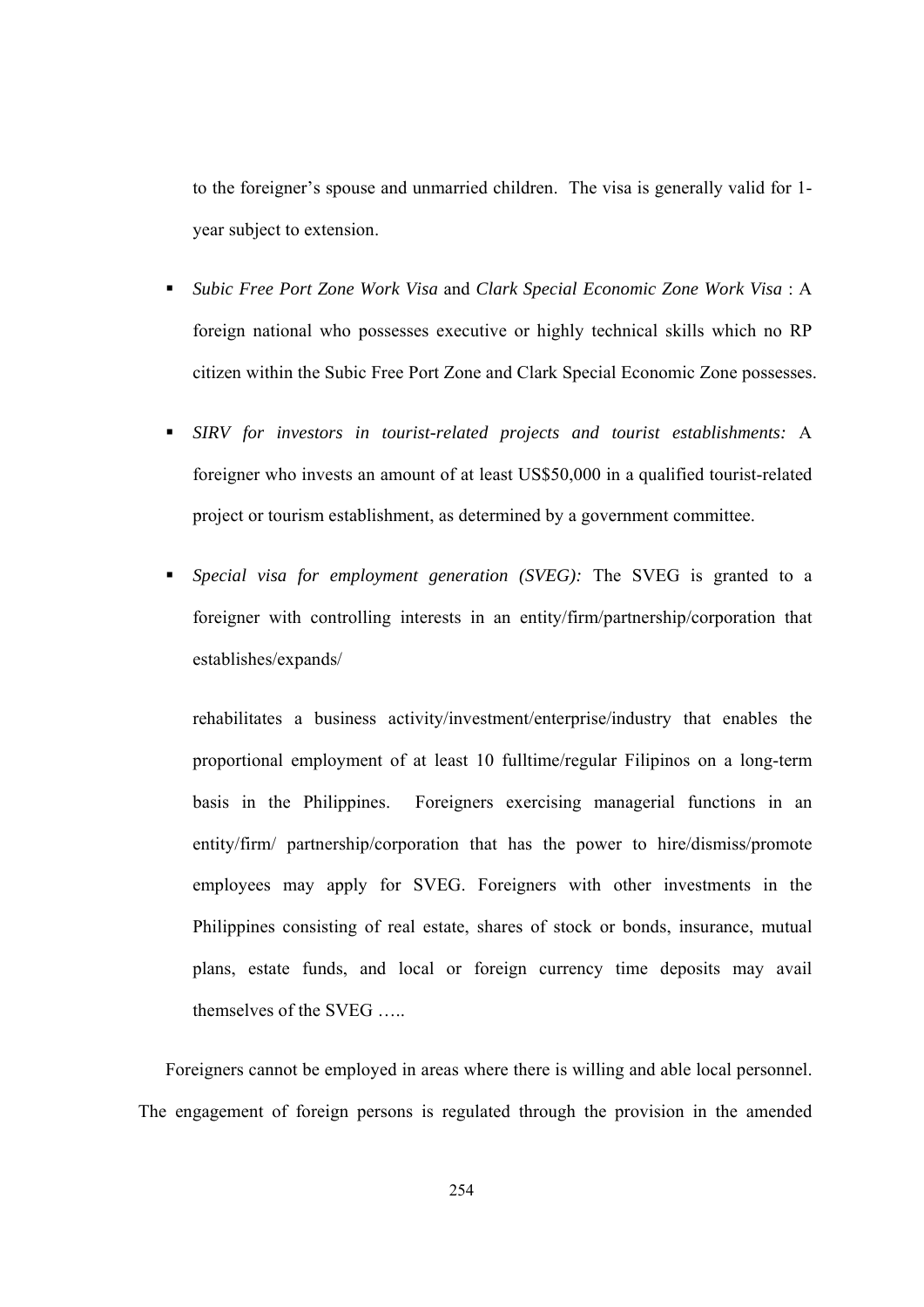Philippines Labor Code on employment permit of non-resident aliens ---it states that "any alien seeking admission to the Philippines for employment purposes and any domestic or foreign employer who desires to engage an alien for employment in the Philippines shall obtain an employment permit from the Department of Labor and Employment (DOLE)".

- The employment permit may be issued to a non-resident alien or to the applicant employer after a determination of the non-availability of a person in the Philippines who is competent, able and willing at the time of application to perform the services for which the alien desired. No alien disqualified under the Anti-Dummy Law, can intervene in the management, operation, or control of the business reserved to Filipino except when said alien is a technical personnel whose employment is specifically authorized by the Philippines President upon recommendation of the department head concerned.
- Regarding the practice of licensed profession, foreigners may be allowed to practice in the Philippines provided the same treatment is accorded to Filipino professionals in the alien's home country under the principle of reciprocity.
- BOI-registered companies may employ foreign nationals for supervisory, technical or advisory positions for a period not exceeding 5 years from its registration, extendable for limited periods at the discretion of the BOI. Majority foreign-owned BOI registered companies may employ foreign nationals for President, treasurer, and general manager positions beyond the period of 5 years.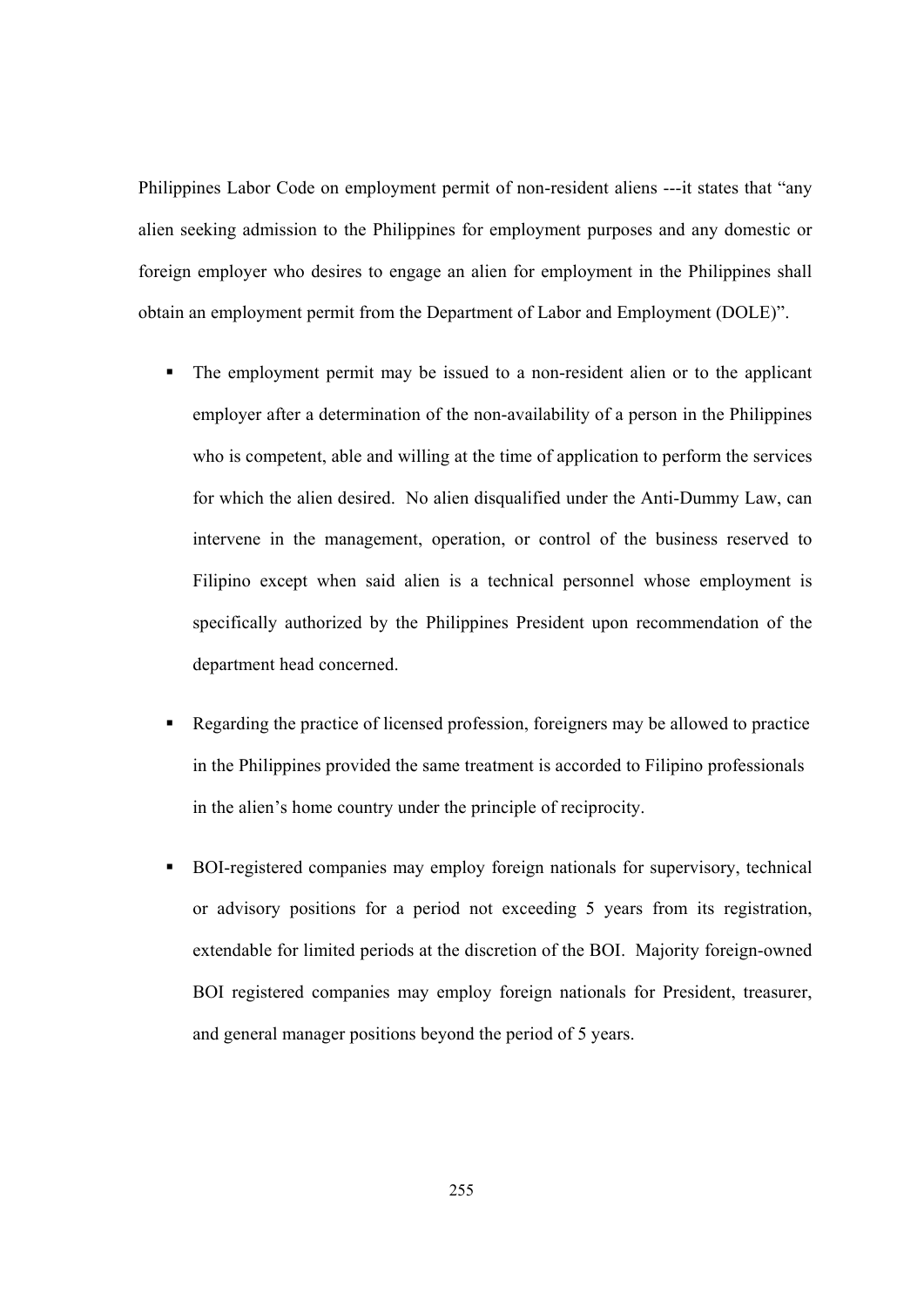Subic Bay Freeport enterprises may employ foreign nationals (any positions) upon prior approval of the Subic Bay Metropolitan Authority for a period of 5 years extendable from year to year. Foreign nationals entering into cost operating contracts and service with the government for exploration and development of oil and geothermal resources are likewise allowed to employ foreign nationals (any position). Foreign nationals under the Corporation Code may be employed as member of the Board of Directors by election to the Board.

The AEP (Alien Employment Permit) permit fee is P8,000 for 1-year validity plus P3,000 for every additional year of validity up to a maximum of 5 years. An application for AEP shall be filed personally or through their respective employer with the DOLE Regional Office or Field Office having jurisdiction over the intended place of work. Documentary requirements in filing application for AEP ---acceptance of international qualifications from certain countries and educational institutions; bilateral agreements relevant for recruitment of health professionals (for example, with Ireland, Germany, UK, Japan). AEPs issued more than doubled during the decade, with the growth reflecting the demand for foreign labor services to enable the local economy to cope with the fast changing innovations and technological advances in the global market. The bulk are Japanese and Korean nationals in manufacturing, particularly in firms located in the industrial zones, followed by real estate and business activities, and transport storage and communications.

*Singapore* provides largely visa-free entry for business and social visitors, but have 3 types of visas for employment. First, semi-permanent residents with semi-permanent work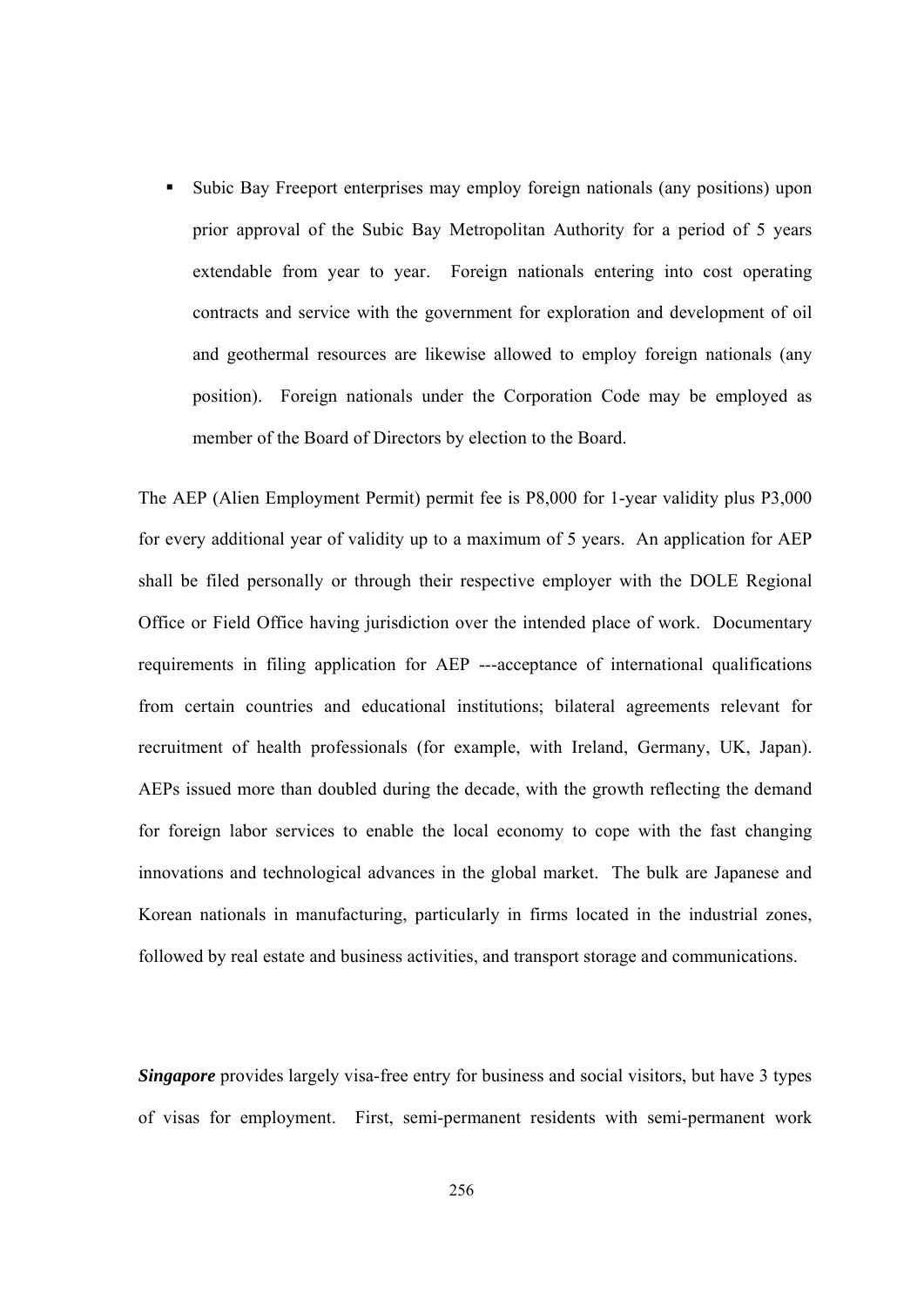passes who are allowed to take any job anywhere in Singapore (valid for 5 years); they can apply for citizenship and face no restrictions in the labour market and can bring their families. Second, foreign professionals with employment passes which are issued only for specific jobs and for a specific duration (valid for 1-5years); although tied to a specific company, Such employment pass holders enjoy limitless opportunities to get their permits extended. Third, short term contract workers with permits usually valid for 2 years (subject to renewal)

Singapore has an elaborate structure of employment passes (EP) for foreign professionals and skilled manpower which are defined by educational/skills qualifications and salaries. Employment passes are valid for up to 5 years and are renewable. There is no foreign worker levy or dependency ceiling quota as with lower-skilled work permit holders. They are also eligible to apply for dependent pass (DP) for spouse and unmarried children and may apply to become Singapore permanent residents or citizens Except for the Q and S pass holders, they may also apply for Long term social visit pass (LTSVP) for parents, parents-in-law, step-children, spouse, handicapped children and unmarried daughters. Employment pass is also tied up with the specific employer, except for the Personalised Employment Pass.

*P passes* are issued to foreigners who hold professional qualifications and seeking to work in a professional, managerial, executive, or specialist capacity. They are generally issued to those with university degrees, or have skills and years of work experience. They are issued on a case-by-case basis to investors and entrepreneurs who can contribute to the Singapore economy as well as to persons of exceptional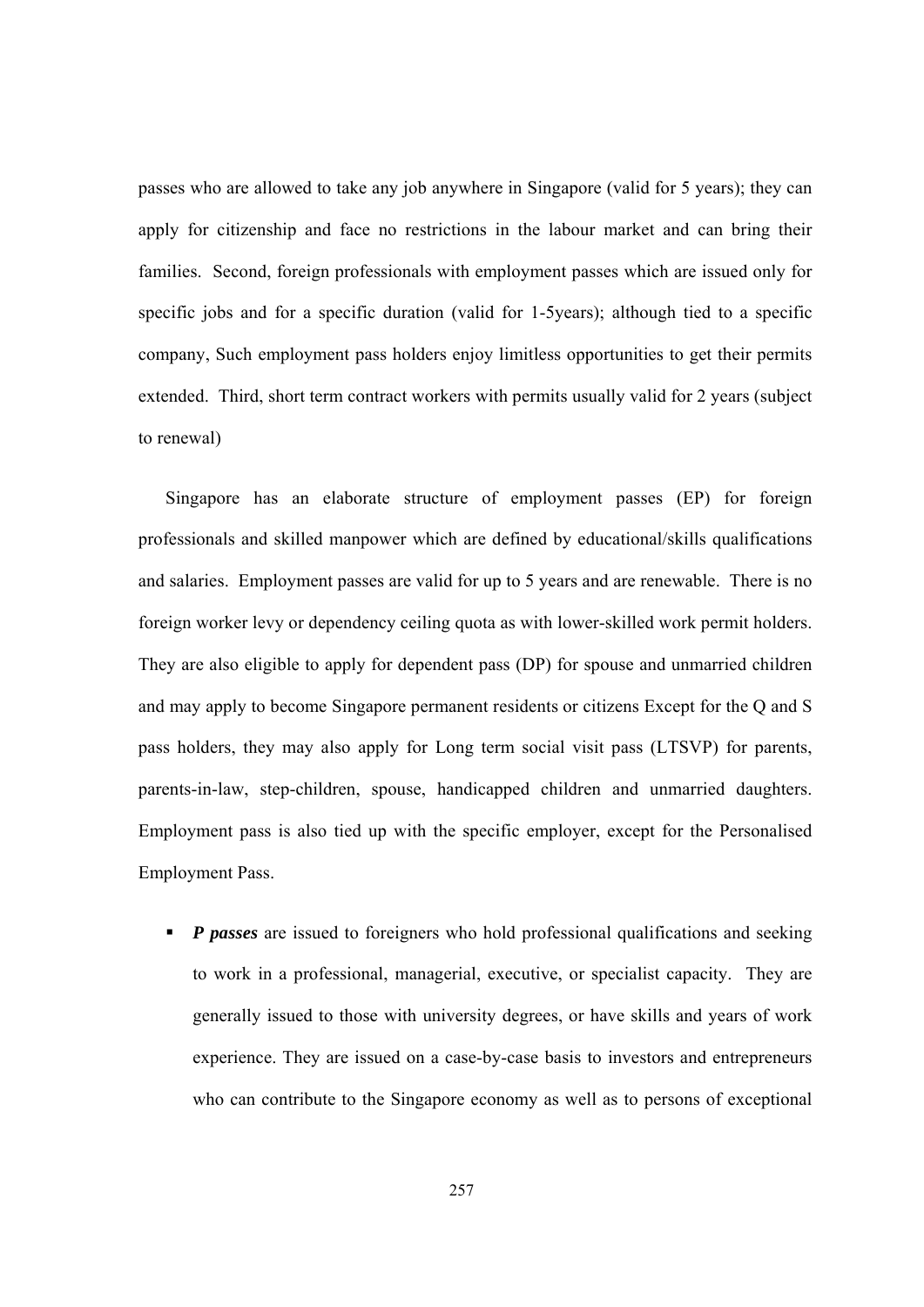ability in the arts, sciences and business. *P1 passes* are issued to applicants with fixed monthly salaries of more than S\$7,000, while *P2 passes* are issued to those with fixed monthly salaries of S\$3,500-S\$7,000. *Q1 passes* are issued to foreigners of lesser but acceptable degrees, professional qualifications and specialist skills with lower fixed monthly salaries of over S\$2,500 but under S\$3500. An Employment Pass (EP) is normally tied to a specific employer and any change of employer requires a fresh application.

- *Personalized Employment Pass (PEP):* The PEP is not tied to any employer and holders can take on employment in any sector (with some exceptions) and do not need to re-apply for a new pass when changing jobs and can remain in Singapore for up to 6 months in between jobs. The PEP is non-renewable and is valid for 5 years and is available for certain categories of P1, P2 and Q1 pass holders.
- *S pass* was introduced in 2004 for mid-level skilled foreigners whose monthly fixed salary is at least S\$1,800, with other criteria being education qualifications, skills and job type and work experience. The number of S-Pass holders a company can employ is capped at a Dependency Ceiling of 25% of the company's total workforce**.** S Pass applicants with fixed monthly salaries of more than S\$2500 pm may apply for Dependent Passes for their family members. As with employers of work permit holders, employers of S Pass holders must purchase medical insurance for their employees.
- In January 2008, 2 new categories have been introduced for Professional Visit Passes (PVP) which is valid for 6 months. The original two groups cover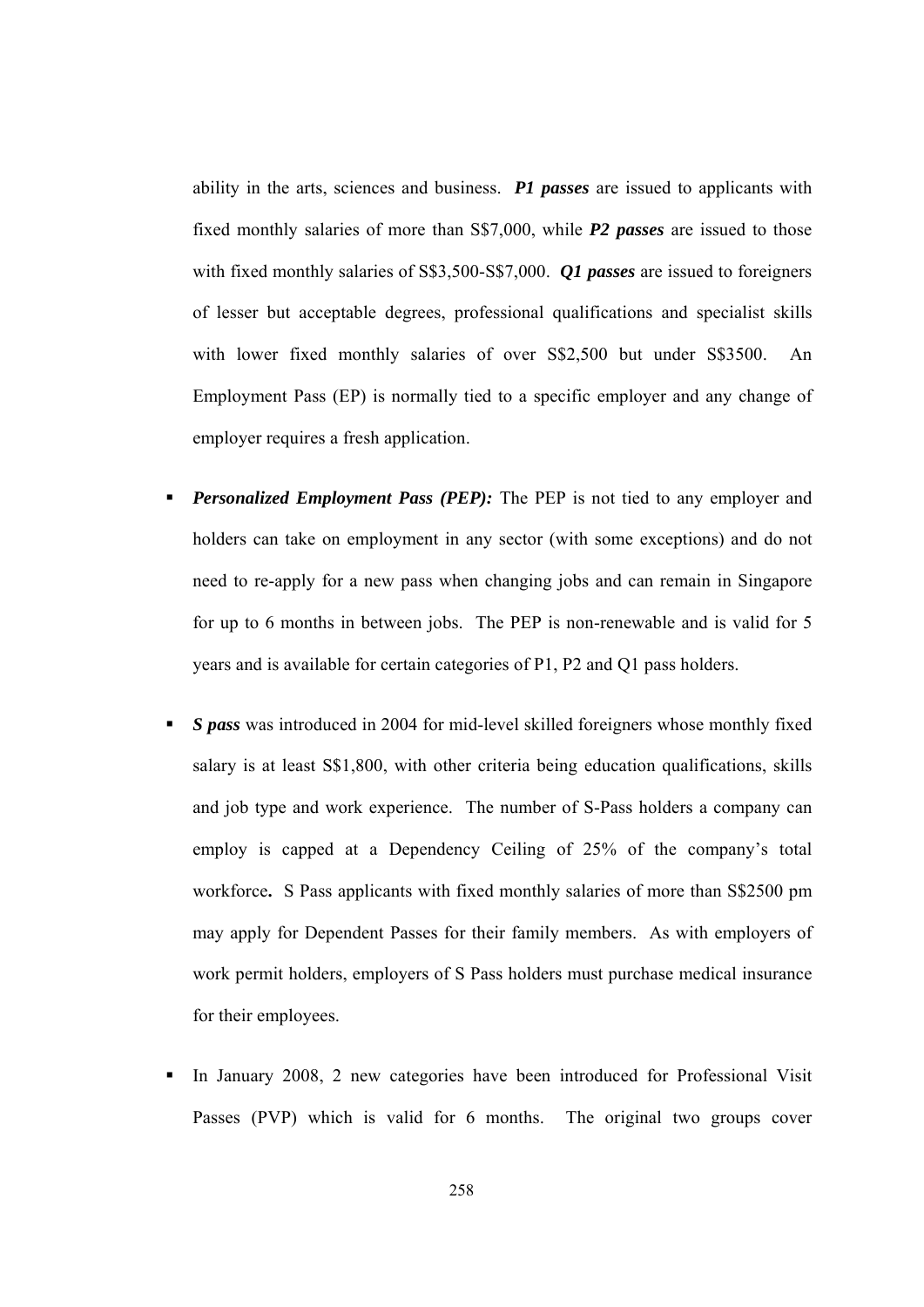professionals who possess specialised skills such as commissioning new equipments or are involved in business arbitration or mediation services. The new categories are Work Permit (Performance Artiste) which applies to foreign performers wanting to work at nightspots; and Miscellaneous Work Permit (MWP) that applies to key organisers of religious, ethnic and community gatherings and foreign journalists covering events.

*Thailand:* The Investment Promotion Law allows aliens to enter Thailand to investigate investment opportunities or for other matters which might benefit investment. BOI will grant permission to stay in Thailand for not more than 6 months at a time. The Alien Occupation Law requires all aliens working in Thailand to obtain a Work Permit. The Work Permit is subject to renewal or extended visa. A Work Permit is valid for 1 year but extendable.

The number of foreign workers allowed in a company is determined by its registered capital –2 million baht per 1 foreign worker with a max of 10 workers is 3% of the firm's fulltime workforce.

 If the company is registered with BOI, can obtain multiple work permits without needing to increase registered capital, depending on the agreement reached with BOI. However, BOI companies need to be set up with minimum of 1 million baht of registered capital.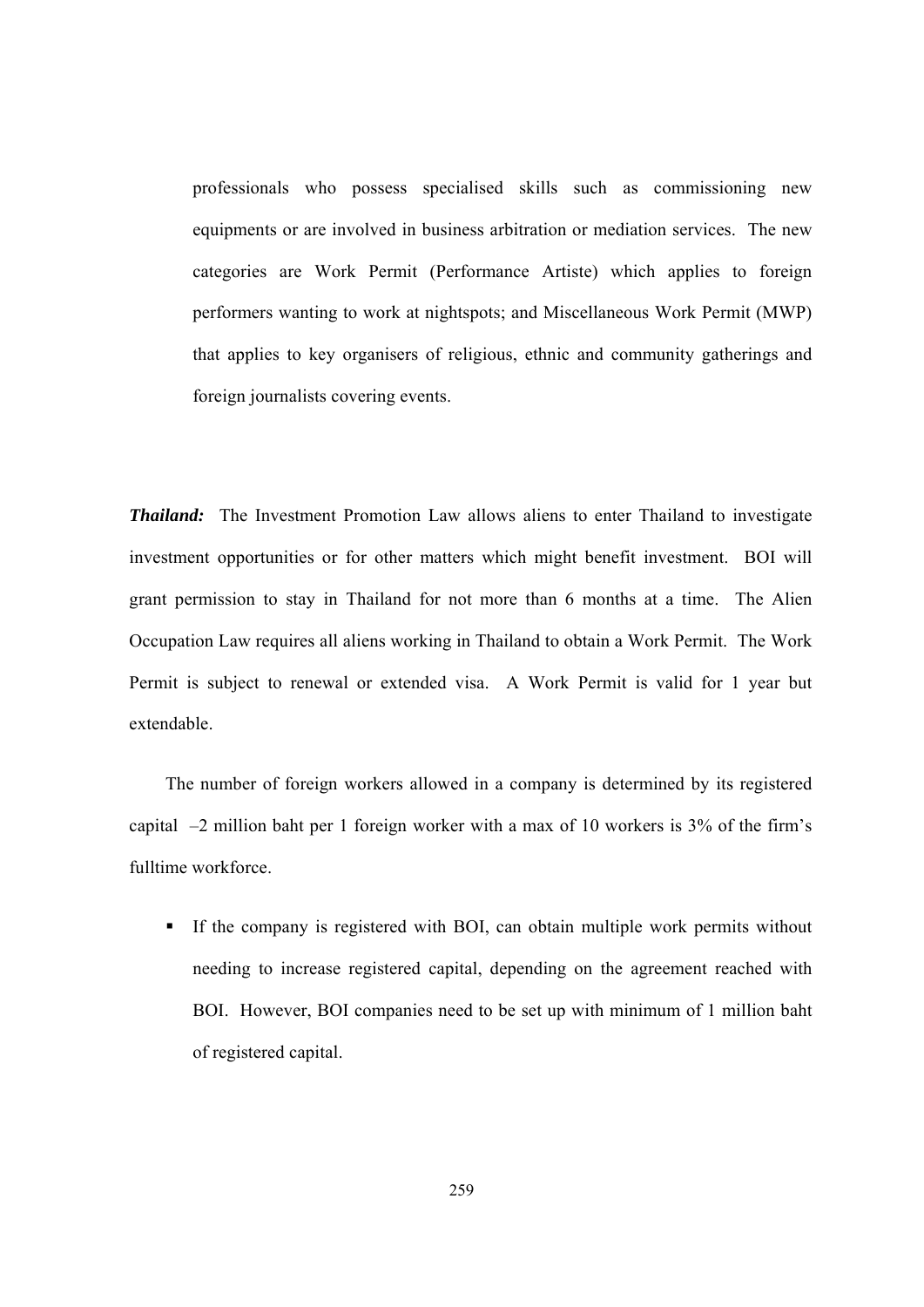If the company does not have BOI approval and the foreign employee is not married to a Thai national, then 2 million baht of registered capital per work permit holder will be required. If applicant is married to a Thai national, then the required amount of registered capital is 1 million baht.

*Vietnam:* Enterprises with foreign owned capital and parties to a business cooperation contract shall have the right to recruit and employ labor in accordance with business requirements and must give priority to Vietnamese citizens, shall only recruit and employ foreigners for jobs which require a level of technical and management expertise which a Vietnamese citizen cannot satisfy but must train Vietnamese citizens as replacements. Criteria used for issuing passes and permits are education, professional qualifications and relevant work experience.

# *Educational and Professional Qualifications, Regulations and Licensing Requirements, Quality Assurance and Language Requirements*

A major challenge is certification of professional qualifications skills across ASEAN countries with different educational systems and standards. MRAs are designed to facilitate mobility of professionals in the regulated or partially regulated occupations. Medical doctors and nurses clearly belong to the first category in all ASEAN countries. IT professionals belong to an unregulated category with no legal requirements for registration or licensing, or even a requirement to comply with professional standards set up by a corresponding professional body.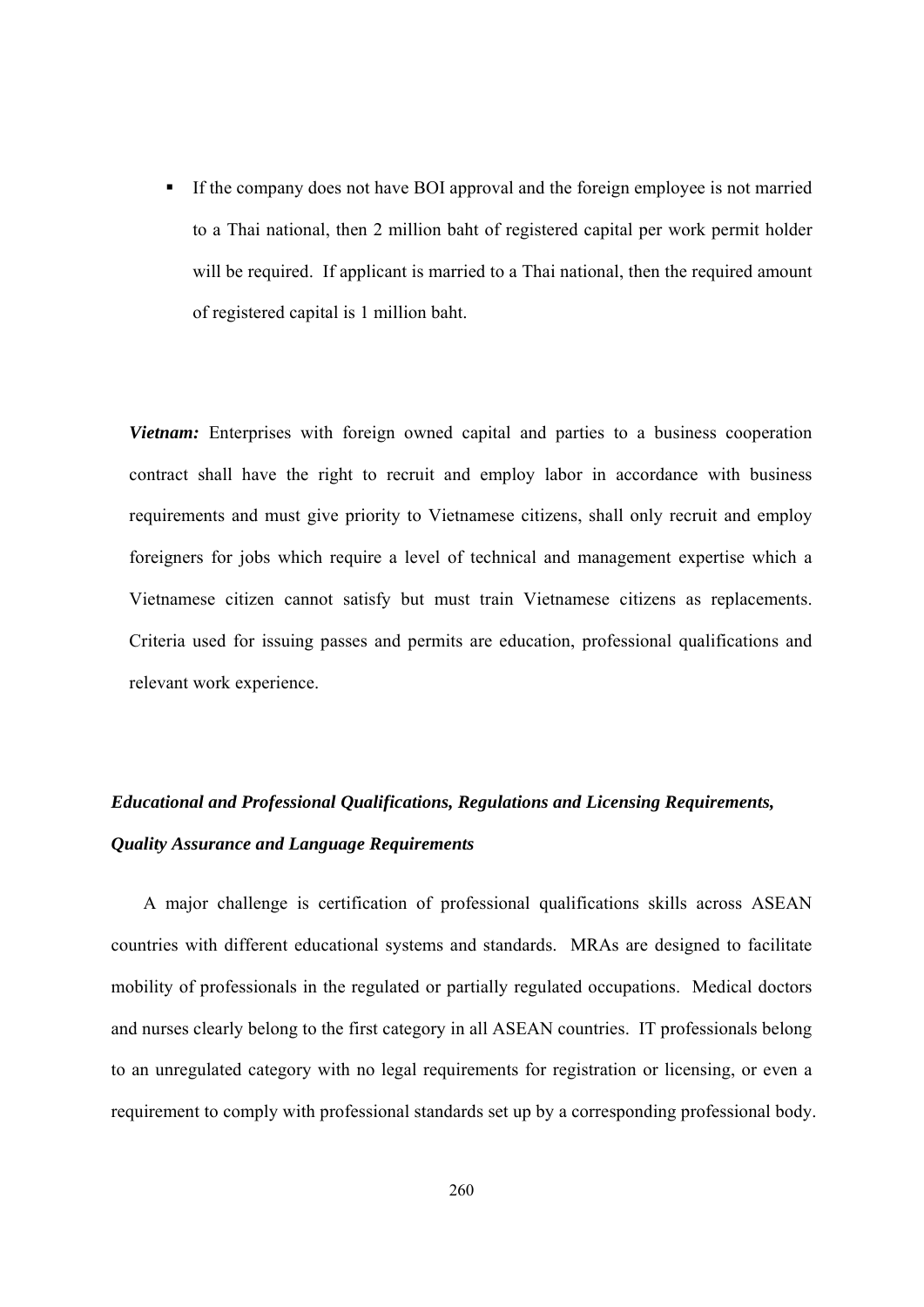At the 7<sup>th</sup> ASEAN Summit in November 2001, Leaders mandated the start of negotiations on mutual recognition arrangements (MRAs) to facilitate the flow of professional services under AFAS. An MRA enables professional service providers registered/certified in its signatory countries to be equally recognized in other signatory countries. ASEAN has concluded MRAs on:

- 1. Engineering services, signed in December 2005
- 2. Nursing services, signed in December 2006
- 3. Architectural services, signed in November 2007
- 4. Framework for surveying qualifications, signed in November 2007
- 5. Medical practitioners, signed in February 2009
- 6. Dental practitioners, signed in February 2009
- 7. Accountancy services, signed in February 2009
- 8. Common competency standard for tourism professionals is being developed.

Quality assurance refers to pre-employment requirements, health and security clearance, personal and professional references. These are normally required by receiving countries and prospective employers.

Language proficiency (in the national language of receiving country) is usually required in certain professions, such as medical, nursing, teaching and legal to ensure efficient delivery of service and protect consumers. It acts as a serious barrier to skilled labor mobility. In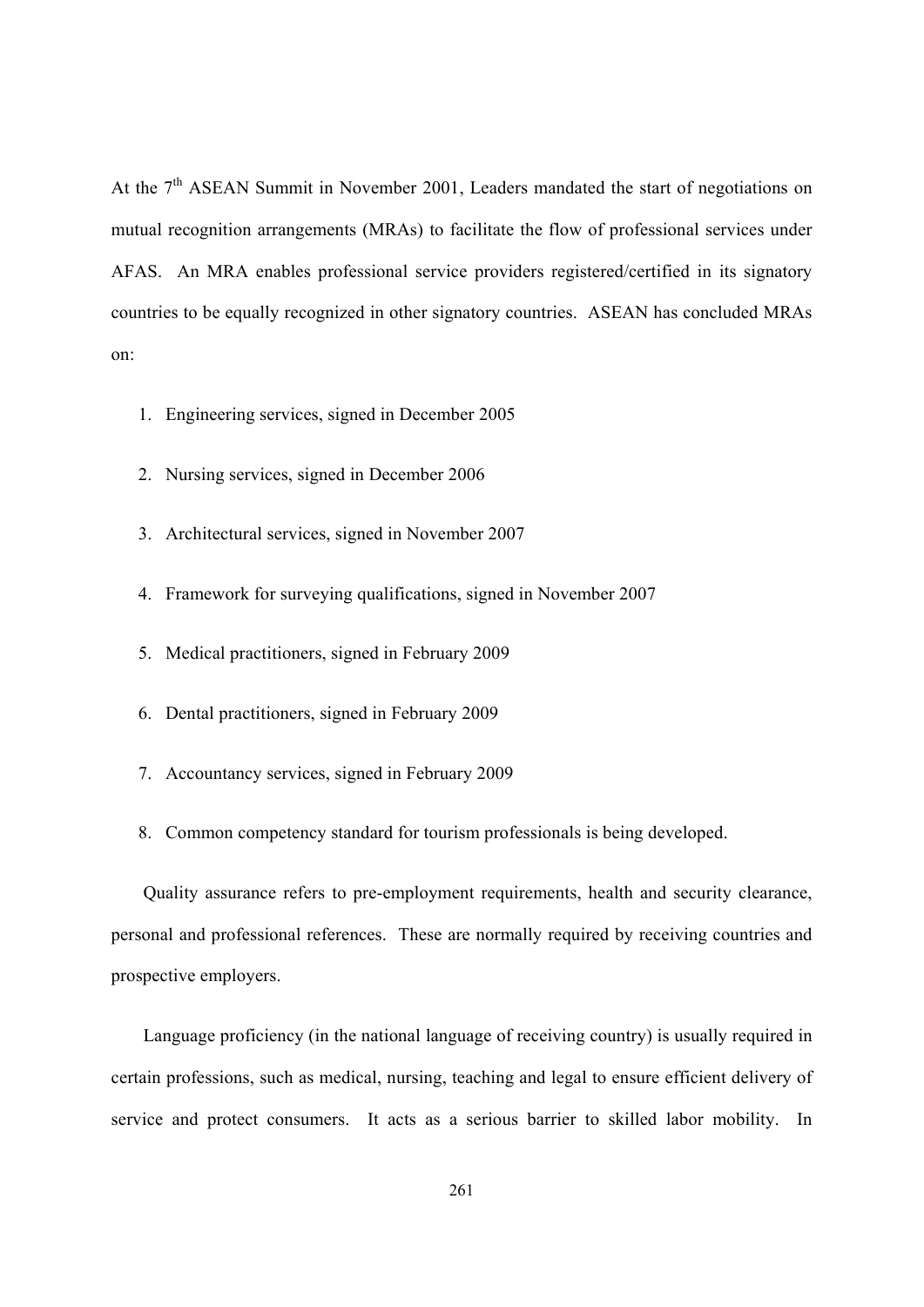countries where English is one of the state languages and a language of instruction in the tertiary system (Singapore and Philippines) the mobility of healthcare and teaching professionals is greatly facilitated. Likewise, prospects of working abroad for healthcare professionals from Myanmar are greatly facilitated by their English language skills. On the other hand, lack of English language skills is a major impediment to international mobility of Indonesian and Thai professionals. Entry into Japan of healthcare professionals under various bilateral EPAs with ASEAN countries requires that the foreign nurses undergo appropriate language training before they qualify for a Japanese license/registration.

## **5. CONCLUSION**

"Free flows of skilled labor" is a goal of the AEC to be realized by 2015. In allowing for movement of skilled labor, according to the prevailing regulations of the receiving country, ASEAN is working to:

- Facilitate the issuance of visas and employment passes for ASEAN professionals and skilled labor who are engaged in cross-border trade and investment related activities.
- Facilitate the free flow of services, particularly, develop core competencies and qualifications for job/occupational skills required in the priority service sectors by 2009 and in other services sectors by 2015. This entails completing MRAs for major professional services, including Priority Integration Services (PIS) sectors of e-commerce, healthcare, air travel, tourism and logistics by 2008; developing core competencies (concordance of skills and qualifications) for job/occupational skills required in PIS by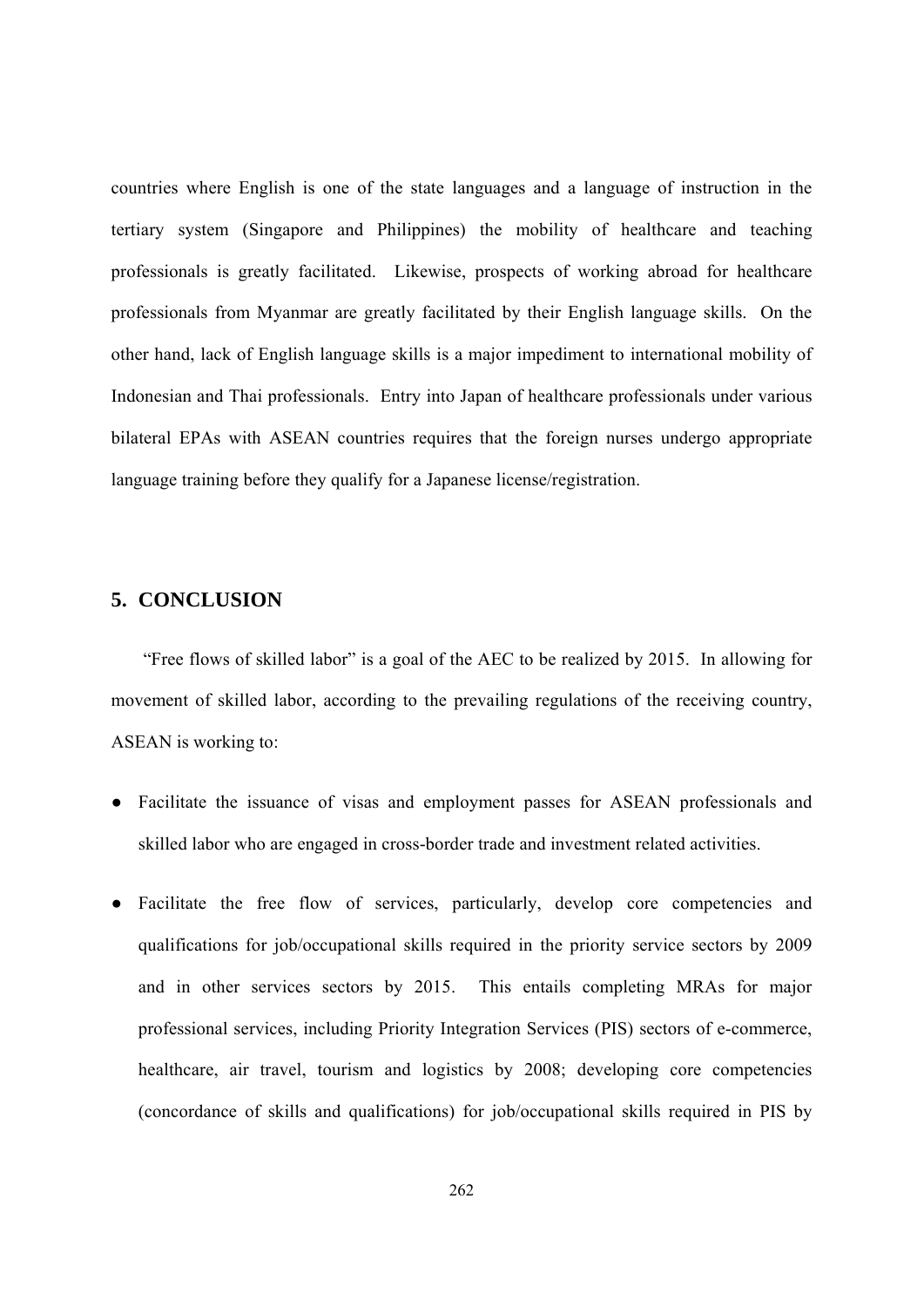2009; developing core competencies (concordance of skills and qualifications) for job/occupational skills in all service sectors by 2015.

- Enhance cooperation among ASEAN University Network (AUN) members to increase mobility for both students and staff within the region.
- Strengthen the research capabilities of each ASEAN Member Country in terms of promoting skills, job placements and developing labor market information networks among ASEAN Member Countries

Skilled labor mobility is essential for effective implementation of services liberalization and FDI liberalization as well as a goal in itself for deeper ASEAN economic integration. Further, as more ASEAN countries strive to move up the technological ladder, liberalizing trade in goods and services and in FDI is not enough, and a larger pool of professional and skilled manpower becomes necessary. Until such time when domestic educational and training institutions are able to supply the necessary high level manpower, countries will have to depend on "foreign talents". Even with adequate domestic supply there is still a need for foreign talents, as they will provide the competition, stimulation and synergy to improve the quantity, quality and productivity of domestic talents. Some countries, particularly Singapore and to a lesser extent Malaysia, are regarding foreign talent as an upgrading and competitive tool and to enhance their roles as education and medical hubs, and have active policies to promote inflows of foreign professionals and skilled manpower. Most ASEAN countries,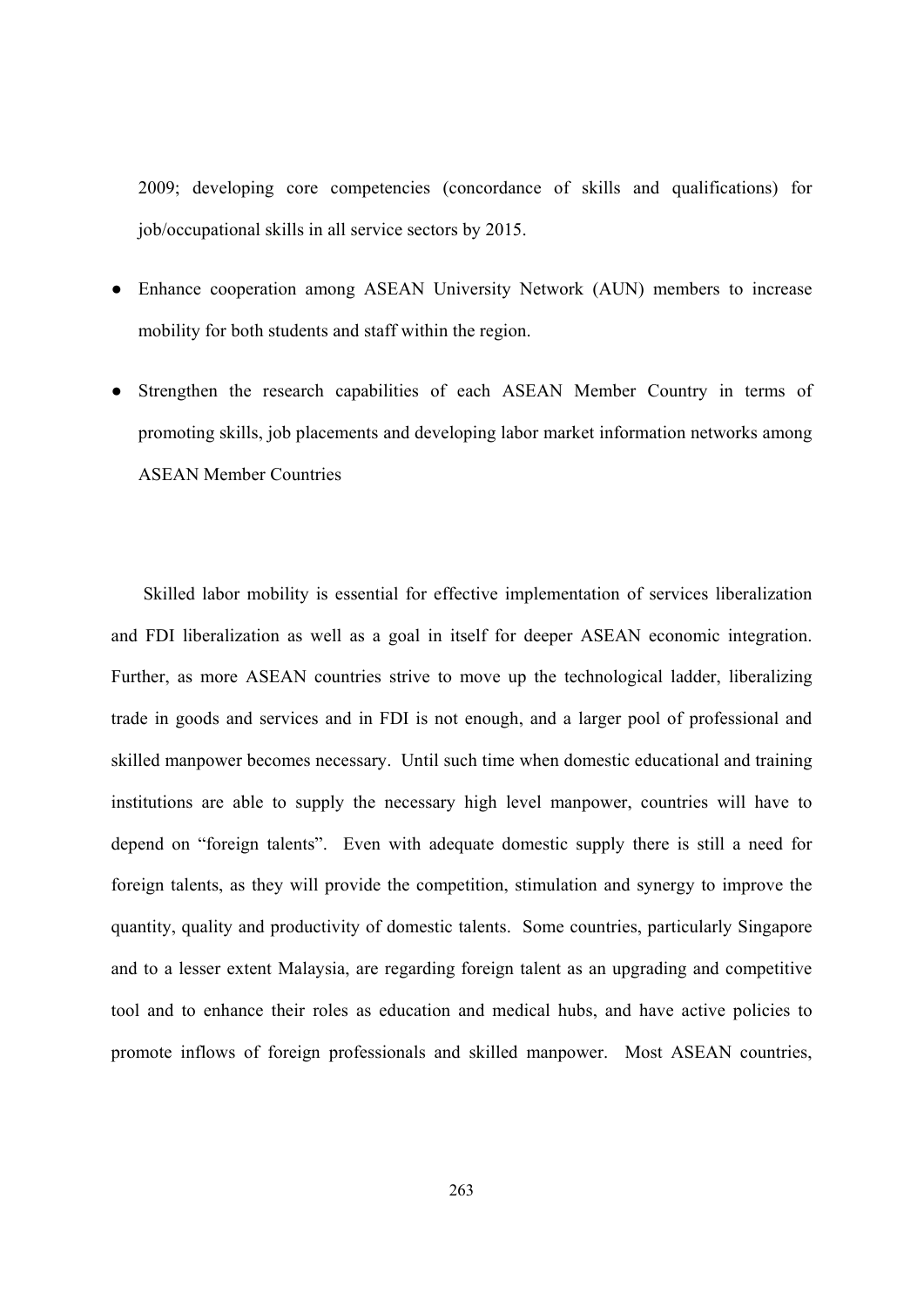however, have yet to move away from policies, regulations and practices that aimed at protecting domestic professionals and skilled workers from foreign competition.

Effective cooperation among the ASEAN University Network in terms of mobility of students and staff remain limited, reflecting the sharp differences in curricula and standards among the institutions, lack of ASEAN "role models" and the limited financial resources for student and staff exchange. Cooperation and exchange tend to be with universities and institutions from the advanced countries of North America, Western Europe, Australia and Japan rather than intra-ASEAN. It does not help that the medium of instruction in the ASEAN countries is usually the national language. A greater use of the English language as a medium of instruction would facilitate student and staff exchanges among ASEAN countries, and in the process gain wider recognition of ASEAN academic and professional qualifications. Institutions should redouble their efforts to achieve cooperation and integration in education and adopt policies across countries that will facilitate the exchange of students and staff, and eventually the mobility of skilled workers. It would be useful if ASEAN adopted concerted approaches to improve the efficacy of their education and training institutions in providing the necessary skills for the labor market.

MRAs appear to be the main tool for skilled labor mobility in ASEAN. However, negotiating for recognition is a complex and time-consuming process given the wide differences in development levels among ASEAN countries. Effective implementation of these MRAs pose even further problems.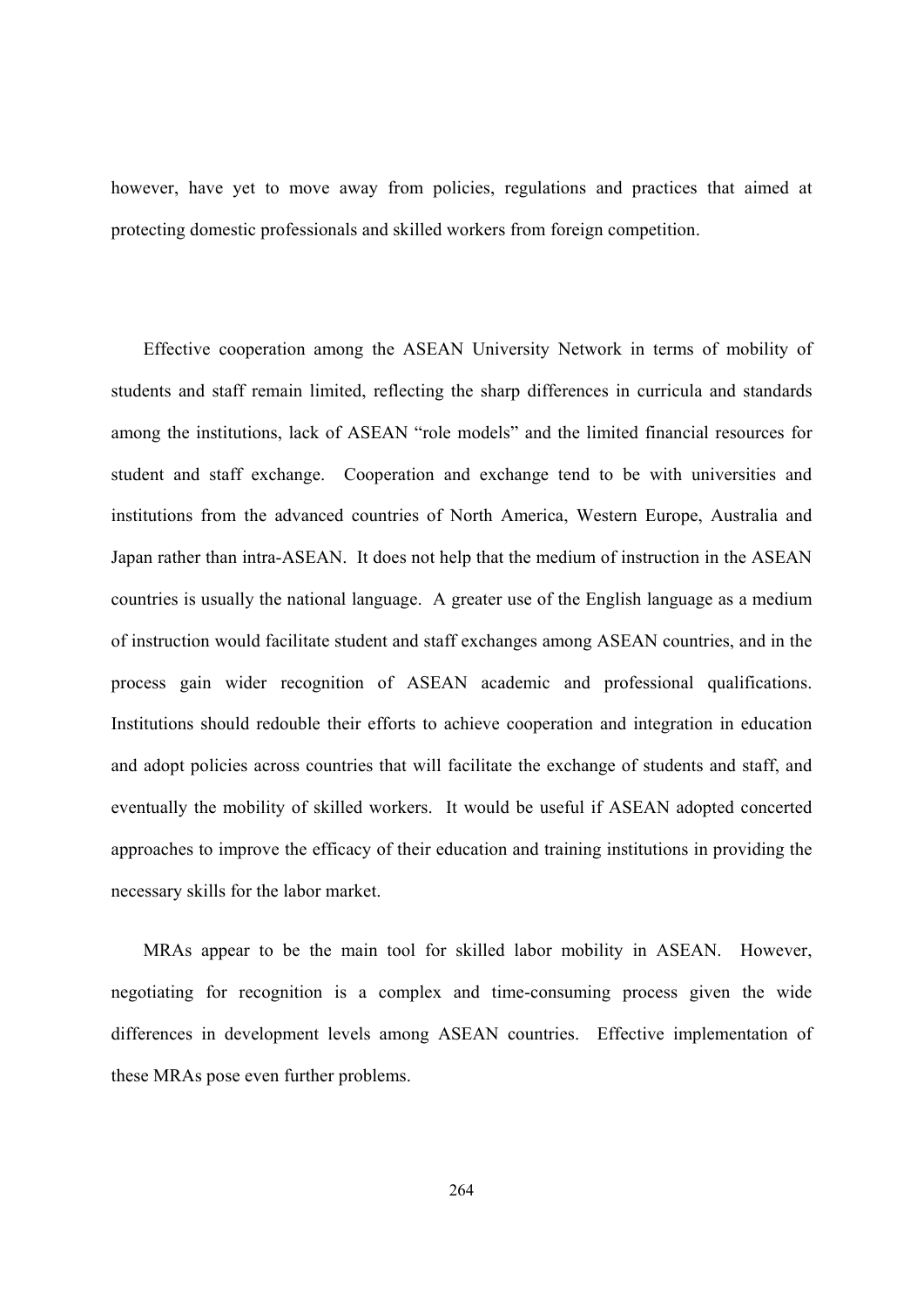Negotiating bilateral MRAs might be easier to achieve and implement.

Negotiations of MRAs cannot be equated with market access and effective intra-ASEAN skills mobility. There are many domestic regulations and practices that impede such mobility. These include constitutional provisions reserving such jobs for nationals; requirements and procedures for employment visas and employment passes and permits; sectors and occupations closed to or with numerical caps on foreign professionals and skilled manpower; economic and labor market tests to justify the need for employment of foreigners and requirement by employers to have them replaced by locals within a stipulated period; lack of recognition of foreign professional education, training and experience; licensing regulations of professional associations; and language proficiency requirements.

It would be hard to envision a single market and production base without the free flow of skilled labor to deliver on services and FDI liberalization. Countries should try to remove, as far as possible, impediments to free flow of skilled labor. More information exchange and transparency and simplifying visa and employment pass applications would help.

## **References**

ASEAN Secretariat (2009). *The ASEAN Economic Community Blueprint.* 

Chalamwong, Yongyuth (2008). *Demographic Change and International Labour Mobility in Thailand.* Paper presented at the PECC-ABAC Conference on Demographic Change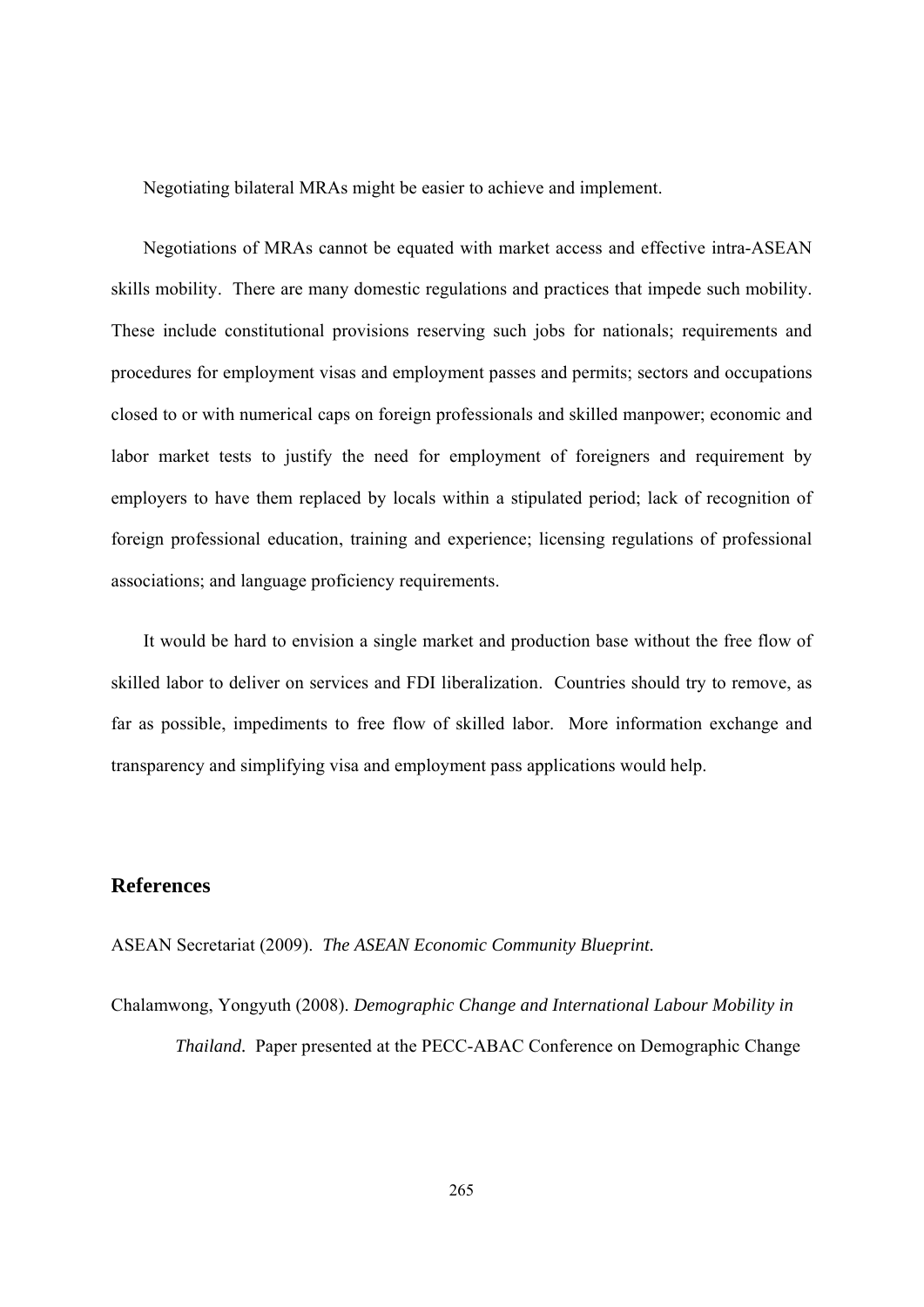and International Labor Mobility in the Asia Pacific Region: Implications for Business and Cooperation, Seoul, 25-28 March 2008.

- Chew Soon Beng and Rosalind Chew (2008). *Coping with International Movement of Personnel: Its Impact on Low Wage Domestic Workers in Singapore.* Paper presented at the PECC-ABAC Conference on Demographic Change and International Labor Mobility in the Asia Pacific Region: Implications for Business and Cooperation, Seoul, 25-28 March 2008
- Chia Siow Yue (2008). Demographic Change and International Labour Mobility in Southeast Asia –Issues, Policies and Implications for Cooperation in Graeme Hugo and Soogil Young (eds) *Labour Mobility in the Asia-Pacific Region: Dynamics, Issues and a New APEC Agenda.* ISEAS: Singapore
- REPSF Project No. 04/007, Movement of Workers in ASEAN: Health Care and IT Sectors, Executive Summary
- Kanapathy, Vijayakumari (2008). *Managing Cross-border Mobility in Malaysia: Two Decades of Policy Experiments.* Paper presented at the PECC-ABAC Conference on Demographic Change and International Labor Mobility in the Asia Pacific Region: Implications for Business and Cooperation, Seoul, 25-28 March 2008.
- Lowell, B Lindsay (2001) *Policy Responses to the International Mobility of Skilled Labour*. International Migration Papers 45, International Migration Branch, International Labor Office, Geneva.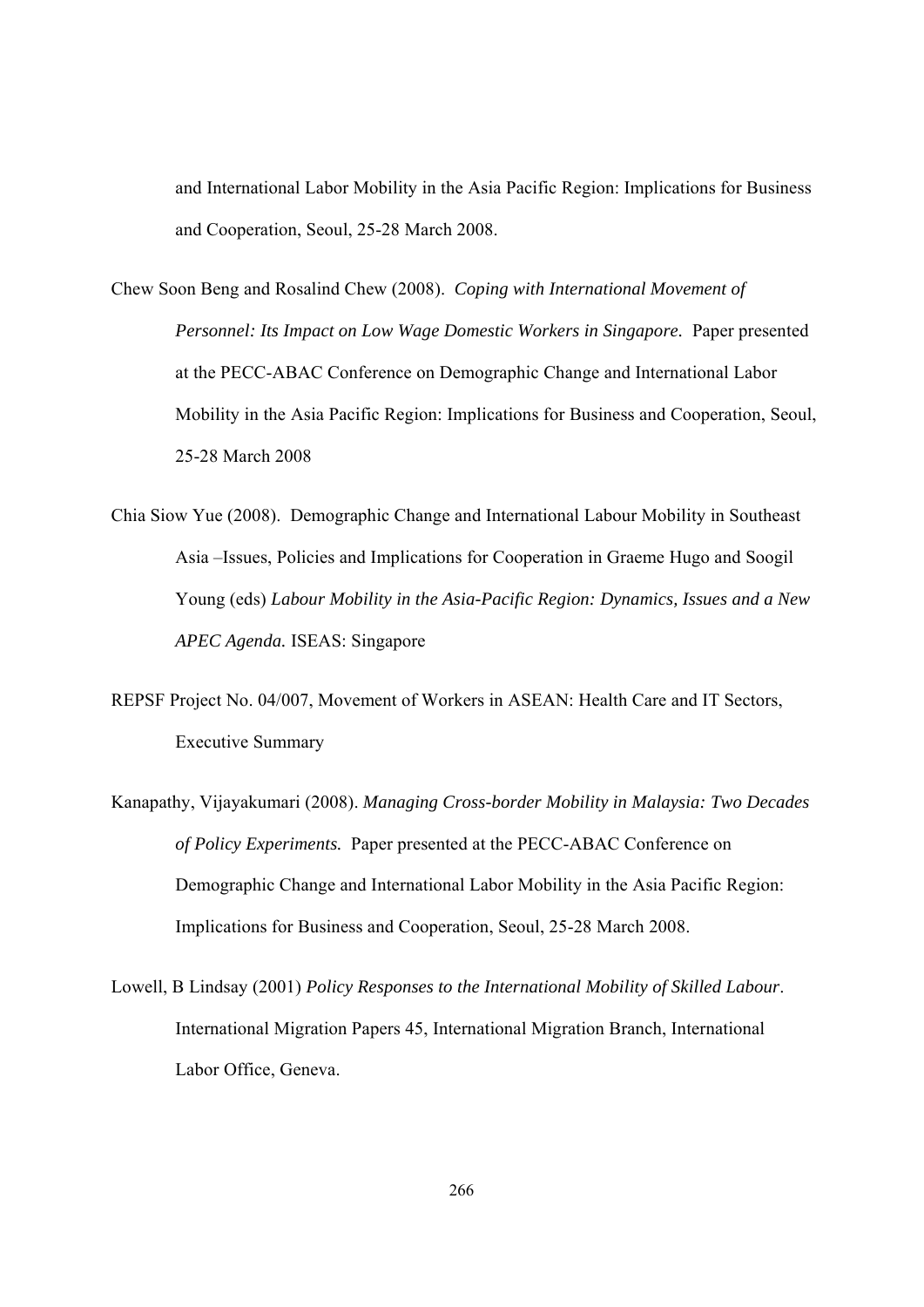- Manning, Chris and Pradip Bhainagar (2004). *The Movement of Natural Persons in Southeast Asia: How Natural.* Monograph.
- Nielson, Julia (2004). Trade Agreements and Recognition in OECD, *Quality and Recognition in Higher Education, The Cross-Border Challenge.* Paris: OECD Publishing.

Plummer, Michael G and Chia Siow Yue (eds, 2009). *Realizing the ASEAN Economic Community, A Comprehensive Assessment.* ISEAS: Singapore

Prachanee, Cha-aim and Suwit Wibulpolprasert (May 2008). *MRAs for health professionals in ASEAN- Initial movement for future freer flow of health professionals in ASEAN?.*  Developed for the International Council of Nurses

Tullao, Tereso S (2008). *Demographic Changes and International Labor Mobility in the Philippines: Implications for Business and Cooperation*. Paper presented at the PECC -ABAC Conference on Demographic Change and International Labor Mobility in the Asia Pacific Region: Implications for Business and Cooperation, Seoul, 25-28 March 2008.

ERIA Country Research Teams' inputs

Websites referred ---ASEAN Secretariat (http://www.aseansec.org/), Singapore Ministry of Manpower (http://www.mom.gov.sg/Pages/default.aspx).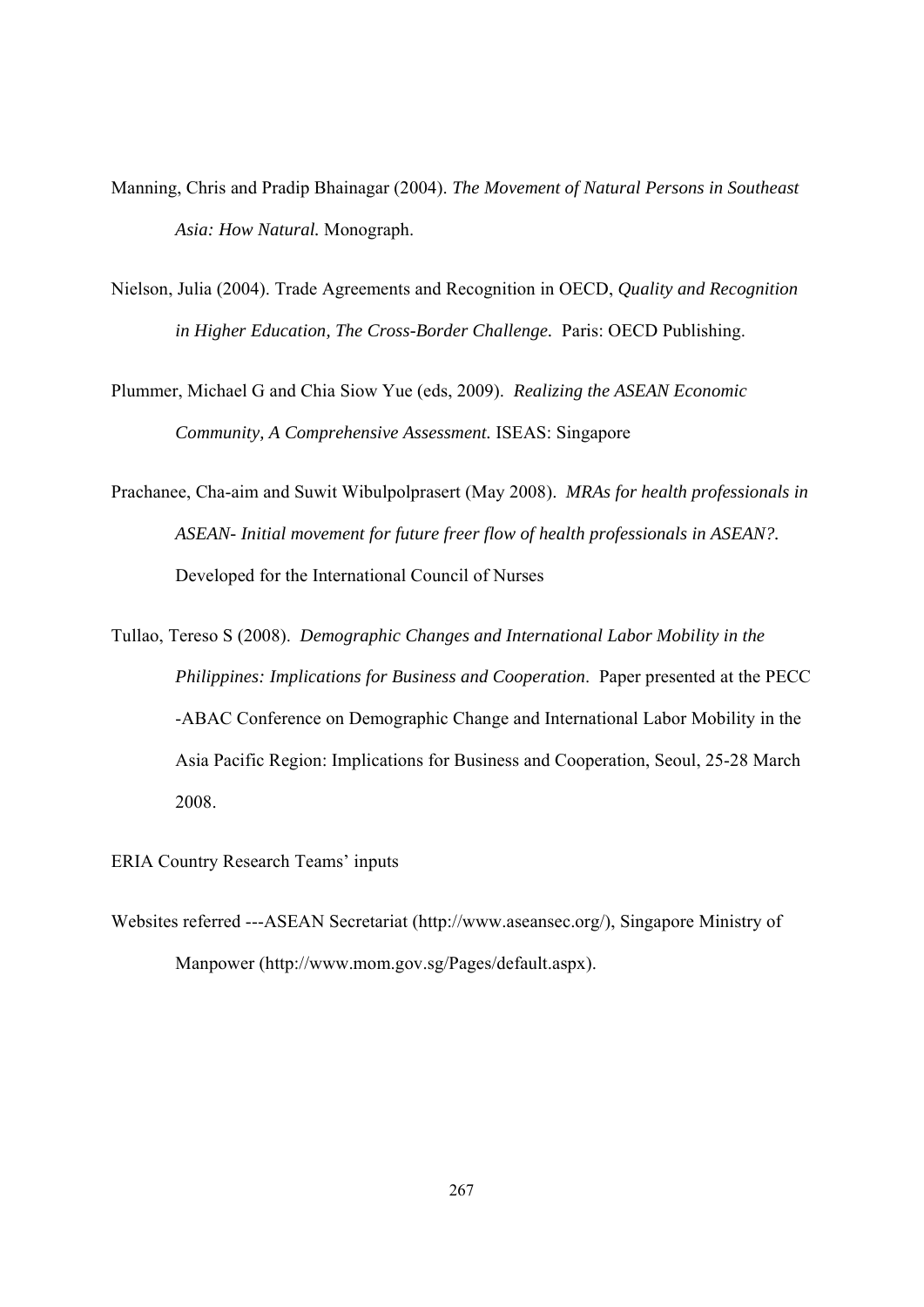# **Appendix;**

# Table 1: Conditions for approval of foreign employees

| <b>Brunei</b>      | Regulations and procedures on recruitment of foreign workers, ranging from laborers to executive managers, except for clerical and related                               |
|--------------------|--------------------------------------------------------------------------------------------------------------------------------------------------------------------------|
|                    | workers, drivers, securities and related workers where locals are available are based on the following conditions:<br>1st, employer must be legally registered in Brunei |
|                    | 2nd, before recruiting foreign employees, employers must have a labor licence issued by Commissioner of Labor                                                            |
|                    | 3rd, approval of Employment Visa and Employment Pass must first be obtained from Director of Immigration by the employer for every foreign                               |
|                    | employee to be employed                                                                                                                                                  |
| Indonesia          | Foreign managerial and expert personnel in positions cannot yet be filled by Indonesian nationals are allowed.                                                           |
|                    | There are incentives regarding employment and stay of foreign workers for companies with export ratio of at least 85%                                                    |
| Laos               | Foreign investors shall give priority to Lao citizens in recruiting and hiring. They have the right to employ skilled and expert foreign personnal                       |
|                    | when necessary.                                                                                                                                                          |
|                    | Foreign investors have the obligation to upgrade the skills of their Lao employees.                                                                                      |
|                    | Under the Degree on Business Law Annex III, certain professions are closed to foreign workers.                                                                           |
| Malaysia           | A company with foreign paid-up capital of less than US\$2 million will be considered for expatriate posts on the basis of the following:                                 |
|                    | 1st, key posts can be considered where the foreign paid-up capital is at least RM500,000. This figure, however, is only a guideline and the                              |
|                    | number of key posts allowed depends on the merits of each case.                                                                                                          |
|                    | 2nd, for executive posts which require professional qualification and practical experience, expatriates may be employed up to max period of 10                           |
|                    | years, subject to condition that Malaysians are trained to eventually take over the posts.                                                                               |
|                    | 3rd, for non-executive posts which require technical skills and experience, expatriates may be employed up to max period of 5 years, subject to                          |
|                    | condition that Malaysians are trained to eventually take over the posts.                                                                                                 |
|                    | 4th, employment of other foreign workers is allowed in construction, plantation, service (domestic maids, restaurants, hotel industry, trainers and                      |
|                    | instructors) and manufacturing sectors.                                                                                                                                  |
|                    | 5th the Foreign Workers Division of Immigration Department is the approving authority for the employment of foreign workers belonging to the                             |
|                    | skilled, semi-skilled and unskilled categories (ie does not include expatriates under the management, professional and technical/supervisory                             |
|                    | categories).<br>6th, approval is based on the merits of each case and subject to conditions that will be determined from time to time. An employer's application         |
|                    | to employ foreign workers will only be considered after efforts to find qualified local citizens and permanent residents have failed.                                    |
|                    | 7th, to ensure that foreign labor is exployed only when necessary, an annual levy on foreign workers is imposed. The levy rate on foreign workers                        |
|                    | in the manufacturing, services and construction sectors are RM125 pm and workers in the agricultural sector are RM30 pm.                                                 |
|                    | 8th, however, foreign workers (expatriates) who pay income tax are exempt from paying levy.                                                                              |
| <b>Myanmar</b>     | In appointing personnel in an organisation formed under the Permit issued by MIC, preference shall be given to citizens, provided that the MIC                           |
|                    | may, if necessary, allow the appointment of experts/technicians from abroad.                                                                                             |
|                    | An economic organisation formed under a Permit shall make arrangements for local and foreign training so as to ensure its local and foreign                              |
|                    | training so as to ensure its local personnel proficiency in their work and promotion to higher ranks of services.                                                        |
| <b>Philippines</b> | Foreigners cannot be employed in areas where there is willing and able local personnel.                                                                                  |
|                    | No alien disqualified under the Anti-Dummy Law, can intervene in the management, operation, or control of the business reserved to Filipino                              |
|                    | except when said alien is a technical personnel whose employment is specficially authorized by the Philippines President upon recommendation                             |
|                    | of the department head concerned.                                                                                                                                        |
|                    | Regarding the practice of licensed profession, foreigners may be allowed to practice in the Philippines provided the same treatment is accorded                          |
|                    | to Filipino professionals in the alien's home country under the principle of reciprocity.                                                                                |
|                    | BOI-registered companies may employ foreign nationals for supervisory, technical or advisory positions for a period not exceeding 5 years from                           |
|                    | its registration, extendible for limited periods at the discretion of the BOI.                                                                                           |
|                    | Majority foreign-owned BOI-registered companies may employ foreign nationals for President, treasurer, and general manager positions beyond<br>the period of 5 years.    |
|                    | Subic Bay Freeport enterprises may employ foreign nationals (any positions) upon prior approval of the Subic Bay Metropolitan Authorty for a                             |
|                    | period of 5 years extendible from year to year.                                                                                                                          |
|                    | Foreign nationals entering into coal operating contracts and service with the government for exploration and development of oil and geothermal                           |
|                    | resources are likewise allowed to employ foreign nationals (any positions)                                                                                               |
|                    | Foreign nationals under the Corporation Code may be employed as member of the Board of Directors by election to the Board                                                |
| <b>Thailand</b>    | Under the Investment Promotion Law, aliens are allowed to enter Thailand to investigate investment opportunities, or for other matters whcih                             |
|                    | might benefit investment. BOI will grant permission to stay in Thailand for not more than 6 months at a time.                                                            |
|                    | A promoted company will be allowed by BOI to bring in foreign personnel as skilled technicians/experts together with their families. Duration of 1                       |
|                    | year at a time for the work permit will be allowed except for positions which have been approved to work in the promoted company for more than                           |
|                    | 2 years. However, BOI encourage the employment of Thai nationals as managers/technicians.                                                                                |
|                    | BOI has set up a One-stop Centre to handle all aspects of visa extensions and issurance of work permits, including work permit extensions,                               |
|                    | issuance of re-entry permits and changes in type of visa to non-immigrant. The office expected to be able to process extensions of visas and                             |
|                    | work permits within 3 hours, assuming all necessary supporting documents are provided.                                                                                   |
| Vietnam            | Enterprises with foreign owned capital and parties to a business cooperation contract shall have the right to recruit and employ labor in                                |
|                    | accordance with business requirements and must give priority to Vietnamese citizens, shall only recruit and employ foreigners for jobs which                             |
|                    | require a level of technical and management expertise which a Vietnamese citizen cannot satisfy but must train Vietnamese citizens as                                    |

Source: ASEAN Secretariat website - Employment of Foreign Workers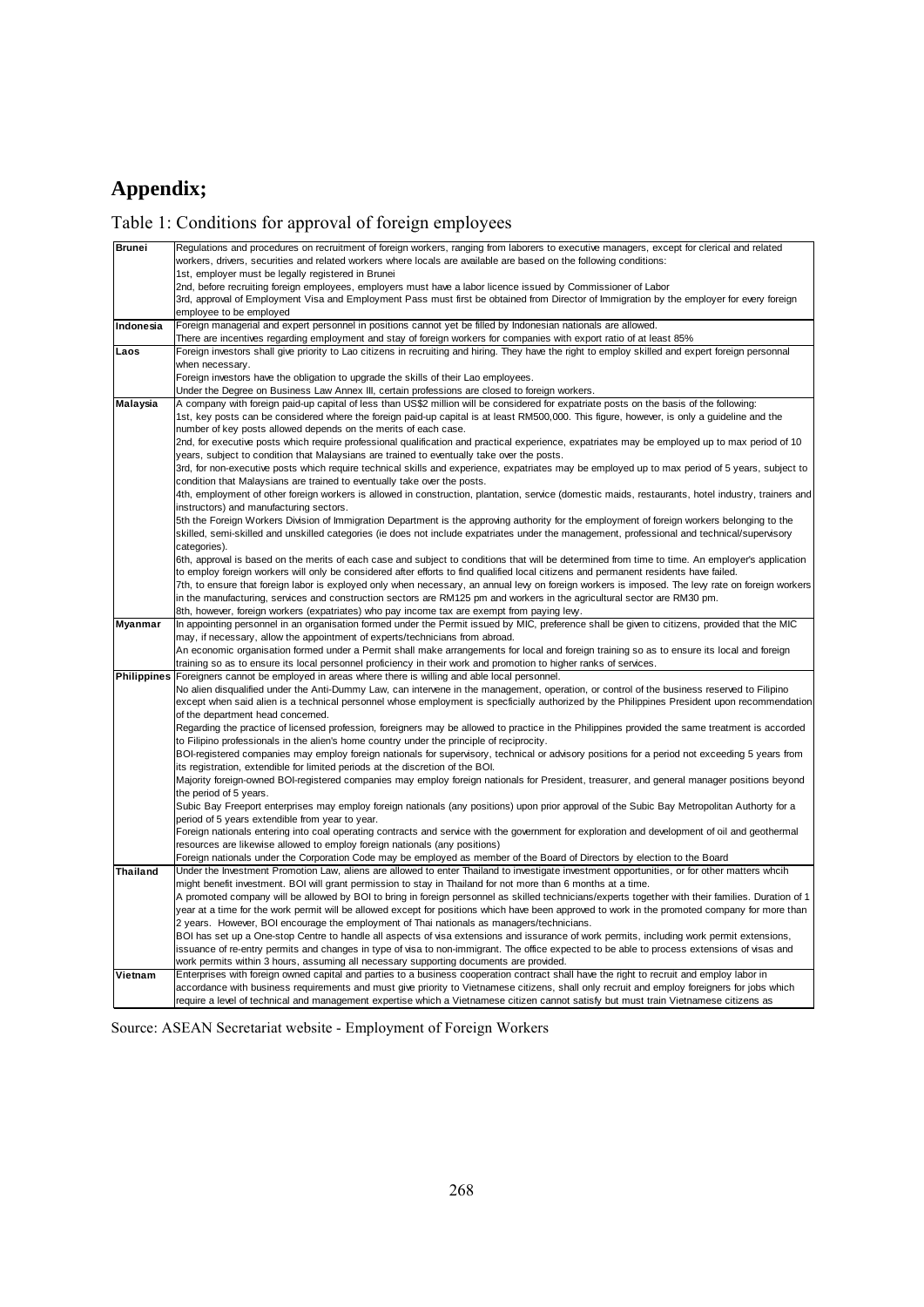Table 1 (Continued): Conditions for approval of foreign employees

|                 | 2. Work Permit                                                                                                                                    |
|-----------------|---------------------------------------------------------------------------------------------------------------------------------------------------|
| <b>Brunei</b>   | Foreigners entering Brunei to take up employment require Employment Pass, valid for up to 2 years.                                                |
|                 | Foreigners from countries without visa exemptions with Brunei must obtain Employment Visa before entry.                                           |
|                 | Foreign employees who are issued with Employment Pass with validity of over 3 months are required to register for Brunei Identity Card, whose     |
|                 | validity is based on the Employment Pass held and extendable on extension of Employment Pass.                                                     |
|                 | Foreign employees are required to return to their countries of origin upon completion of their 2 year employment contract                         |
| Indonesia       | Duration of the foreign expatriate's term to work in Indonesia is subject to government regulation, based on expertise and the availability of an |
|                 | Indonesian to replace the expatriate position. The visa extension for a foreign expatriate is based on extension of working permit issued by      |
|                 | Regional Investment Coordinating Board concerned. Extension of the visa will be issued by the immigration office.                                 |
|                 | The RPTKA or Manpower Plan should be submitted to BKPM to secure visas within 3 months starting from the date of approval.                        |
| Laos            | All foreign investors and foreign employees must obtain work visas and work permits                                                               |
| <b>Malaysia</b> | Employment Pass is issued to any foreigner who enters the country to take up a contract of employment with a minimum period of 2 years.           |
| <b>Myanmar</b>  | Allowed for foreign experts and technicians employed by the enterprises formed under the Permit issued by MIC.                                    |
| Philippines     | Working visas are required                                                                                                                        |
| Singapore       | Foreigners (excluding PRs) who intends to work in Singapore are required to obtain employment passes issued under Regulation 9 of the             |
|                 | Immigration Regulations. The minimum salary level for an Employment Pass is more than S\$2000. Foreigners whose monthly salary are below          |
|                 | that should apply for R passes or 2-year work permits. All applications must be sponsored by a Singapore-based company.                           |
|                 | P passes are for those who hold administrative, professional and managerial jobs, entrepreneurs and investors and specialist talent (world class  |
|                 | artistes and musicians)                                                                                                                           |
|                 | Q passes are for skilled workers and technicians                                                                                                  |
|                 | R passes are for semi-skilled and unskilled workers with 2-year work permits                                                                      |
|                 | Professional visit passes are for foreigners engaged in short-term professional assignments.                                                      |
|                 | Businesss or social visit passes for foreigners entering Singapore to attend business negotiations/discussions and required to apply for          |
|                 | <b>Business Visit Paases.</b>                                                                                                                     |
| <b>Thailand</b> | The Alien Occupation Law required all aliens working in Thailand to obtain a Work Permit prior to starting work. The Work Permit is subject to    |
|                 | renewal or extended visa. A Work Permit is valid for 1 year but extendable.                                                                       |
| Vietnam         | Work permit granted by Ministry of Labor, Invalid and Social Affairs, based on approval of the Investment Licensing body.                         |
|                 | Duration of Work Permit shall not exceed 3 years                                                                                                  |

Source: ASEAN Secretariat website - Employment of Foreign Workers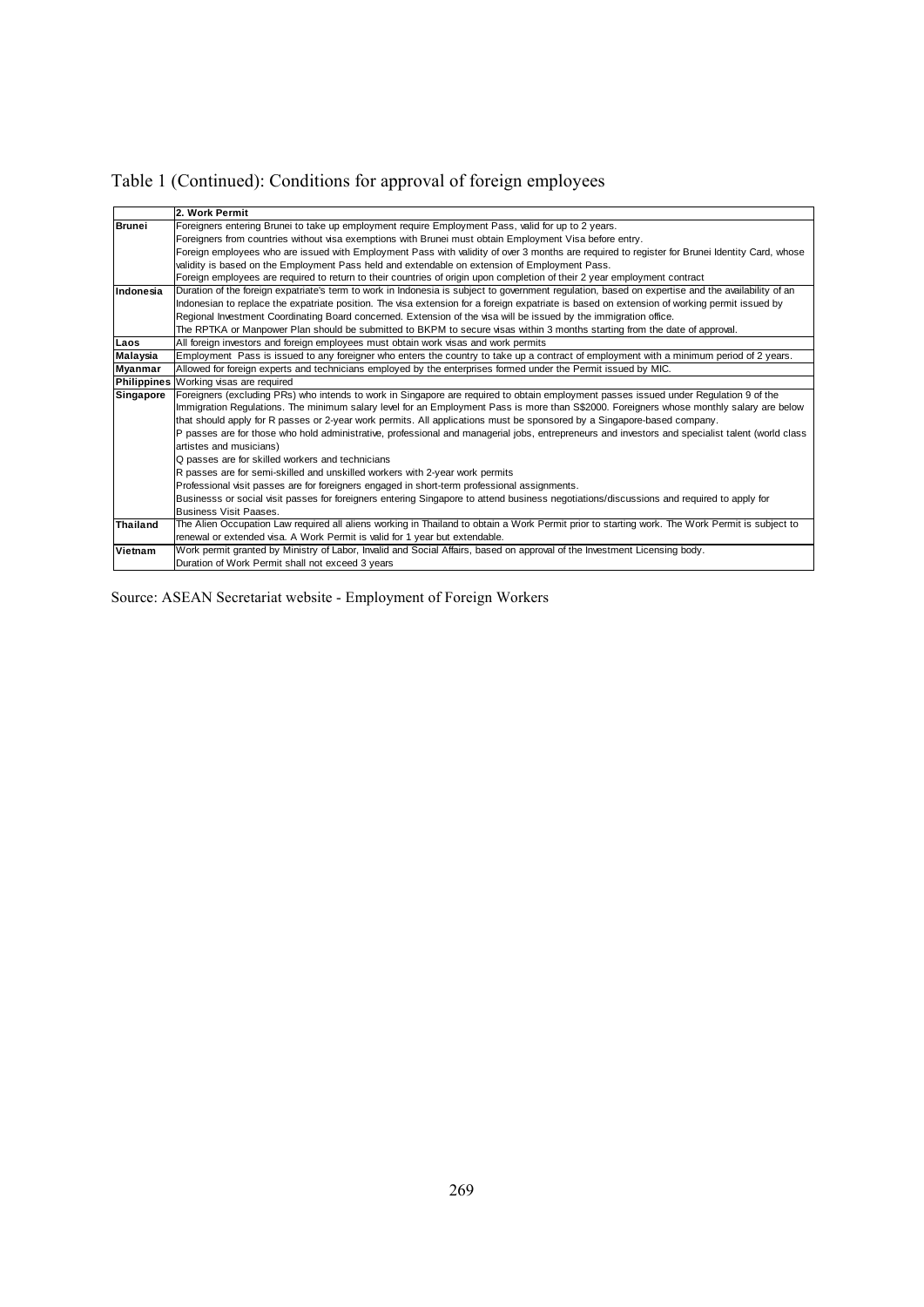Table 2: Employment passes and work permits

| <b>Brunei</b>      | Foreigners entering Brunei to take up employment require Employment Pass, valid for up to 2 years.                   |
|--------------------|----------------------------------------------------------------------------------------------------------------------|
|                    | Foreigners from countries without visa exemptions with Brunei must obtain Employment Visa before entry.              |
|                    | Foreign employees who are issued with Employment Pass with validity of over 3 months are required to register        |
|                    | for Brunei Identity Card, whose validity is based on the Employment Pass held and extendable on extension of         |
|                    | Employment Pass. Foreign employees are required to return to their countries upon completion of their 2-year         |
|                    | employment contract.                                                                                                 |
| Indonesia          | Duration of the foreign expatriate's term to work in Indonesia is subject to government regulation, based on         |
|                    | expertise and the availability of an Indonesian to replace the expatriate position. The visa extension for a foreign |
|                    | expatriate is based on extension of working permit issued by Regional Investment Coordinating Board concerned.       |
|                    | Extension of the visa will be issued by the immigration office. The RPTKA (Manpower Plan) should be submitted to     |
|                    | BKPM to secure visas within 3 months.                                                                                |
| Laos               | All foreign investors and foreign employees must obtain work visas and work permits                                  |
| <b>Malaysia</b>    | Employment Pass is issued to any foreigner who enters the country to take up a contract of employment with a         |
|                    | minimum period of 2 years.                                                                                           |
| <b>Myanmar</b>     | Allowed for foreign experts and technicians employed by the enterprises formed under the Permit issued by MIC.       |
| <b>Philippines</b> | Working visas are required                                                                                           |
| <b>Singapore</b>   | Foreigners (excluding PRs) who intends to work in Singapore are required to obtain employment passes issued          |
|                    | under Regulation 9 of the Immigration Regulations. The minimum salary level for an Employment Pass is more           |
|                    | than S\$2000. Foreigners with salaries below that should apply for R passes or 2-year work permits. All              |
|                    | applications must be sponsored by a Singapore-based company.                                                         |
|                    | P passes are for those who hold administrative, professional and managerial jobs, entrepreneurs and investors        |
|                    | and specialist talent (world class artistes and musicians)                                                           |
|                    | Q passes are for skilled workers and technicians                                                                     |
|                    | R passes are for semi-skilled and unskilled workers with 2-year work permits                                         |
|                    | Professional visit passes are for foreigners engaged in short-term professional assignments.                         |
|                    | Businesss or social visit passes for foreigners entering Singapore to attend business negotiations/discussions       |
|                    | and required to apply for Business Visit Paases.                                                                     |
| <b>Thailand</b>    | The Alien Occupation Law required all aliens working in Thailand to obtain a Work Permit prior to starting work.     |
|                    | The Work Permit is subject to renewal or extended visa. A Work Permit is valid for 1 year but extendable.            |
|                    | Work permit granted by Ministry of Labor, Invalid and Social Affairs, based on approval of the Investment Licensing  |
| Vietnam            | body. Duration of work permit shall not exceed 3 years                                                               |

Source: ASEAN Secretariat website - Employment of Foreign Workers; Singapore Ministry of Manpower

website on Singapore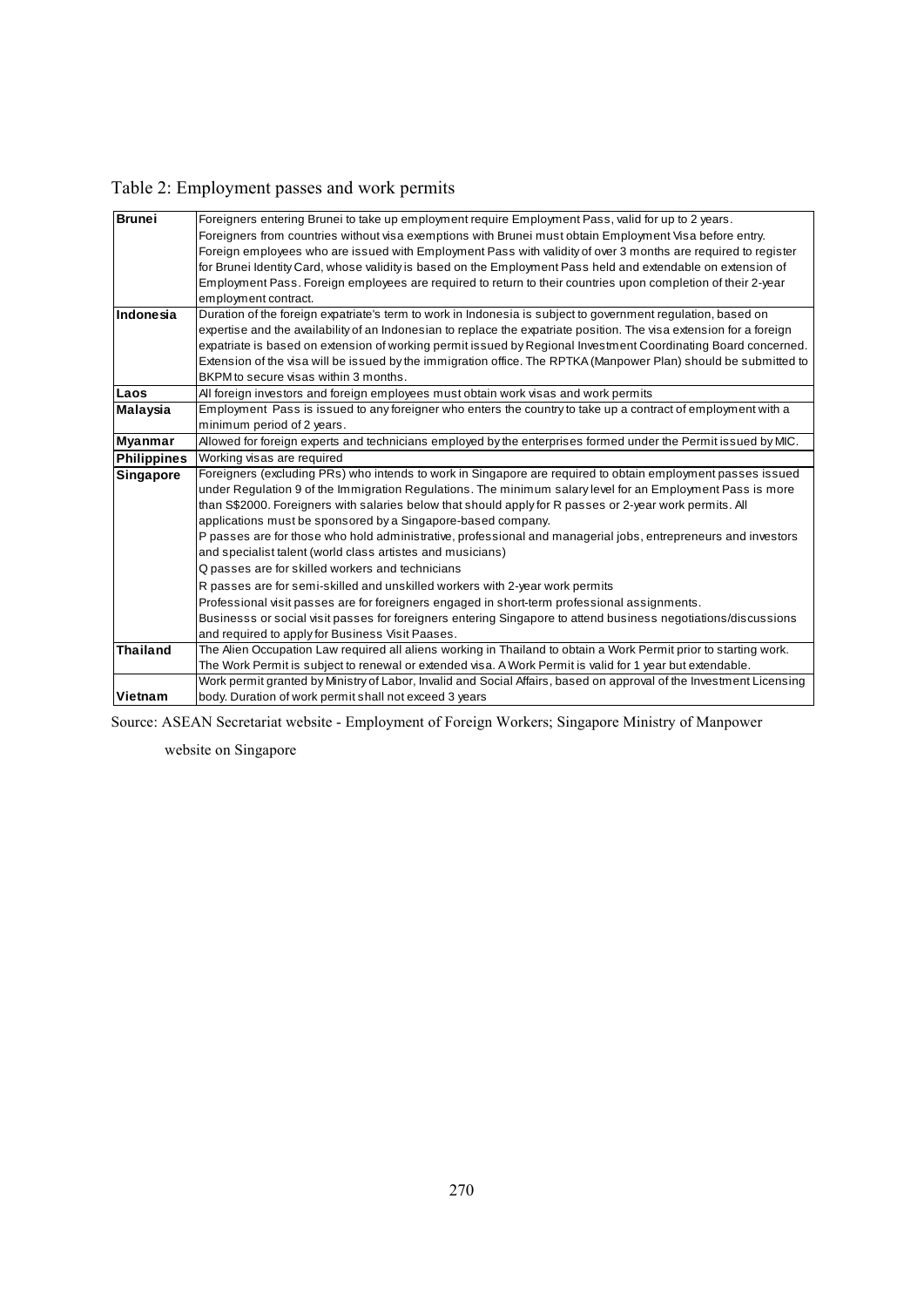| Questions:                                                      | Brune | Cambodia           | Indonesia | <b>Paos</b> | Malaysia | Wannar | <b>Philippines</b> | Singapore | Thailand | Vietnam      |
|-----------------------------------------------------------------|-------|--------------------|-----------|-------------|----------|--------|--------------------|-----------|----------|--------------|
| 1. General policy/regulatory framework                          |       |                    |           |             |          |        |                    |           |          |              |
| a. No policy                                                    |       |                    |           |             |          |        |                    |           |          |              |
| b. Some regulations and practices                               | x     |                    | x         | x           |          |        | x                  | х         | x        | x            |
| c. Very restrictive                                             |       |                    |           |             |          |        |                    |           |          |              |
| d. Fairly restrictive                                           |       |                    |           |             |          |        |                    |           |          |              |
| e. Fairly open                                                  |       | x                  |           |             | x        | х      |                    |           |          |              |
| f. Very open                                                    |       |                    |           |             |          |        |                    |           |          |              |
| 2. General policy/attitude on brain drain and reverse           |       |                    |           |             |          |        |                    |           |          |              |
| brain drain                                                     |       |                    |           |             |          |        |                    |           |          |              |
| a. Bonding of government scholarships                           |       | x                  | x         | x           | x        | x      |                    | x         |          | x            |
| b. Carrots to retain professionals                              |       |                    |           |             | x        |        |                    |           |          |              |
| c. Appeal to nationalism                                        |       |                    |           |             | x        |        |                    |           |          |              |
| d. Financial/job incentives for returnees                       |       |                    |           |             |          |        |                    |           |          |              |
| e. Others                                                       | x     |                    |           |             |          |        | x                  |           | x        |              |
| f. No policy                                                    |       |                    |           |             |          |        |                    |           |          |              |
| 4. Reasons for opening up to foreign professionals              |       |                    |           |             |          |        |                    |           |          |              |
| a. Short term measure to meet short term shortages              | X     | x                  |           | x           | x        |        |                    | x         |          | x            |
| b. Facilitate structural/industrial upgrading                   |       |                    |           |             |          | x      | x                  | x         |          |              |
| c. Effect liberalisation of services and FDI                    |       | х                  |           | x           |          | x      |                    |           |          |              |
| d. Commitments under GATS and FTAs                              |       |                    | x         | x           |          |        |                    |           |          |              |
| e. Others                                                       |       |                    |           |             |          |        |                    |           |          |              |
| 5. Perceived shortage of professional manpower                  |       |                    |           |             |          |        |                    |           |          |              |
| a. Medical                                                      |       |                    |           | x           |          |        |                    |           |          |              |
|                                                                 | x     |                    | x         |             | x        |        |                    | x         |          |              |
| b. Dental                                                       |       |                    | x         | x           | x        |        |                    |           |          |              |
| c. Nursing                                                      | х     |                    |           |             |          |        |                    | х         |          |              |
| d. Accountancy                                                  | X     |                    | x         |             |          |        |                    | x         |          |              |
| e. Legal                                                        |       |                    |           |             |          |        |                    | x         | x        |              |
| f. Financial                                                    |       |                    |           |             |          |        |                    |           |          |              |
| g. Engineering                                                  |       | x                  |           |             |          |        |                    |           |          |              |
| h.IT                                                            | X     | x                  | x         |             | x        |        |                    | x         |          |              |
| i. Surveying                                                    |       | х                  |           |             |          |        |                    |           |          |              |
| j. Others                                                       |       |                    |           |             |          |        | x                  | x         |          |              |
| 6. Measures to attract foreign professional manpower            |       |                    |           |             |          |        |                    |           |          |              |
| a. Better salaries and expatriate packages                      | x     | х                  |           | x           | x        |        |                    | х         |          |              |
| b. National treatment                                           |       |                    |           | x           |          |        |                    | x         |          |              |
| c. Better quality of life                                       | x     | x                  |           |             |          |        | х                  | x         |          |              |
| d. Offer of permanent residence and citizenship                 |       |                    |           |             |          |        |                    | x         |          |              |
| e. Others                                                       |       |                    |           |             |          |        | x                  |           | x        |              |
| 7. Policy and regulatory restrictions on employment of          |       |                    |           |             |          |        |                    |           |          |              |
| foreign professionals                                           |       |                    |           |             |          |        |                    |           |          |              |
| a. Constitutional provision reserving such jobs for             |       |                    |           |             |          |        |                    |           |          |              |
| nationals                                                       |       |                    |           |             | х        |        | x                  |           |          |              |
| b. Professions/sectors closed to foreign employment             |       |                    |           |             | x        |        | X                  |           |          |              |
| c. Professions/sectors with numerical caps on                   |       |                    |           |             |          |        |                    |           |          |              |
| foreigners                                                      |       | $\pmb{\mathsf{x}}$ |           |             | x        |        |                    |           |          |              |
| d. Difficulties of getting employment visa                      | х     |                    |           |             |          |        |                    |           |          |              |
| I. Visa fee                                                     |       |                    | х         |             |          |        | x                  |           |          |              |
| ii. Cumbersome and lengthy visa processing                      | x     |                    | x         |             |          |        | x                  |           |          |              |
| iii. Qualifications criteria and verification process           | x     |                    | х         |             | х        |        |                    | х         |          | х            |
| iv. Language requirement                                        | x     |                    | x         |             | x        |        |                    | х         |          | $\mathsf{x}$ |
| v. Ethical and character referees and checks                    |       |                    | x         |             |          |        |                    | х         |          |              |
| e. Restrictions on entry of spouse and dependent children       |       |                    | x         |             |          |        |                    |           |          |              |
| f. Restrictions on employment of foreigners from some countries |       |                    |           |             |          |        |                    |           |          |              |
| g. Acceptance of qualifications from certain countries          | x     | x                  |           |             | x        |        | x                  | x         |          |              |
| h. Others                                                       |       |                    |           |             |          |        |                    |           | х        |              |
| 8. Employment pass and work permit requirements                 | x     | x                  | x         | х           | х        |        | x                  | х         | х        | х            |

# Table 3: Survey on inward skilled labor mobility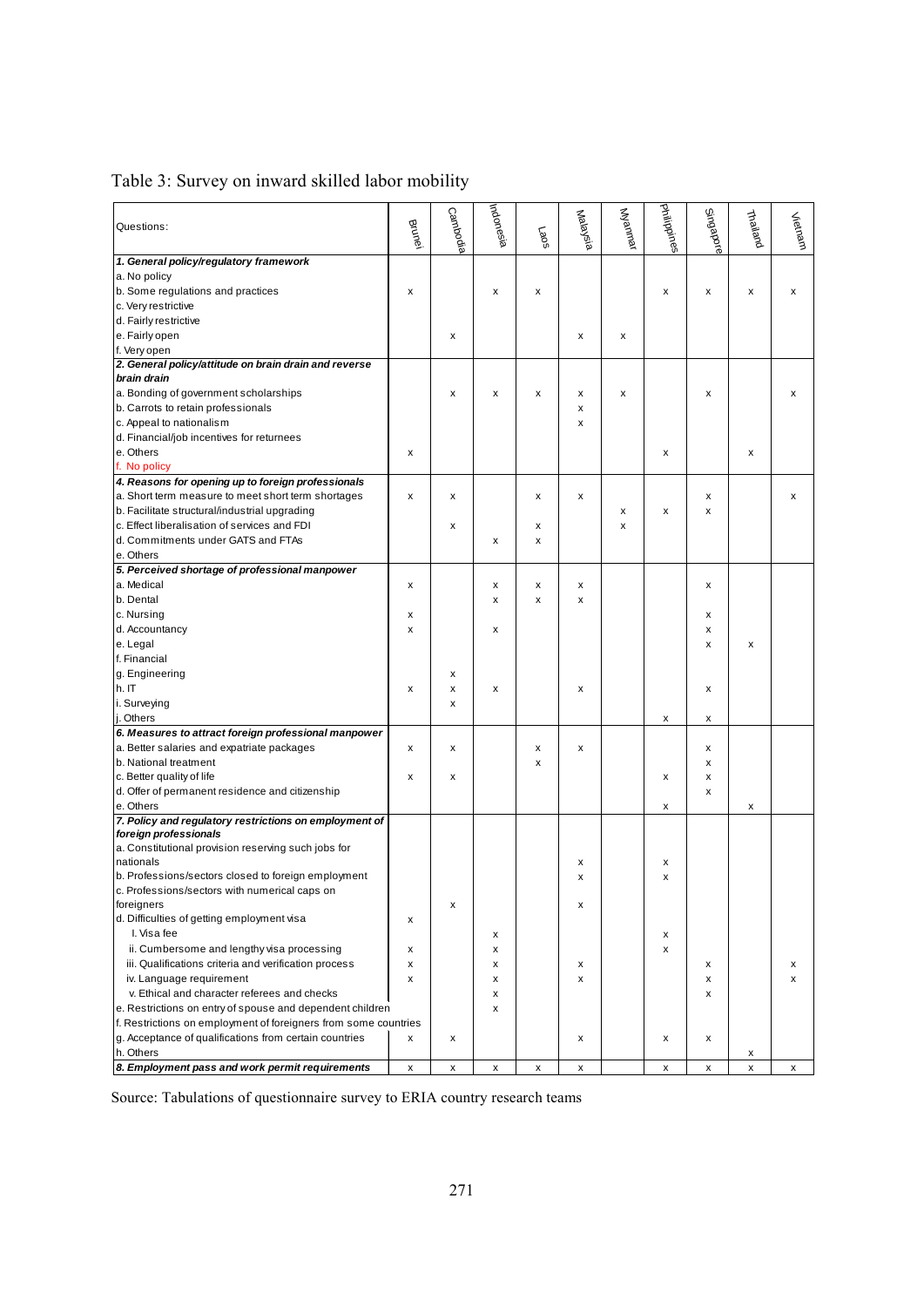|         | Policy    | Regulations                     | Employment visa Employment |                | Wage         | Geographic   | Qualifications               | Economic/labor | <b>Train local</b> |
|---------|-----------|---------------------------------|----------------------------|----------------|--------------|--------------|------------------------------|----------------|--------------------|
|         |           | and measures                    | requirements               | passes         | levies/taxes | preference   | criteria                     | market tests   | replacement        |
|         |           |                                 |                            |                |              |              |                              |                |                    |
| Inward: | Policy    | Regulations to                  | Yes for all                | Sector and     |              | ASEAN, in    | Qualifications have          |                |                    |
|         | depends   | ensure that the foreign workers |                            | occupation     |              | particular   | to be accredited by          |                |                    |
|         | on the    | qualifications                  |                            | caps very much |              | Malaysia,    | Ministry of Health           |                |                    |
|         | professio | are accredited                  |                            | determined by  |              | Indonesia,   | for doctors and              |                |                    |
|         |           | and from a                      |                            | market needs   |              | Philippines  | nurses and                   |                |                    |
|         |           | recognised                      |                            |                |              | and Thailand | approved by Brunei           |                |                    |
|         |           | professional                    |                            |                |              |              | Medical Board. For           |                |                    |
|         |           | body                            |                            |                |              |              | accountants,                 |                |                    |
|         |           |                                 |                            |                |              |              | qualifications must          |                |                    |
|         |           |                                 |                            |                |              |              | be accredited by             |                |                    |
|         |           |                                 |                            |                |              |              | <b>I</b> Brunei Institute of |                |                    |
|         |           |                                 |                            |                |              |              | <b>Public Accounts</b>       |                |                    |
|         |           |                                 |                            |                |              |              | and Ministry of              |                |                    |
|         |           |                                 |                            |                |              |              | Finance                      |                |                    |
|         |           |                                 |                            |                |              |              |                              |                |                    |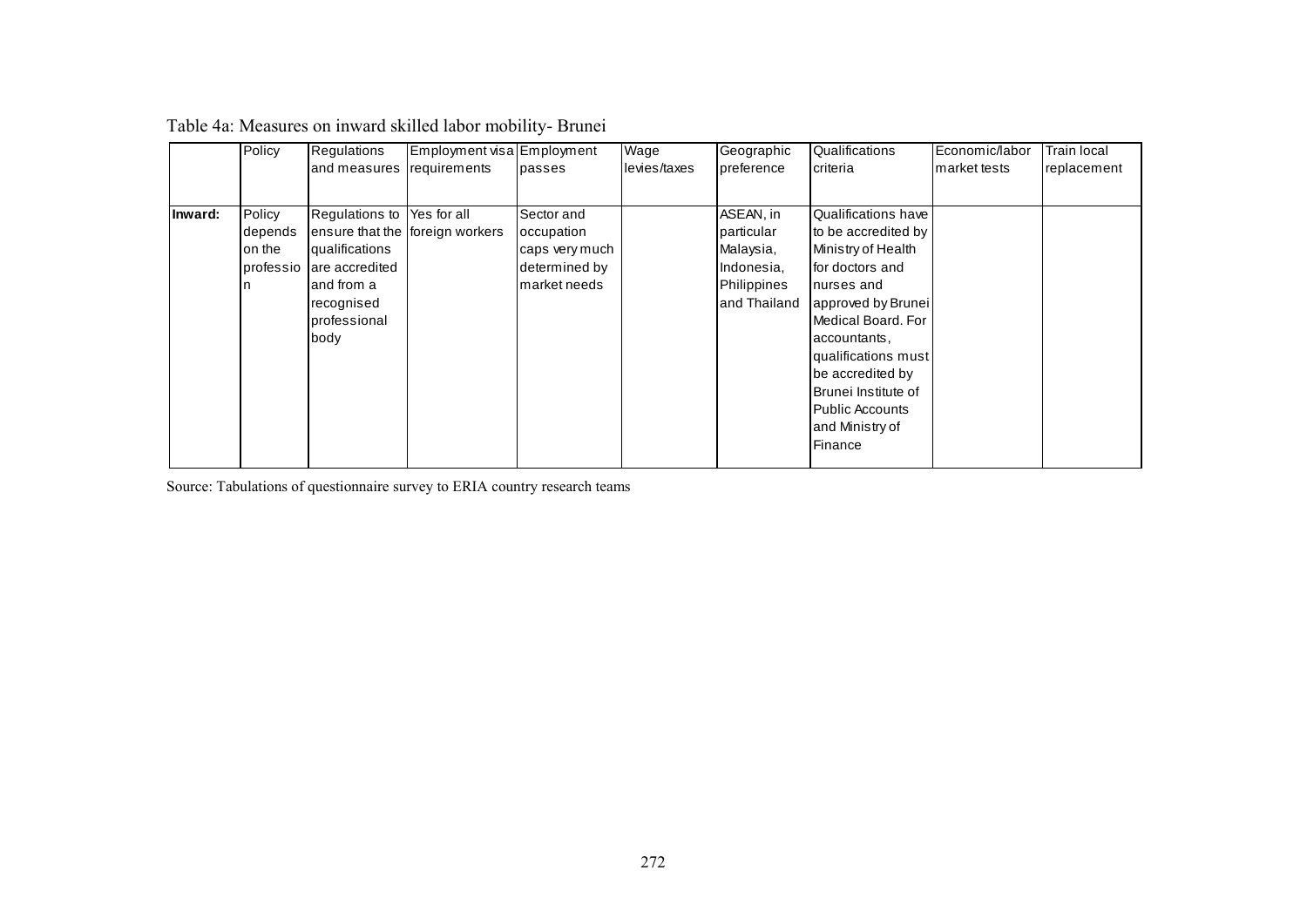|        | Policy | <b>Regulations</b> | Employment        | <b>Employment passes</b>                              | Wage levies/taxes     | Geographic | Qualifications | Economic/labor | Train local                 |
|--------|--------|--------------------|-------------------|-------------------------------------------------------|-----------------------|------------|----------------|----------------|-----------------------------|
|        |        | land               | visa              |                                                       |                       | preference | Icriteria      | market tests   | replacement                 |
|        |        | measures           | requirements      |                                                       |                       |            |                |                |                             |
| Inward |        | 1. Law on          |                   | Business visa, Must have work permit Allowed to remit |                       | None       | Doctors and    | none           | Article 18 of Law on        |
|        |        | Ilnvestment        | valid for 1-visit | to work (business visa abroad in foreign              |                       |            | nurses: from   |                | Investment -                |
|        |        |                    | and 1-month,      | not enough). 2 kinds                                  | currency after paying |            | <b>IWHO</b>    |                | obligation to               |
|        |        |                    | extendable        | of requirements: (1)                                  | appropriate tax. Less |            | Icountries     |                | provide adequate            |
|        |        |                    |                   | Stay permit and (2)                                   | than 182 days stay    |            |                |                | land consistent             |
|        |        | 2. Law on          |                   | Work permit with max                                  | (non-resident)        |            |                |                | training to local           |
|        |        | Taxation           |                   | 1-year and cost                                       | subject to 20% tax.   |            |                |                | employees;                  |
|        |        |                    |                   | USD100, No                                            | For more than 182     |            |                |                | Ipromotion of               |
|        |        | l3. Cambodia       |                   | employment passes                                     | days stay (resident)  |            |                |                | <b>I</b> Cambodian staff to |
|        |        | Employment         |                   | for border areas                                      | progressive tax       |            |                |                | senior positions            |
|        |        | and Labor          |                   |                                                       | payable up 20%        |            |                |                | made over time,             |
|        |        | Law                |                   |                                                       |                       |            |                |                | Ibut enforcement            |
|        |        |                    |                   |                                                       |                       |            |                |                | Inot strong                 |

## Table 4b: Measures on inward skilled labor mobility- Cambodia

Source: Tabulations of questionnaire survey to ERIA country research teams

## Table 4c: Measures on inward skilled labor mobility- Laos

|               | Policy | Regulations | Employment     | Employment passes Wage levies/taxes |             | Geographic     |            | Qualifications Economic/labor | Train local |
|---------------|--------|-------------|----------------|-------------------------------------|-------------|----------------|------------|-------------------------------|-------------|
|               |        | land        | visa           |                                     |             | preference     | criteria   | Imarket tests                 | replacement |
|               |        | Imeasures   | requirements   |                                     |             |                |            |                               |             |
|               |        |             |                |                                     |             |                |            |                               |             |
| <b>Inward</b> | Yes    | l Labor law | Certificate of | <b>IFDI</b>                         | <b>None</b> | In practice,   | <b>Yes</b> | <b>Yes</b>                    | <b>Yes</b>  |
|               |        |             | employment     |                                     |             | preference for |            |                               |             |
|               |        |             |                | lNo                                 |             |                |            |                               |             |
|               |        |             |                | sector/occupation                   |             |                |            |                               |             |
|               |        |             |                | caps                                |             |                |            |                               |             |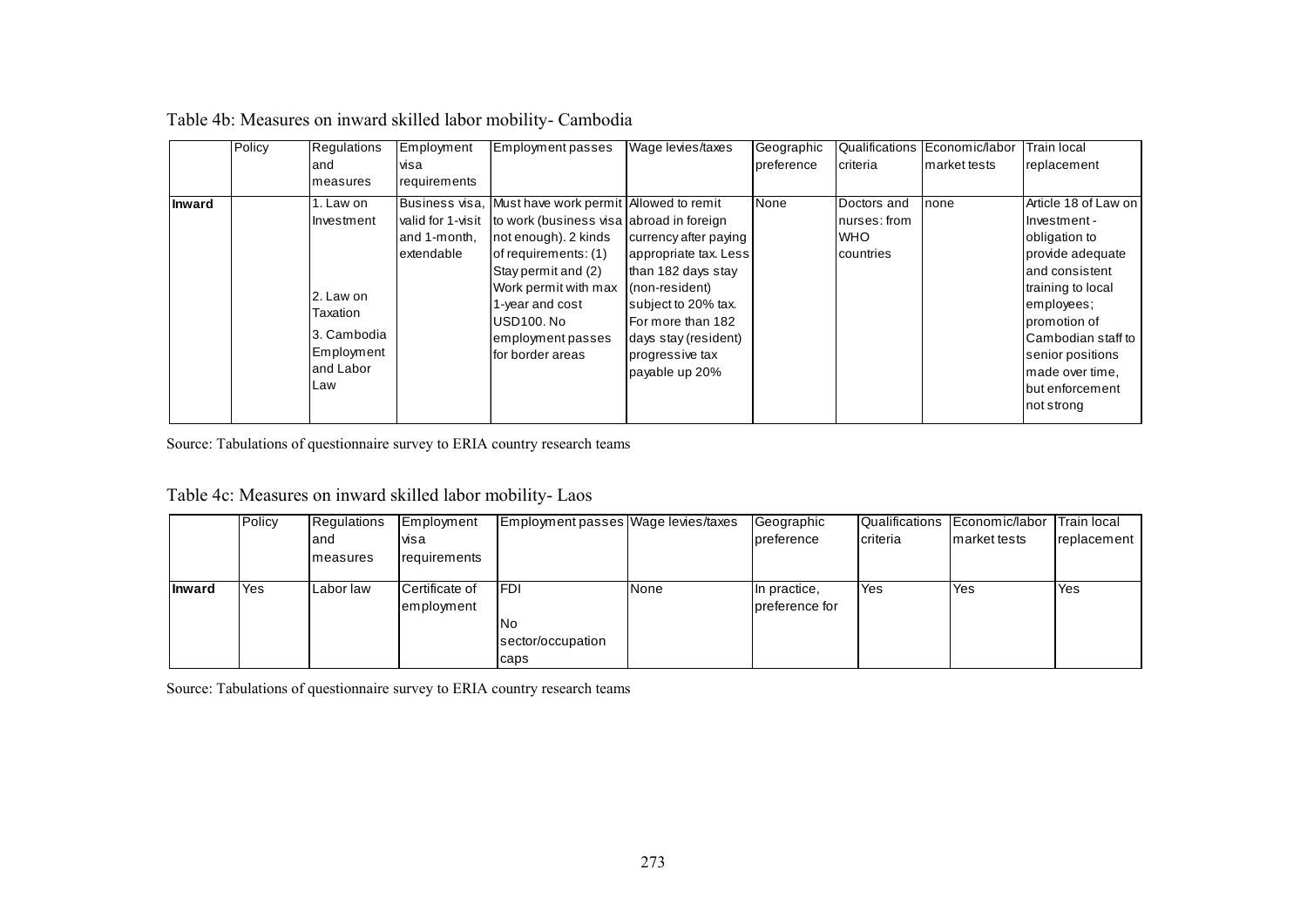| Table 4d: Measures on inward skilled labor mobility- Malaysia |  |  |
|---------------------------------------------------------------|--|--|
|---------------------------------------------------------------|--|--|

|               | Policy | <b>Regulations</b>                        | Employment Employment |        | Wage         | Geographic preference       | Qualifications criteria Economic/labor Train local |               |               |
|---------------|--------|-------------------------------------------|-----------------------|--------|--------------|-----------------------------|----------------------------------------------------|---------------|---------------|
|               |        | land                                      | visa                  | passes | levies/taxes |                             |                                                    | Imarket tests | replacement   |
|               |        | Imeasures                                 | <b>I</b> requirements |        |              |                             |                                                    |               |               |
| <b>Inward</b> |        | lsee attached Isee attached Isee attached |                       |        | see attached | For public sector-3rd       | Subject to                                         | see attached  | Isee attached |
|               |        |                                           |                       |        |              | world Commonwealth,         | recognition by                                     |               |               |
|               |        |                                           |                       |        |              | South Asia, Indonesia,      | government and                                     |               |               |
|               |        |                                           |                       |        |              | Egypt. For private sector-- | relevant professional                              |               |               |
|               |        |                                           |                       |        |              | 1st world                   | bodies. Preference                                 |               |               |
|               |        |                                           |                       |        |              | Commonwealth, North         | given to 1st world                                 |               |               |
|               |        |                                           |                       |        |              | America, EU, Ireland        | Commonwealth,                                      |               |               |
|               |        |                                           |                       |        |              |                             | North American and                                 |               |               |
|               |        |                                           |                       |        |              |                             | <b>EU</b> countries                                |               |               |

Source: Tabulations of questionnaire survey to ERIA country research teams

## Table 4e: Measures on inward skilled labor mobility- Myanmar

|        | Policy | Regulations and             | Employment    | <b>Employment passes</b>           | Wage levies/taxes | Geographic | Qualifications | Economic/labor Train local |               |
|--------|--------|-----------------------------|---------------|------------------------------------|-------------------|------------|----------------|----------------------------|---------------|
|        |        | Imeasures                   | visa          |                                    |                   | preference | Icriteria      | market tests               | replacement   |
|        |        |                             | requirements  |                                    |                   |            |                |                            |               |
| Inward | Fairly | 1. Dept of Labor performs   | Foreign       | Foreign                            | None              | None       | Subject to     | None                       | Training      |
|        | open   | registration for foreign    | professionals | professionals                      |                   |            | concerned      |                            | locals are    |
|        | policy | professionals given         | Imustmeet     | allowed to work with               |                   |            | agencies and   |                            | subject to    |
|        |        | permission to work by the   |               | requirements of permission of MIC. |                   |            | departments    |                            | related firms |
|        |        | Myanmar Investment          | Ministry      | No specific caps by                |                   |            | and ministries |                            |               |
|        |        | Commission. 2. Foreign      | concerned     | sector/occupation/fir              |                   |            |                |                            |               |
|        |        | profesionals shall abide by |               | m                                  |                   |            |                |                            |               |
|        |        | limmigration rules,         |               |                                    |                   |            |                |                            |               |
|        |        | regulations and             |               |                                    |                   |            |                |                            |               |
|        |        | <b>I</b> procedures         |               |                                    |                   |            |                |                            |               |
|        |        |                             |               |                                    |                   |            |                |                            |               |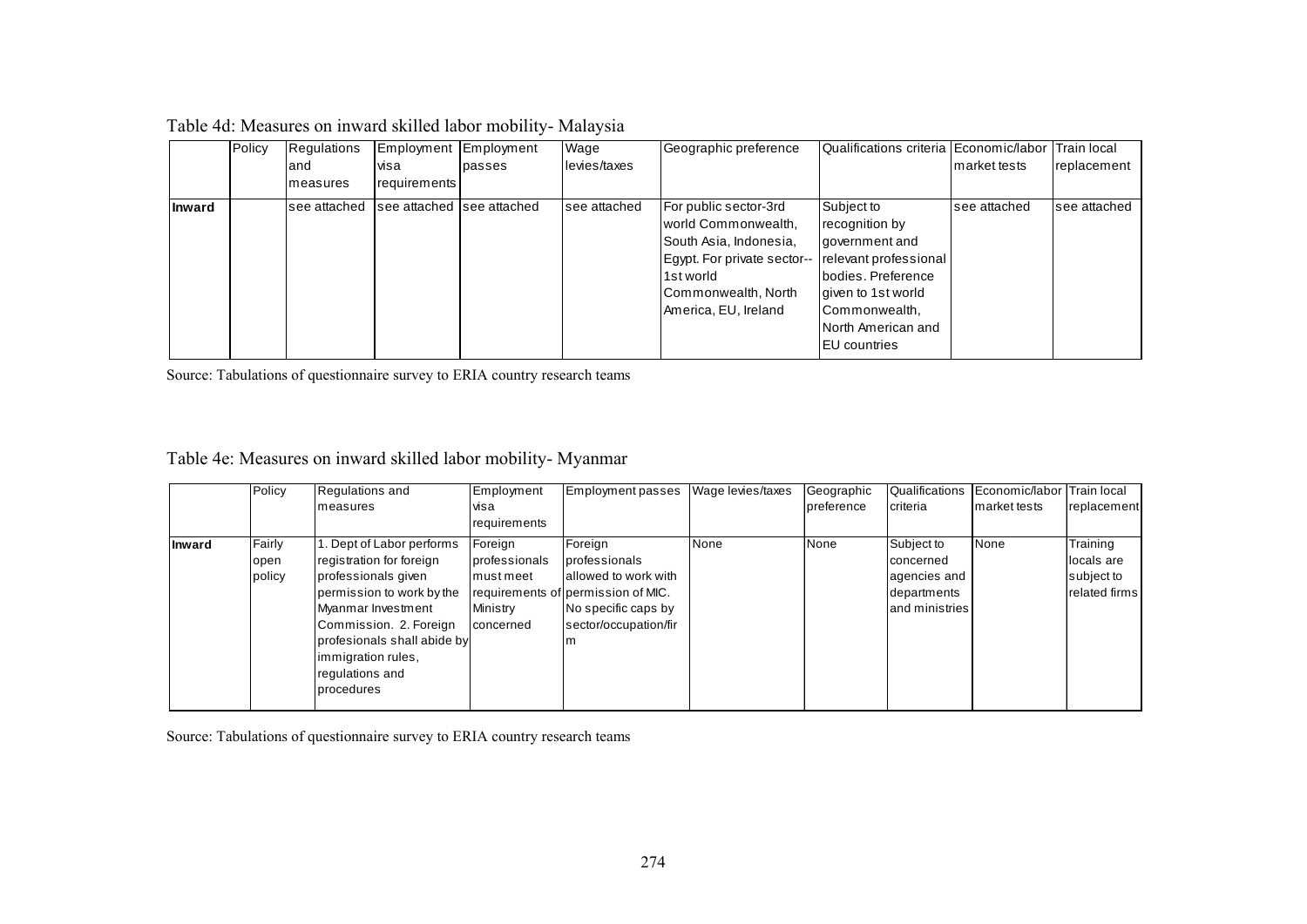| Table 4f: Measures on inward skilled labor mobility- Philippines |  |  |  |
|------------------------------------------------------------------|--|--|--|

|               | Policy                                                                                                                                                                                                                                                                                                                                                                                                                                                                                                                      | Regulations | Employment   | Employment passes, special                                                                                                                                                                                                                                                                                                                                                                                                                                                                                                                                                                                                                                                                           | Wage levies/taxes                                                                                                                                                                                                                                                                                                                                                     | Geographic                                                                                                                        | Qualifications                                                             | Economic/labor                                                                                                                                                                                                                                                                                                                                                                                | Train local                                                                                                                                                                                                                                                                                                |
|---------------|-----------------------------------------------------------------------------------------------------------------------------------------------------------------------------------------------------------------------------------------------------------------------------------------------------------------------------------------------------------------------------------------------------------------------------------------------------------------------------------------------------------------------------|-------------|--------------|------------------------------------------------------------------------------------------------------------------------------------------------------------------------------------------------------------------------------------------------------------------------------------------------------------------------------------------------------------------------------------------------------------------------------------------------------------------------------------------------------------------------------------------------------------------------------------------------------------------------------------------------------------------------------------------------------|-----------------------------------------------------------------------------------------------------------------------------------------------------------------------------------------------------------------------------------------------------------------------------------------------------------------------------------------------------------------------|-----------------------------------------------------------------------------------------------------------------------------------|----------------------------------------------------------------------------|-----------------------------------------------------------------------------------------------------------------------------------------------------------------------------------------------------------------------------------------------------------------------------------------------------------------------------------------------------------------------------------------------|------------------------------------------------------------------------------------------------------------------------------------------------------------------------------------------------------------------------------------------------------------------------------------------------------------|
|               |                                                                                                                                                                                                                                                                                                                                                                                                                                                                                                                             | and         | visa         | resident visas                                                                                                                                                                                                                                                                                                                                                                                                                                                                                                                                                                                                                                                                                       |                                                                                                                                                                                                                                                                                                                                                                       | preference                                                                                                                        | criteria                                                                   | market tests                                                                                                                                                                                                                                                                                                                                                                                  | replacement                                                                                                                                                                                                                                                                                                |
|               |                                                                                                                                                                                                                                                                                                                                                                                                                                                                                                                             | measures    | requirements |                                                                                                                                                                                                                                                                                                                                                                                                                                                                                                                                                                                                                                                                                                      |                                                                                                                                                                                                                                                                                                                                                                       |                                                                                                                                   |                                                                            |                                                                                                                                                                                                                                                                                                                                                                                               |                                                                                                                                                                                                                                                                                                            |
| <b>Inward</b> | Generally, the RP constitution<br>reserves the practice of licenced<br>professions to citizens. RA8182<br>also requires that preference be<br>given to citizens in the hiring of<br>consultants and other<br>professionals necessary for<br>implementation of projects<br>funded by foreign assistance.<br>However, RA8555 provides for<br>Presidential waiver.                                                                                                                                                             | See list    | See List     | 1. Multiple entry special visa; 2.<br>Special non-immigrant 47a2<br>visa; 3. Pre-arranged<br>employment 9q visa; 4. Treaty<br>Trader's or Investor's visa;<br>5.Subic Bay FPZ work visa; 6.<br>Clark SEZ work visa; 1. Special<br>resident retiree's visa; 2. Special MNC; offshore banking<br>investor's resident visa; 3. SIRV units; service<br>for investors in tourist-related<br>projects; 4. Subic FPZ residency subcontractors in<br>visas for retirees; 5. Special<br>visa for employment<br>generation.<br>There are no provisions on<br>caps/quotas --hiring foreigners<br>depends on the needs of the<br>company provided the non-<br>availability of competent and<br>able person in RP | Gross income received<br>by foreign employed in<br>the following entities is<br>subject to 15% tax---<br>regional or area HQ or<br>regional operating HQ<br>established in RP by<br>contractors or<br>petroleum operations.<br>Alien expat of regional or<br>area HQ enjoys duty-<br>free importation of<br>personal and<br>household effects<br>except motor vehicle | MRA among<br><b>ASEAN</b><br>members.                                                                                             | See List                                                                   | Employment of<br>foreign professional<br>will only be allowed<br>after determination of<br>non-availability of RP<br>citizen competent,<br>able and willing to<br>perform the same<br>services. The labor<br>market test is one<br>main barrier for trade deemed permanent,<br>in services,<br>especially in<br>education sector<br>where foreign<br>professionals may<br>be allowed to teach | <b>DOLE</b> requires<br>employers of foreign<br>nationals to provide<br>an Understudy<br><b>Training Programme</b><br>and to designate at<br>least 2 Filipino<br>understudies. The<br>functions of these<br>employees must be<br>and they must<br>require skills or<br>expertise that are<br>scarce in RP. |
| Outward       | RP government promotes,<br>facilitates and regulates<br>movement abroad of Filipino<br>professionals through POEA,<br>with labor attaches abroad<br>gathering intelligence on<br>employment opportunities to<br>facilitate overseas employment.<br>The RP government gives<br>preference to overseas<br>employment of higher skilled<br>worker categories and facilitates<br>their movement through POEA<br>and accreditation through<br><b>TESDA.</b> Government seeks a<br>selective promotion of overseas<br>employment. |             |              | An Overseas Employment<br>Certificate (OEC) is a<br>requirement under POEA Rules considered non-<br>and Regulations to help ensure<br>that OFWs are properly<br>documented and protected.<br>No quotas under JPEPA for IT<br>and medical workers                                                                                                                                                                                                                                                                                                                                                                                                                                                     | RP citizens working<br>abroad generally<br>resident and exempt<br>from RP income tax on<br>income earned abroad.                                                                                                                                                                                                                                                      | <b>POEA has</b><br>list of<br>restricted<br>markets and<br>skills where<br>deployment<br>of Filipino<br>workers are<br>prohibited | Qualification<br>criteria<br>depends on<br>needs of<br>hirina<br>countries |                                                                                                                                                                                                                                                                                                                                                                                               |                                                                                                                                                                                                                                                                                                            |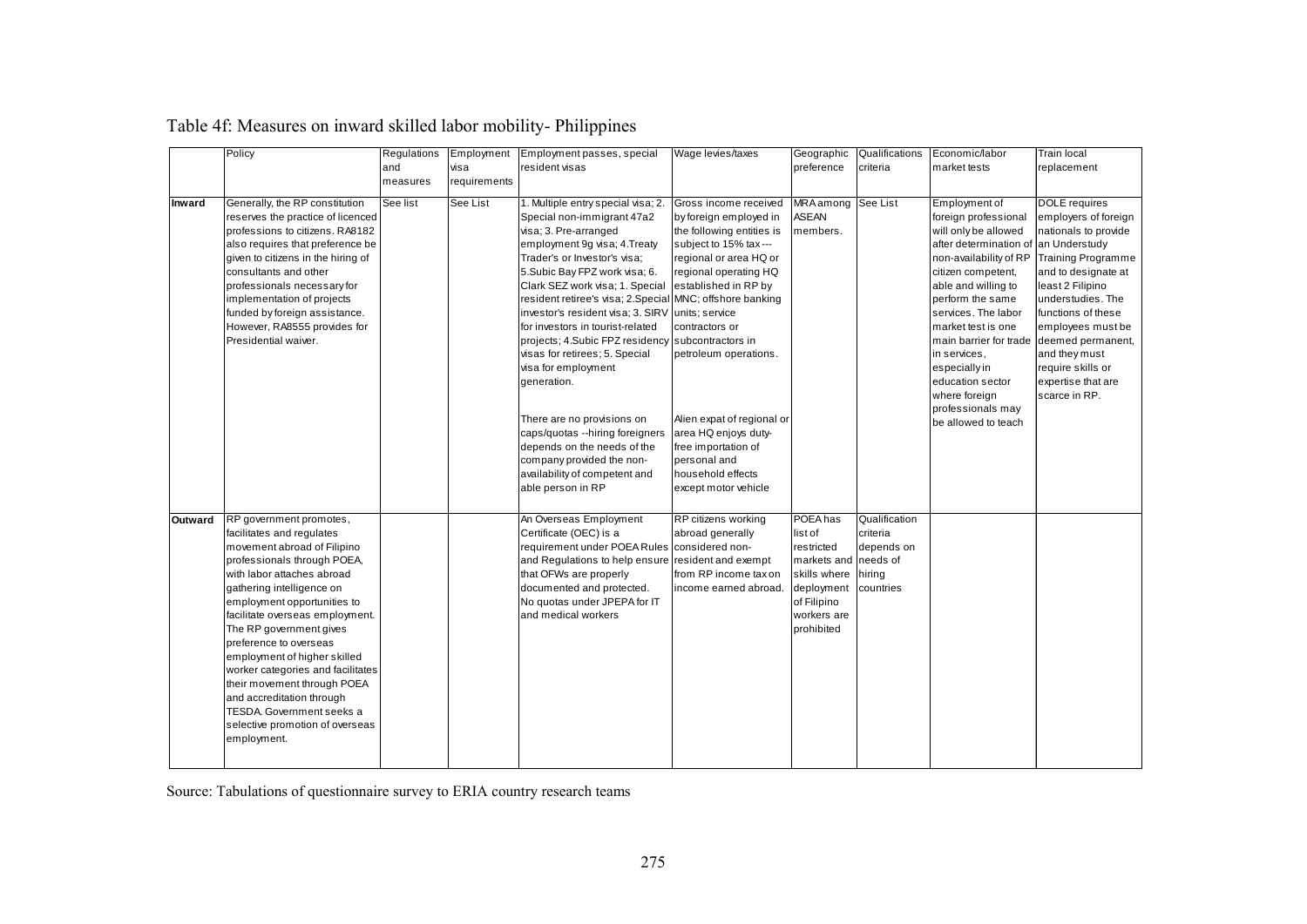| Table 4g: Measures on inward skilled labor mobility-Singapore |  |  |
|---------------------------------------------------------------|--|--|
|                                                               |  |  |

|               | Policy | land<br>Imeasures | Regulations Employment<br>visa<br>requirements | Employment<br>passes,<br>special<br>resident visas | Wage levies/taxes | Ipreference | <b>criteria</b> | Geographic Qualifications Economic/labor Train local<br>Imarket tests | replacement |
|---------------|--------|-------------------|------------------------------------------------|----------------------------------------------------|-------------------|-------------|-----------------|-----------------------------------------------------------------------|-------------|
| <b>Inward</b> | Yes    | Yes               |                                                | P1, P2, Q1, S<br>No caps                           | <b>Isee List</b>  | 'None       | Yes             | None                                                                  | None        |

Source: Tabulations of questionnaire survey to ERIA country research teams

| Table 4h: Measures on inward skilled labor mobility-Thailand |
|--------------------------------------------------------------|
|--------------------------------------------------------------|

|        | Policy | Regulations<br>and<br>measures                                                | Employment<br>visa<br>requirements                                                                                   | Employment passes,<br>special resident visas                                                                                                                                                                                                                                                                                                                                                                                                                                         | Wage levies/taxes | Geographic<br>preference | criteria | Qualifications Economic/labor Train local<br>market tests | replacement |
|--------|--------|-------------------------------------------------------------------------------|----------------------------------------------------------------------------------------------------------------------|--------------------------------------------------------------------------------------------------------------------------------------------------------------------------------------------------------------------------------------------------------------------------------------------------------------------------------------------------------------------------------------------------------------------------------------------------------------------------------------|-------------------|--------------------------|----------|-----------------------------------------------------------|-------------|
| Inward |        | Immigration<br>Act 1979.<br>2.Alien<br>Act 2008.<br>3. Board of<br>Investment | Must apply for<br>type B visa<br>(business<br>stay not to<br>exceed 1-year<br>land<br>extendable on<br>yearly basis. | <b>Under Alien</b><br>non-immgrant Employment Act, work<br>permit required,<br>although foreigner may<br>Employment visa). Period of have a non-immigrant<br>visa. Work permit is<br>job-specific and<br>geographic-specific,<br>validity not exceeding 2<br>years except for BOI<br>promotion. Renewal of<br>work permit not<br>exceeding 2-years<br>each time, with total<br>length of 4-years<br>unless otherwise<br>prescribed by Ministry<br>No sector/occupation/<br>firm caps | None              | None                     | see list | None                                                      | None        |

Source: Tabulations of questionnaire survey to ERIA country research teams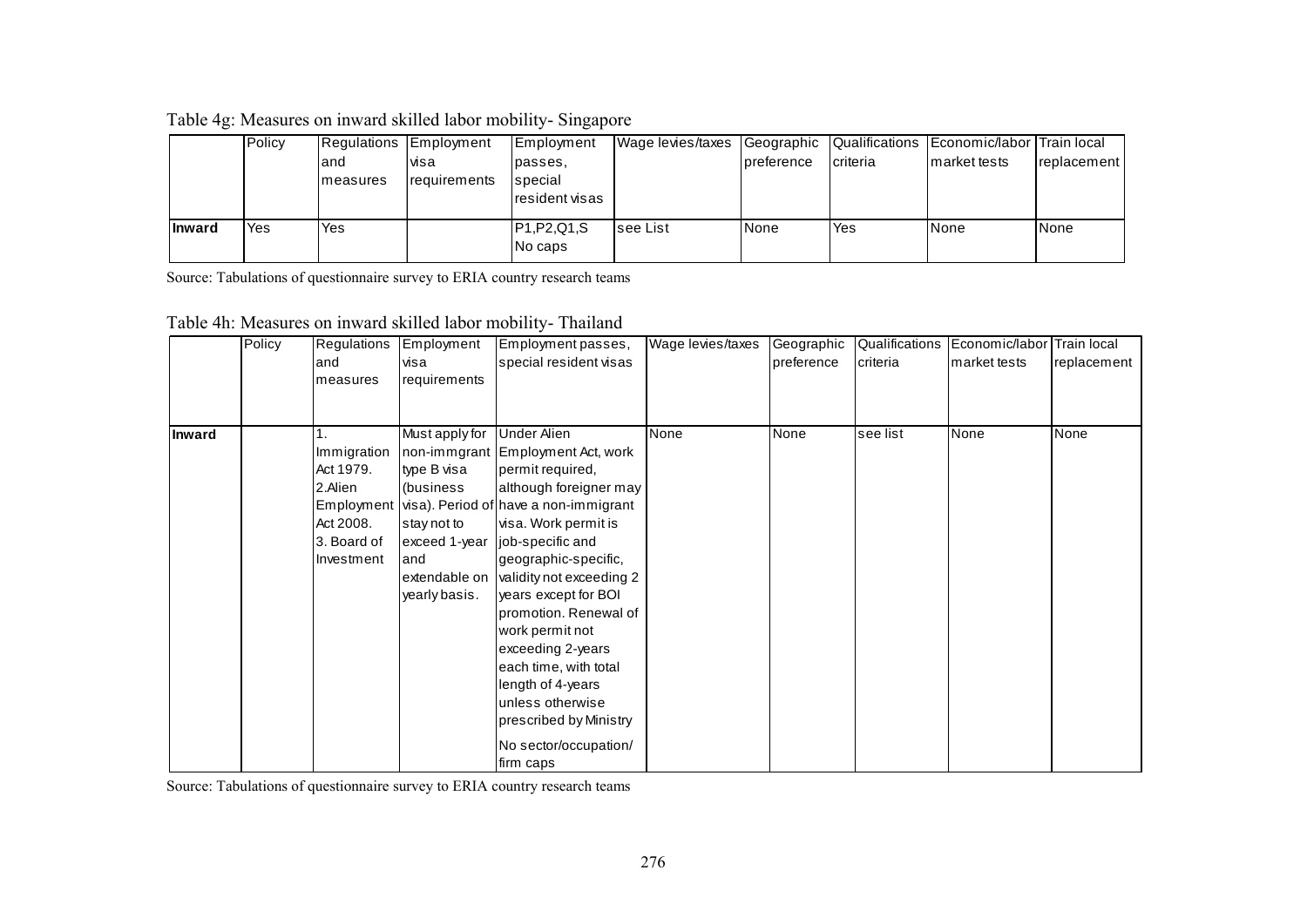|               | Policy | Regulations and<br>Imeasures                                                                                                            | Employment<br>visa<br>requirements | Employment<br>passes.<br>special<br>resident visas | Wage levies/taxes | Geographic<br>preference | Qualifications<br>criteria | Economic/labor<br>market tests | <b>Train local</b><br>replacement |
|---------------|--------|-----------------------------------------------------------------------------------------------------------------------------------------|------------------------------------|----------------------------------------------------|-------------------|--------------------------|----------------------------|--------------------------------|-----------------------------------|
| <b>Inward</b> | Yes    | Must have<br>employment permit<br>lif work for more than I<br>3 months. For head<br>of foreign firms no<br>employment permit<br>Ineeded | None                               | For some<br>professions                            | <b>None</b>       | None                     | With higher<br>education   | None                           | None                              |

| Table 4i: Measures on inward skilled labor mobility-Vietnam |  |  |  |
|-------------------------------------------------------------|--|--|--|
|-------------------------------------------------------------|--|--|--|

Source: Tabulations of questionnaire survey to ERIA country research teams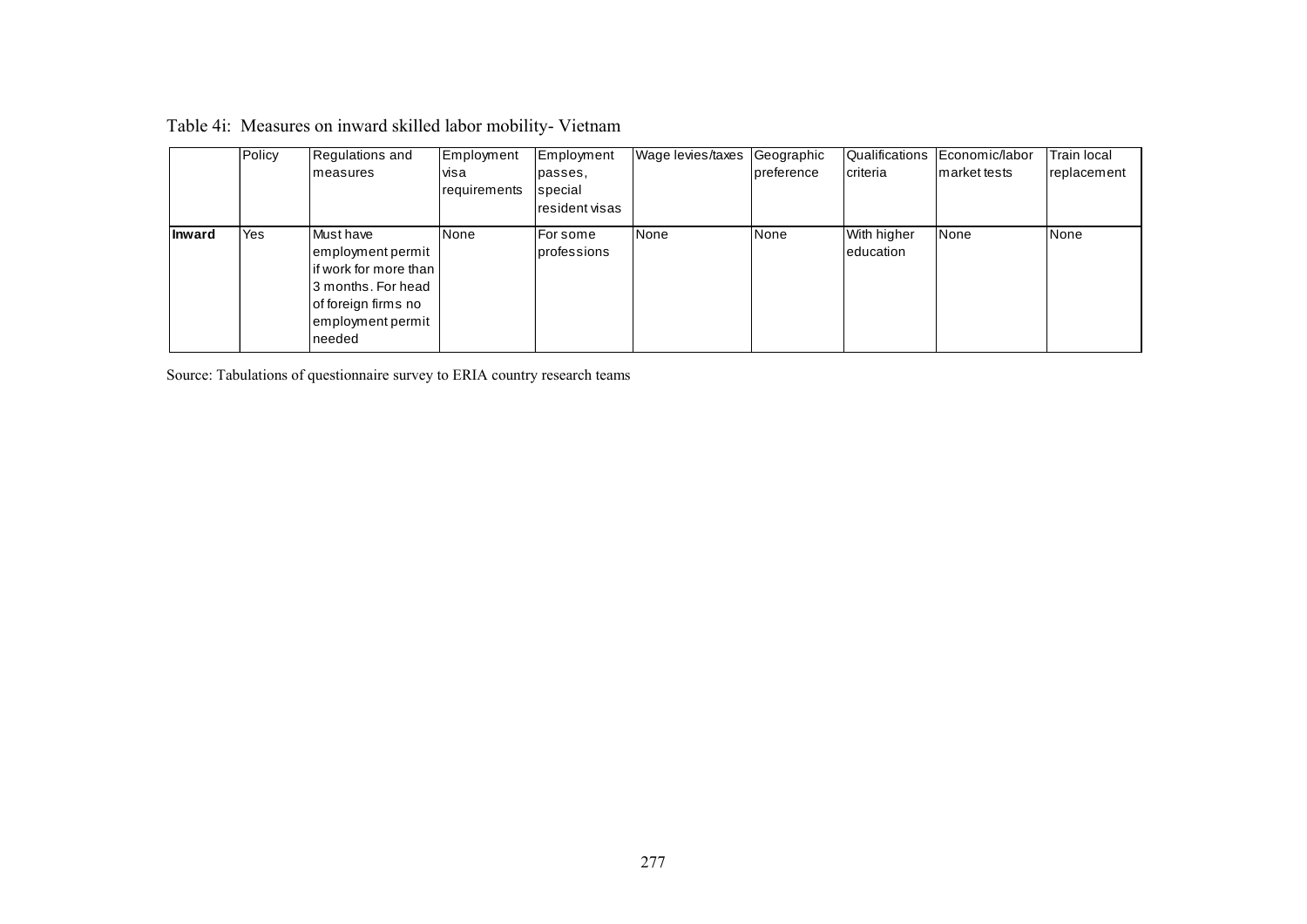| Table 5: Movement of natural persons in Singapore FTAs |  |  |  |
|--------------------------------------------------------|--|--|--|
|--------------------------------------------------------|--|--|--|

| Movement of Business Persons: For intra-corporate transferees the following conditions apply:                                                                                                                                                                                                                                                                                                                                                                                                                                                                                                                                                                                                                                                                                                                                                                                                                                                                                                                                                                                                                                                                                                                                                                                                          |
|--------------------------------------------------------------------------------------------------------------------------------------------------------------------------------------------------------------------------------------------------------------------------------------------------------------------------------------------------------------------------------------------------------------------------------------------------------------------------------------------------------------------------------------------------------------------------------------------------------------------------------------------------------------------------------------------------------------------------------------------------------------------------------------------------------------------------------------------------------------------------------------------------------------------------------------------------------------------------------------------------------------------------------------------------------------------------------------------------------------------------------------------------------------------------------------------------------------------------------------------------------------------------------------------------------|
| a. Executives and senior managers, an initial stay of up to 3 years in NZ                                                                                                                                                                                                                                                                                                                                                                                                                                                                                                                                                                                                                                                                                                                                                                                                                                                                                                                                                                                                                                                                                                                                                                                                                              |
| b. Specialist and/or senior personnel, an initial stay of up to 3 years                                                                                                                                                                                                                                                                                                                                                                                                                                                                                                                                                                                                                                                                                                                                                                                                                                                                                                                                                                                                                                                                                                                                                                                                                                |
| c. Specialist personnel, an initial stay of up to 3 years                                                                                                                                                                                                                                                                                                                                                                                                                                                                                                                                                                                                                                                                                                                                                                                                                                                                                                                                                                                                                                                                                                                                                                                                                                              |
| d. Installers and servicers, for periods of stay not exceeding 3 months in any 12 month period                                                                                                                                                                                                                                                                                                                                                                                                                                                                                                                                                                                                                                                                                                                                                                                                                                                                                                                                                                                                                                                                                                                                                                                                         |
| e. For business visitors, a period/periods not exceeding 3 months in any 12 month period                                                                                                                                                                                                                                                                                                                                                                                                                                                                                                                                                                                                                                                                                                                                                                                                                                                                                                                                                                                                                                                                                                                                                                                                               |
| Movement of Business Persons: This chapter covers 2 major categories of business persons directly involved in<br>cross-border trade and investments through the following commitments:                                                                                                                                                                                                                                                                                                                                                                                                                                                                                                                                                                                                                                                                                                                                                                                                                                                                                                                                                                                                                                                                                                                 |
| a. Business visitors will be permitted to enter and engage in business activities within Australia for a period of 3                                                                                                                                                                                                                                                                                                                                                                                                                                                                                                                                                                                                                                                                                                                                                                                                                                                                                                                                                                                                                                                                                                                                                                                   |
| b. Intra-corporate transferees including managers, executives and specialists within organisations will be permitted<br>to stay and work in Australia for a committed period of up to 14 years.<br>Both parties agreed to confer the same benefits on both citizens and PRs of the other country under this chapter.<br>Both countries have committed that neither country shall require labor market testing, labor certification tests or other                                                                                                                                                                                                                                                                                                                                                                                                                                                                                                                                                                                                                                                                                                                                                                                                                                                      |
| similar procedures as a condition for temporary entry of business persons                                                                                                                                                                                                                                                                                                                                                                                                                                                                                                                                                                                                                                                                                                                                                                                                                                                                                                                                                                                                                                                                                                                                                                                                                              |
| Movement of Business Persons: There may be limitations on the treatment accorded under this Part to natural<br>persons who are PRs of Singapore, where Japan adopts measures pursuant to its domestic laws and regulations                                                                                                                                                                                                                                                                                                                                                                                                                                                                                                                                                                                                                                                                                                                                                                                                                                                                                                                                                                                                                                                                             |
| The Chapter will facilitate the movement of 4 major categories of business persons:<br>a. Business visitors such as salespersons, will be permitted to enter and operate in Japan for a period of 90 days.                                                                                                                                                                                                                                                                                                                                                                                                                                                                                                                                                                                                                                                                                                                                                                                                                                                                                                                                                                                                                                                                                             |
| b. Intra-corporate transferees will be permitted to stay and work in Japan for as long as they are required by their<br>companies.                                                                                                                                                                                                                                                                                                                                                                                                                                                                                                                                                                                                                                                                                                                                                                                                                                                                                                                                                                                                                                                                                                                                                                     |
| c. Investors will be permitted to stay in Japan in order to establish amd maintain their investments<br>d. Engineers can enter Japan to service their contracts with companies in Japan                                                                                                                                                                                                                                                                                                                                                                                                                                                                                                                                                                                                                                                                                                                                                                                                                                                                                                                                                                                                                                                                                                                |
| Natural persons covefred by a Party's specific commitments shall be allowed to supply the serivce in accordance<br>with the terms of those commitments. This shall not apply to measures affecting natural persons seeking access to<br>the employment market of a Party, nor shall it apply to measures regarding citizenship, residence of employment on<br>a permanent basis.<br>This Chapter shall not prevent a Party from applying measures to regulate the entry of natural persons of another<br>Party into, or their temporary stay in, its territory, including those measures necessary to protect the integrity of, and to<br>ensure the orderly movement of natural persons across its borders, provided that such measures are not applied in<br>a manner so as to nullify or impair the benefits accruing to a Party under the terms of the specific commitment                                                                                                                                                                                                                                                                                                                                                                                                                         |
| Movement of Business Persons: Only Singapore citizens will gain benefits from the Movement of Natural Persons<br>chapter for the USSFTA. All of the categories for business persons need not to be subject to labor certification tests.<br>Business visitors to the US do not have to apply for a visa because of the Visa Waiver Program.<br>The H1-b1 visa is a specially created category under the USSFTA. It benefits Singapore professionals in that it can<br>be renewed yearly with no upper time limt. The H1-b1 visa is subject to a quota of 5400 H1-b1 visas per year for<br>Singapore. As it is specifically allotted to Singapore citizens, there is no competition with other nationals.<br>Whilst the H1-b visa is subject to a labour market test, this is not required under the H1-b1 visa. Hence the US<br>employer does not need to prove that no other American can take the job that the Singaporean is applying for.<br>The business visitors could extend their visit up to 90 days. Intra-corporate transferees with L1A and L1B visas are<br>allowed up to an initial period of 1-3 years, an extension up to a max of 7 years may be allowed. However, the total<br>term must not exceed 8 years.<br>Traders with E1 or E2 visas are allowed a 2-year maximum stay period |
|                                                                                                                                                                                                                                                                                                                                                                                                                                                                                                                                                                                                                                                                                                                                                                                                                                                                                                                                                                                                                                                                                                                                                                                                                                                                                                        |